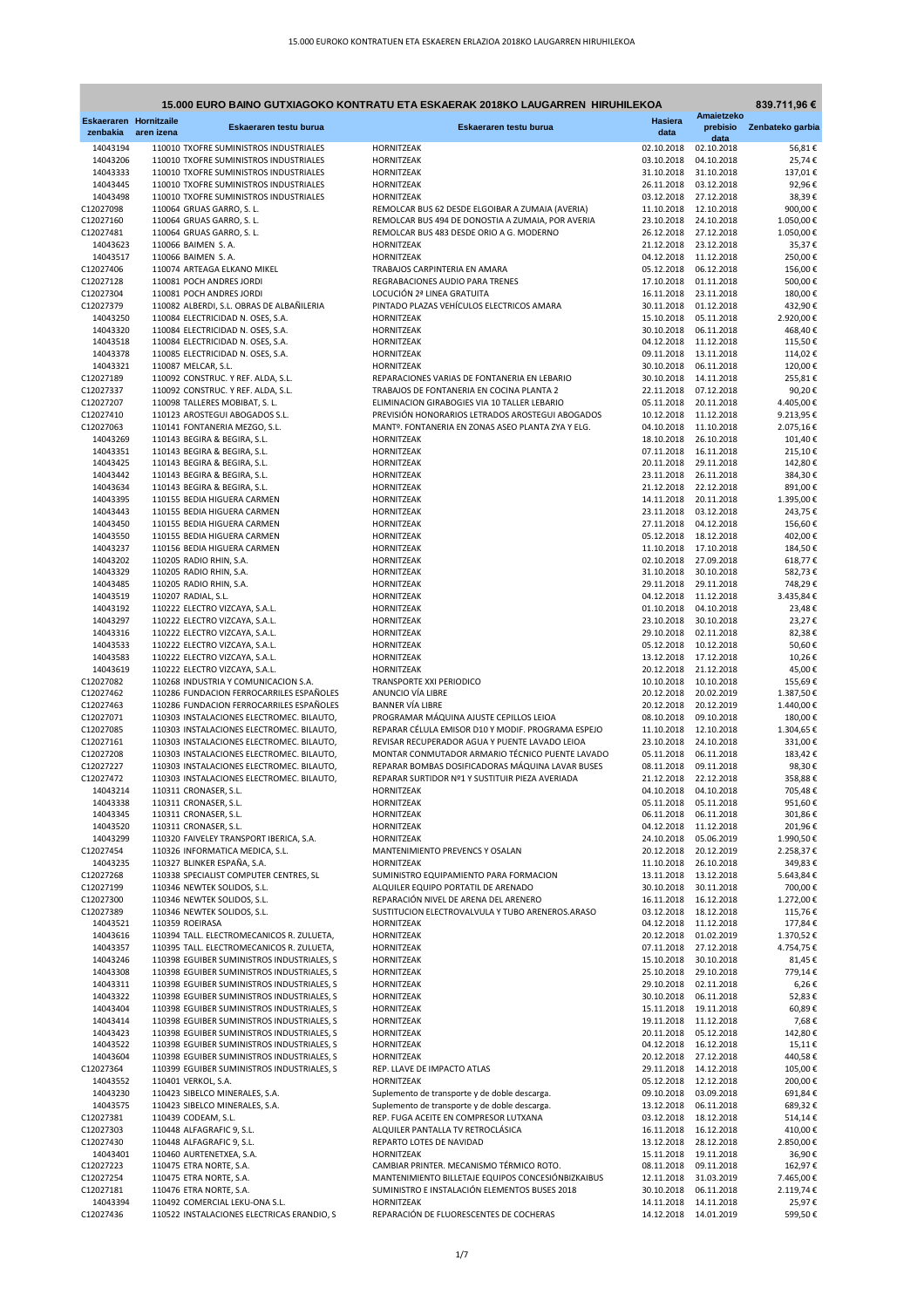| <b>Eskaeraren Hornitzaile</b><br>zenbakia | aren izena | Eskaeraren testu burua                                                                 | Eskaeraren testu burua                                                                           | <b>Hasiera</b><br>data                          | Amaietzeko<br>prebisio<br>data | Zenbateko garbia         |
|-------------------------------------------|------------|----------------------------------------------------------------------------------------|--------------------------------------------------------------------------------------------------|-------------------------------------------------|--------------------------------|--------------------------|
| 14043612                                  |            | 110523 METALURGICA MARINA, S.A.                                                        | <b>HORNITZEAK</b>                                                                                | 20.12.2018                                      | 09.01.2019                     | 3.084,84€                |
| C12027301                                 |            | 110524 METALURGICA MARINA, S.A.                                                        | FABRICACIÓN BULINES SOPORTE ASIENTO FORMADOR 900                                                 | 16.11.2018                                      | 16.01.2019                     | 720,00€                  |
| C12027302                                 |            | 110524 METALURGICA MARINA, S.A.                                                        | FABRICACIÓN PLACAS SPL BRAZOS PLATAFORMAS SGH6000                                                | 16.11.2018                                      | 16.01.2019                     | 980,40€                  |
| 14043393                                  |            | 110561 MAPE SEGURIDAD, S.A.                                                            | Gafas JAR                                                                                        | 14.11.2018                                      | 14.11.2018                     | 129,50€                  |
| C12027219                                 |            | 110604 IBERMATICA, S.A.                                                                | SUMINISTRO EQUIPOS CORPORATIVOS THIN                                                             | 06.11.2018                                      | 06.12.2018                     | 12.223,20€               |
| 14043582                                  |            | 110617 EPIDOR, S.A.                                                                    | <b>HORNITZEAK</b>                                                                                | 13.12.2018                                      | 17.12.2018                     | 22,57€                   |
| 14043413                                  |            | 110621 DOMINGO AZPIRI, S.A.                                                            | HORNITZEAK                                                                                       | 19.11.2018                                      | 19.11.2018                     | 15,22€                   |
| 14043335<br>14043387                      |            | 110649 DISTRIBUIDORA COMERCIAL DEL NORTE,<br>110649 DISTRIBUIDORA COMERCIAL DEL NORTE, | <b>HORNITZEAK</b><br><b>HORNITZEAK</b>                                                           | 31.10.2018<br>13.11.2018                        | 07.11.2018<br>17.11.2018       | 26,34€<br>77,20€         |
| C12027142                                 |            | 110667 SGS TECNOS S.A.                                                                 | PRUEBA HIDRÁULICA CALDERA LOCOMOTORA EUZKADI                                                     | 22.10.2018                                      | 23.10.2018                     | 600,00€                  |
| C12027451                                 |            | 110667 SGS TECNOS S.A.                                                                 | PRUEBA MEDICIÓN VIBRACIONES                                                                      | 20.12.2018                                      | 30.12.2018                     | 450,00€                  |
| 14043229                                  |            | 110672 ESPAÑOLA PROD. QUIMICOS INDUSTRIALES                                            | HORNITZEAK                                                                                       | 09.10.2018                                      | 20.09.2018                     | 191,94€                  |
| 14043295                                  |            | 110672 ESPAÑOLA PROD. QUIMICOS INDUSTRIALES                                            | HORNITZEAK                                                                                       | 23.10.2018                                      | 19.10.2018                     | 530,10€                  |
| 14043465                                  |            | 110672 ESPAÑOLA PROD. QUIMICOS INDUSTRIALES                                            | <b>HORNITZEAK</b>                                                                                | 27.11.2018                                      | 22.11.2018                     | 1.487,63€                |
| 14043620                                  |            | 110672 ESPAÑOLA PROD. QUIMICOS INDUSTRIALES                                            | HORNITZEAK                                                                                       | 21.12.2018                                      | 10.12.2018                     | 247,80€                  |
| 14043350<br>C12027136                     |            | 110676 SCHUNK IBERICA, S.A.<br>110681 SEGURMA S.A.                                     | <b>HORNITZEAK</b><br><b>EXTINTORES FORMACION GASTEIZ G3 2018</b>                                 | 06.11.2018<br>18.10.2018                        | 15.01.2019<br>25.10.2018       | 1.415,00 €<br>279,84€    |
| C12027217                                 |            | 110685 TALLERES ARCOGAS, S. A.                                                         | MANT EQUIPOS CORTE OXIGENO-ACETILENO 2018 LEBARIO                                                | 06.11.2018                                      | 06.01.2019                     | 861,50€                  |
| C12027026                                 |            | 110688 REVENGA INGENIEROS, S.A.                                                        | REPARACION INTERFONOS ACCESO ARASO                                                               | 03.10.2018                                      | 04.10.2018                     | 1.312,77€                |
| C12027220                                 |            | 110688 REVENGA INGENIEROS, S.A.                                                        | REPARACION INTERCOMUNICADOR ARASO                                                                | 08.11.2018                                      | 09.11.2018                     | 598,47€                  |
| C12027183                                 |            | 110689 REVENGA INGENIEROS, S.A.                                                        | INSTAL.COMUNICACIONES PARA MEDIDOR CAJAS CALIENTES                                               | 30.10.2018                                      | 30.11.2018                     | 1.740,00€                |
| 14043323                                  |            | 110690 AMARA, S.A. UNIPERSONAL                                                         | HORNITZEAK                                                                                       | 30.10.2018                                      | 09.11.2018                     | 195,24€                  |
| 14043348                                  |            | 110690 AMARA, S.A. UNIPERSONAL                                                         | HORNITZEAK                                                                                       | 06.11.2018                                      | 10.11.2018                     | 289,68€                  |
| C12027336<br>C12027484                    |            | 110701 MAN. ELECTRO HIDRAULICA DEL NORTE,                                              | REP. CARRETILLA ELEVADORA STILL 02204                                                            | 22.11.2018                                      | 07.12.2018<br>27.12.2018       | 158,12€                  |
| 14043236                                  |            | 110789 CRUZA MANTENIMIENTO, S.L.<br>110795 GRAFICAS UNCILLA, S.A.                      | LIMPIEZA FILTROS, INYECT., QUEMADOR CALDERA ACS ZYA.<br>HORNITZEAK                               | 26.12.2018<br>11.10.2018                        | 24.10.2018                     | 190,00€<br>308,00€       |
| 14043367                                  |            | 110795 GRAFICAS UNCILLA, S.A.                                                          | <b>HORNITZEAK</b>                                                                                | 07.11.2018                                      | 21.11.2018                     | 190,00€                  |
| 14043569                                  |            | 110795 GRAFICAS UNCILLA, S.A.                                                          | 30 libro 25 hojas numeradas.                                                                     | 12.12.2018                                      | 18.01.2019                     | 205,00€                  |
| C12027447                                 |            | 110795 GRAFICAS UNCILLA, S.A.                                                          | IMPRESIÓN CONVENIO COLECTIVO 2017-2020                                                           | 18.12.2018                                      | 19.12.2018                     | 3.480,00€                |
| C12027091                                 |            | 110804 MONTAJES ELECTRICOS SAN IGNACIO SL                                              | CAMBIAR DIFERENCIAL EN CUADRO ENCHUFES FOSO TRENES                                               | 11.10.2018                                      | 26.10.2018                     | 470,03 €                 |
| C12027311                                 |            | 110804 MONTAJES ELECTRICOS SAN IGNACIO SL                                              | REGLETA CON PROTECCIÓN CUARTO OPERADORES LEBARIO                                                 | 19.11.2018                                      | 20.11.2018                     | 615,82€                  |
| C12027335                                 |            | 110804 MONTAJES ELECTRICOS SAN IGNACIO SL                                              | PULSADORES ALUMBRADO PLANTA SEGUNDA LEBARIO                                                      | 22.11.2018                                      | 07.12.2018                     | 605,76€                  |
| 14043223                                  |            | 110830 PENTER COMERCIAL, S.A.                                                          | HORNITZEAK                                                                                       | 08.10.2018                                      | 08.10.2018                     | 71,04€                   |
| 14043233<br>14043289                      |            | 110830 PENTER COMERCIAL, S.A.<br>110830 PENTER COMERCIAL, S.A.                         | HORNITZEAK<br>HORNITZEAK                                                                         | 10.10.2018<br>19.10.2018                        | 08.10.2018<br>26.10.2018       | 71,04€<br>209,23€        |
| 14043371                                  |            | 110830 PENTER COMERCIAL, S.A.                                                          | HORNITZEAK                                                                                       | 08.11.2018                                      | 15.11.2018                     | 23,65€                   |
| 14043601                                  |            | 110830 PENTER COMERCIAL, S.A.                                                          | HORNITZEAK                                                                                       | 19.12.2018                                      | 21.12.2018                     | 100,36€                  |
| 14043302                                  |            | 110860 DENAROT ROTULOS                                                                 | HORNITZEAK                                                                                       | 24.10.2018                                      | 18.11.2018                     | 276,00€                  |
| 14043310                                  |            | 110860 DENAROT ROTULOS                                                                 | HORNITZEAK                                                                                       | 26.10.2018                                      | 02.11.2018                     | 16,80€                   |
| 14043399                                  |            | 110860 DENAROT ROTULOS                                                                 | HORNITZEAK                                                                                       | 15.11.2018                                      | 22.11.2018                     | 19,20€                   |
| 14043439                                  |            | 110860 DENAROT ROTULOS                                                                 | HORNITZEAK                                                                                       | 23.11.2018                                      | 05.12.2018                     | 74,30€                   |
| 14043565                                  |            | 110860 DENAROT ROTULOS                                                                 | HORNITZEAK                                                                                       | 11.12.2018                                      | 18.12.2018                     | 14,00€                   |
| 14043586                                  |            | 110865 DESAIN INGENIERIA MEDIOAMBIENTAL, S                                             | HORNITZEAK                                                                                       | 14.12.2018                                      | 21.12.2018                     | 66,78€                   |
| 14043324<br>14043493                      |            | 110895 BURDIN SUMINISTROS, S.L.<br>110895 BURDIN SUMINISTROS, S.L.                     | HORNITZEAK<br>HORNITZEAK                                                                         | 30.10.2018<br>30.11.2018                        | 06.11.2018<br>05.12.2018       | 37,65€<br>52,00€         |
| 14043523                                  |            | 110895 BURDIN SUMINISTROS, S.L.                                                        | HORNITZEAK                                                                                       | 04.12.2018                                      | 11.12.2018                     | 28,11€                   |
| 14043611                                  |            | 110895 BURDIN SUMINISTROS, S.L.                                                        | HORNITZEAK                                                                                       | 20.12.2018                                      | 09.01.2019                     | 225,00€                  |
| C12027432                                 |            | 110899 MANUTENCION VICINAY, S.A.                                                       | MANTENIMIENTO GRUAS FUNICULAR                                                                    | 14.12.2018                                      | 13.01.2019                     | 1.390,00 €               |
| 14043242                                  |            | 110932 PAPYNDUX, S.A.                                                                  | HORNITZEAK                                                                                       | 11.10.2018                                      | 24.09.2018                     | 271,29€                  |
| 14043355                                  |            | 110932 PAPYNDUX, S.A.                                                                  | HORNITZEAK                                                                                       | 07.11.2018                                      | 08.10.2018                     | 296,37€                  |
| 14043356                                  |            | 110932 PAPYNDUX, S.A.                                                                  | HORNITZEAK                                                                                       | 07.11.2018                                      | 10.10.2018                     | 37,00€                   |
| 14043380                                  |            | 110932 PAPYNDUX, S.A.                                                                  | HORNITZEAK                                                                                       | 09.11.2018                                      | 09.11.2018                     | 463,45€                  |
| 14043400<br>14043502                      |            | 110932 PAPYNDUX, S.A.<br>110932 PAPYNDUX, S.A.                                         | HORNITZEAK<br>HORNITZEAK                                                                         | 15.11.2018<br>03.12.2018                        | 19.11.2018<br>25.10.2018       | 300,26€<br>90,56€        |
| 14043581                                  |            | 110932 PAPYNDUX, S.A.                                                                  | HORNITZEAK                                                                                       | 13.12.2018                                      | 24.10.2018                     | 231,66€                  |
| 14043638                                  |            | 110932 PAPYNDUX, S.A.                                                                  | HORNITZEAK                                                                                       | 21.12.2018                                      | 28.12.2018                     | 507,48€                  |
| C12027378                                 |            | 110954 NEXTEL, S.A.                                                                    | LICENCIAS CHECKPOINT(2018-2019)                                                                  | 30.11.2018                                      | 30.11.2019                     | 7.811,00 €               |
| C12027412                                 |            | 110954 NEXTEL, S.A.                                                                    | LICENCIAS IRONPORT (2018-2019)                                                                   | 11.12.2018                                      | 11.12.2019                     | 10.115,00 €              |
| C12027150                                 |            | 110955 NEXTEL, S.A.                                                                    | ADQUISICIÓN SWITCHES MELLANOX                                                                    | 23.10.2018                                      | 23.11.2018                     | 9.374,00 €               |
| 14043405                                  |            | 110995 ROSMIL INDUSTRIAL, S.A.                                                         | HORNITZEAK                                                                                       | 15.11.2018                                      | 22.11.2018                     | 179,59€                  |
| C12027438<br>C12027326                    |            | 110996 GRUAS Y TRANSPORTES IBARRONDO, S.A.<br>111055 DOMINION DIGITAL S.L.U.           | CONTRATACIÓN DE TRANSPORTES<br>SUMINISTRO LICENCIAS RED HAT LINUX ENTERPRISE                     | 17.12.2018  16.01.2019<br>20.11.2018 29.12.2018 |                                | 3.200,00 €<br>8.609,76 € |
| C12027465                                 |            | 111084 AUTOCARES OLEA, S.L.                                                            | AUTOBUS ANIVERSARIO TRANVIA GASTEIZ 19DIC                                                        | 20.12.2018                                      | 23.12.2018                     | 272,73€                  |
| C12027141                                 |            | 111120 CONSTRUCCION Y AUX. DE FF.CC., S.A.                                             | IMPUESTOS DE GASES FLUORADOS MAYO-AGOSTO 2018                                                    | 22.10.2018                                      | 23.10.2018                     | 339,09€                  |
| C12027193                                 |            | 111120 CONSTRUCCION Y AUX. DE FF.CC., S.A.                                             | EXTRACIÓN DE IMAGENES 3º TRIMESTRE 2018                                                          | 30.10.2018                                      | 30.11.2018                     | 904,00€                  |
| C12027084                                 |            | 111184 TALLERES BENGOETXEA, S.A.                                                       | REVISION DOBLO 6199-GKY 230.000KM                                                                | 11.10.2018                                      | 26.10.2018                     | 424,88€                  |
| C12027509                                 |            | 111190 SOCIEDAD VASCONGADA DE PUBLICACIONE                                             | PUBLICIDAD DV SANTO TOMÁS                                                                        | 28.12.2018                                      | 12.01.2019                     | 3.150,00 €               |
| 14043241                                  |            | 111229 SETALDE, S. A                                                                   | HORNITZEAK                                                                                       | 11.10.2018                                      | 22.10.2018                     | 13,35€                   |
| 14043248                                  |            | 111229 SETALDE, S. A                                                                   | HORNITZEAK                                                                                       | 15.10.2018                                      | 25.10.2018                     | 70,80€                   |
| 14043319<br>14043349                      |            | 111229 SETALDE, S. A                                                                   | HORNITZEAK<br>HORNITZEAK                                                                         | 30.10.2018                                      | 09.11.2018                     | 76,31€                   |
| 14043572                                  |            | 111229 SETALDE, S. A<br>111229 SETALDE, S. A                                           | HORNITZEAK                                                                                       | 06.11.2018<br>12.12.2018                        | 21.11.2018<br>24.12.2018       | 408,24€<br>15,00€        |
| 14043587                                  |            | 111229 SETALDE, S. A                                                                   | HORNITZEAK                                                                                       | 14.12.2018                                      | 29.12.2018                     | 34,32€                   |
| C12027013                                 |            | 111234 TAPICERIA PARA AUTOCARES S.L.                                                   | REPARAC. BUTACAS (CONDUCTOR/VIAJEROS)AUTOB. GIP.                                                 | 01.10.2018                                      | 15.10.2018                     | 645,34€                  |
| C12027073                                 |            | 111234 TAPICERIA PARA AUTOCARES S.L.                                                   | REPARAR Y TAPIZAR BUTACAS                                                                        | 08.10.2018                                      | 12.10.2018                     | 381,83€                  |
| C12027185                                 |            | 111234 TAPICERIA PARA AUTOCARES S.L.                                                   | REPARAC. BUTACAS (CONDUCTOR/VIAJEROS) AUTOB. GIP.                                                | 30.10.2018                                      | 13.11.2018                     | 123,75€                  |
| C12027328                                 |            | 111234 TAPICERIA PARA AUTOCARES S.L.                                                   | REPARAC. BUTACAS (CONDUCTOR/VIAJEROS) AUTOB. GIP.                                                | 21.11.2018                                      | 21.12.2018                     | 3.093,36€                |
| C12027382                                 |            | 111234 TAPICERIA PARA AUTOCARES S.L.                                                   | REPARAR BUTACA CONDUCTOR AUTOB. 462                                                              | 03.12.2018                                      | 10.12.2018                     | 130,25€                  |
| C12027384<br>C12027388                    |            | 111234 TAPICERIA PARA AUTOCARES S.L.<br>111234 TAPICERIA PARA AUTOCARES S.L.           | INTERCAMBIO BUTACA ISRI POR CAMBIO DE MANO.<br>REPARAC. BUTACAS (CONDUCTOR/VIAJEROS) AUTOB. GIP. | 03.12.2018<br>03.12.2018                        | 08.12.2018<br>18.12.2018       | 439,46€<br>477,79€       |
| 14043216                                  |            | 111244 AIRTALDE S.L.                                                                   | HORNITZEAK                                                                                       | 04.10.2018                                      | 03.11.2018                     | 474,00 €                 |
| C12027421                                 |            | 111245 AIRTALDE S.L.                                                                   | REPARAR MÁQUINA LAVAPIEZAS TALLER DE LEIOA                                                       | 11.12.2018                                      | 14.12.2018                     | 960,15€                  |
| C12027191                                 |            | 111291 BILBO ZAHARRA SOZIETATE KOOP                                                    | PROMOCIÓN DE EUSKERA NGS                                                                         | 30.10.2018                                      | 30.11.2018                     | 515,00€                  |
| 14043247                                  |            | 111320 BILBAO ELECTRONICA, S.A.                                                        | HORNITZEAK                                                                                       | 15.10.2018                                      | 18.10.2018                     | 5,83 $\epsilon$          |
| 14043291                                  |            | 111320 BILBAO ELECTRONICA, S.A.                                                        | HORNITZEAK                                                                                       | 22.10.2018                                      | 25.10.2018                     | 23,48€                   |
| 14043645                                  |            | 111320 BILBAO ELECTRONICA, S.A.                                                        | HORNITZEAK                                                                                       | 28.12.2018                                      | 07.01.2019                     | 33,14€                   |
| C12027248                                 |            | 111321 BILBAO ELECTRONICA, S.A.                                                        | SUMINISTRO DE SAE PARA EL TORNO                                                                  | 09.11.2018                                      | 09.12.2018                     | 115,35€                  |
| C12027323<br>C12027032                    |            | 111321 BILBAO ELECTRONICA, S.A.<br>111418 MAIZPIDE, S.COOP.LTDA                        | SUSTITUCIÓN DEL VIDEOPORTERO DEL TALLER<br>PROMOCIÓN DE EUSKERA CFM                              | 20.11.2018<br>03.10.2018                        | 20.12.2018<br>03.11.2018       | 1.471,50€<br>456,00€     |
| C12027215                                 |            | 111418 MAIZPIDE, S.COOP.LTDA                                                           | PROMOCIÓN DE EUSKERA (LIB.) JMVL                                                                 | 06.11.2018                                      | 06.12.2018                     | 4.592,00 €               |
| C12027106                                 |            | 111497 CONGREBAS                                                                       | SERVICIO ESPECIAL AZAFATAS MUSEO                                                                 | 15.10.2018  15.11.2018                          |                                | 1.561,91 €               |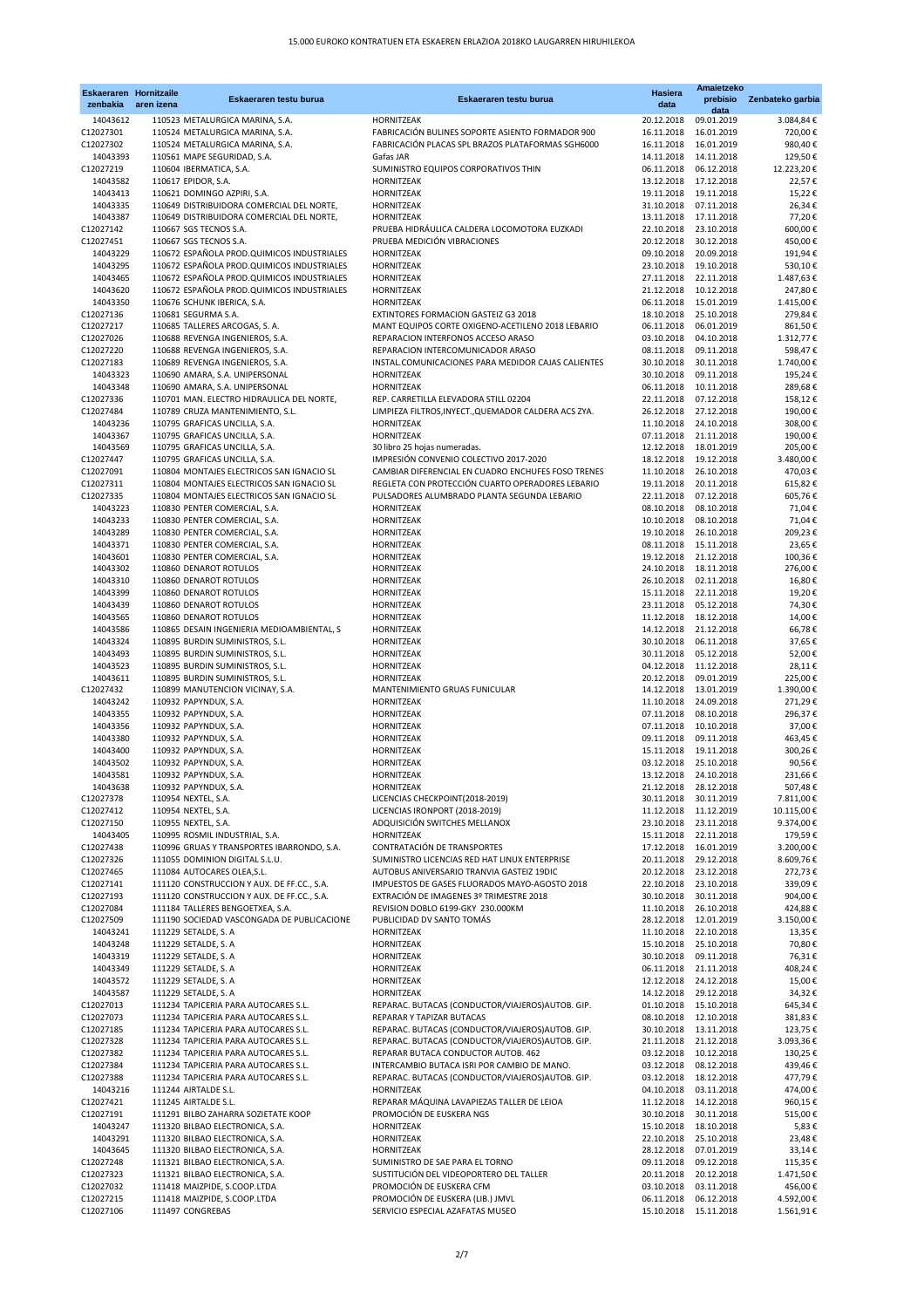| C12027308<br>111497 CONGREBAS<br>19.11.2018<br>19.12.2018<br>SERVICIO AZAFATAS MUSEO OCTUBRE<br>2.102,66€<br>CONSEJERO SERGURIDAD MERCANCÍAS PELIGROSAS EUSKOTR<br>28.12.2019<br>C12027508<br>111516 MANA FORMADORES Y CONSULTORES S.L.<br>28.12.2018<br>7.200,00 €<br>PROMOCIÓN DE EUSKERA JMM<br>C12027031<br>471,00€<br>111527 ZORNOTZAKO BARNETEGIA<br>03.10.2018<br>03.11.2018<br>PROMOCIÓN DE EUSKERA (LIBERACIÓN) ABI<br>C12027205<br>05.12.2018<br>2.245,00€<br>111527 ZORNOTZAKO BARNETEGIA<br>05.11.2018<br>PROMOCIÓN DE EUSKERA (LIBERACIÓN) EVM<br>05.12.2018<br>1.902,00€<br>C12027211<br>111527 ZORNOTZAKO BARNETEGIA<br>05.11.2018<br>PROMOCIÓN DE EUSKERA (LIBERACIÓN) DFB<br>558,00€<br>C12027212<br>05.12.2018<br>111527 ZORNOTZAKO BARNETEGIA<br>05.11.2018<br>PROMOCIÓN DE EUSKERA JMM<br>C12027243<br>09.12.2018<br>653,00€<br>111527 ZORNOTZAKO BARNETEGIA<br>09.11.2018<br>PROMOCIÓN DE EUSKERA IVS<br>C12027312<br>19.12.2018<br>295,00€<br>111527 ZORNOTZAKO BARNETEGIA<br>19.11.2018<br>PROMOCIÓN DE EUSKERA AFM<br>297,00€<br>C12027313<br>19.12.2018<br>111527 ZORNOTZAKO BARNETEGIA<br>19.11.2018<br>PROMOCIÓN DE EUSKERA IRA<br>05.01.2019<br>564,30€<br>C12027396<br>111527 ZORNOTZAKO BARNETEGIA<br>05.12.2018<br>PROMOCIÓN DE EUSKERA DGG<br>05.01.2019<br>1.010,00€<br>C12027397<br>111527 ZORNOTZAKO BARNETEGIA<br>05.12.2018<br>PROMOCIÓN DE EUSKERA JMM<br>C12027416<br>254,00€<br>111527 ZORNOTZAKO BARNETEGIA<br>11.12.2018<br>11.01.2019<br>PRMOCIÓN DE EUSKERA APM<br>594,00€<br>C12027445<br>111527 ZORNOTZAKO BARNETEGIA<br>17.12.2018<br>17.01.2019<br>04.09.2018<br>300,00€<br>14043227<br>111533 UNION PAPELERA MERCHANTING, S.L.<br>HORNITZEAK<br>09.10.2018<br>407,00€<br>14043379<br>111533 UNION PAPELERA MERCHANTING, S.L.<br>HORNITZEAK<br>09.11.2018<br>23.10.2018<br>06.11.2018<br>432,50€<br>14043409<br>111533 UNION PAPELERA MERCHANTING, S.L.<br><b>HORNITZEAK</b><br>16.11.2018<br>432,50€<br>14043501<br>111533 UNION PAPELERA MERCHANTING, S.L.<br>HORNITZEAK<br>03.12.2018<br>30.11.2018<br>482,50€<br>14043631<br>111533 UNION PAPELERA MERCHANTING, S.L.<br><b>HORNITZEAK</b><br>21.12.2018<br>21.12.2018<br>90,92€<br>14043252<br>111569 MONTTE, S.L.<br>HORNITZEAK<br>16.10.2018<br>16.10.2018<br>111569 MONTTE, S.L.<br>27.11.2018<br>60,25€<br>14043574<br><b>HORNITZEAK</b><br>12.12.2018<br>30.11.2018<br>12.000,00€<br>C12027366<br>111573 BILBAO METROPOLI-30<br>CUOTA ANUAL BM30 2019<br>29.11.2018<br>09.02.2019<br>6.500,00€<br>C12027242<br>111618 EDICIONES IZORIA 2004, S.L.<br>PUBLICIAD DNA AGENDA<br>09.11.2018<br>C12027391<br>111666 ECA, ENTIDAD COLAB. DE LA ADMIN., S<br>MEDICIONES HIGIENICAS EN VARIAS INSTALACIONES<br>03.02.2019<br>6.500,00€<br>03.12.2018<br>CONTROL DE EMISIONES ATMOSFÉRICAS LEBARIO<br>1.015,00€<br>C12027440<br>111666 ECA, ENTIDAD COLAB. DE LA ADMIN., S<br>17.12.2018<br>16.01.2019<br>208,00€<br>14043449<br>111787 PENTER COMERCIAL, S.A.<br><b>HORNITZEAK</b><br>27.11.2018<br>04.12.2018<br>28.12.2018<br>96,00€<br>14043600<br>111791 ELECTRO HERPE, S.L.<br>HORNITZEAK<br>19.12.2018<br>59,32€<br>14043268<br>111876 SEIN BATU, S.L.<br>HORNITZEAK<br>18.10.2018<br>13.10.2018<br>14043421<br>111876 SEIN BATU, S.L.<br>HORNITZEAK<br>20.11.2018<br>14.11.2018<br>22,00€<br>750,00€<br>C12027409<br>111905 ASOCIACION USUARIOS SAP ESPAÑA<br><b>CUOTA ANUAL AUSAPE</b><br>10.12.2018<br>10.01.2019<br>REPARACIÓN Y MANTENIMIENTO COLECCIÓN RELOJES MUSEO<br>C12027163<br>111917 OTAMENDI ETXABE JESUS<br>23.10.2018<br>23.11.2018<br>1.405,00 €<br>C12027167<br>REPARACIÓN DE LA PLEGADORA<br>23.10.2018<br>132,60€<br>111944 ABD TECNOLOGIAS DE IMPRESION, S.L.<br>25.10.2018<br>2.900,00 €<br>C12027403<br>112002 DIARIO EL CORREO, S.A.<br>ANUNCIO AZOKA CORREO<br>05.12.2018<br>04.01.2019<br>ANUNCIO SANTO TOMÁS<br>2.900,00€<br>C12027502<br>112002 DIARIO EL CORREO, S.A.<br>28.12.2018<br>12.01.2019<br>CAMPAÑA DE PUBLICIDAD EUSKARALDIA<br>2.030,50€<br>C12027198<br>112023 COMUNICACIONES Y OCIO INTERAC, S.L.<br>30.10.2018<br>30.11.2018<br>14043375<br>112036 HIERROS BAM, S.L.<br>HORNITZEAK<br>09.11.2018<br>12.11.2018<br>41,65€<br>14043240<br>93,56€<br>112048 BERNER MONTAJE Y FIJACION, S.L.<br>HORNITZEAK<br>11.10.2018<br>13.10.2018<br>163,45€<br>14043301<br>112048 BERNER MONTAJE Y FIJACION, S.L.<br>24.10.2018<br>24.10.2018<br>HORNITZEAK<br>277,00€<br>14043363<br>112048 BERNER MONTAJE Y FIJACION, S.L.<br>HORNITZEAK<br>07.11.2018<br>01.11.2018<br>317,23€<br>14043365<br>112048 BERNER MONTAJE Y FIJACION, S.L.<br>07.11.2018<br>16.11.2018<br>HORNITZEAK<br>14043433<br>112048 BERNER MONTAJE Y FIJACION, S.L.<br>22.11.2018<br>23.11.2018<br>210,89€<br>HORNITZEAK<br>614,50€<br>14043481<br>112048 BERNER MONTAJE Y FIJACION, S.L.<br>HORNITZEAK<br>29.11.2018<br>29.11.2018<br>22.01.2019<br>710,52€<br>14043558<br>112048 BERNER MONTAJE Y FIJACION, S.L.<br>HORNITZEAK<br>10.12.2018<br>PROMOCIÓN DE EUSKERA VGC<br>670,00€<br>C12027115<br>17.10.2018<br>17.11.2018<br>112156 AEK EUSKARAZ, KOOP.E.<br>PROMOCIÓN DE EUSKERA GLJ<br>C12027116<br>112156 AEK EUSKARAZ, KOOP.E.<br>17.10.2018<br>17.11.2018<br>533,00€<br>PROMOCIÓN DE EUSKERA CHM<br>449,00 €<br>C12027118<br>112156 AEK EUSKARAZ, KOOP.E.<br>17.10.2018<br>17.11.2018<br>PROMOCIÓN DE EUSKERA LRM<br>C12027119<br>112156 AEK EUSKARAZ, KOOP.E.<br>17.10.2018<br>17.11.2018<br>214,00€<br>PROMOCIÓN DE EUSKERA MDB<br>352,00€<br>C12027140<br>112156 AEK EUSKARAZ, KOOP.E.<br>22.10.2018<br>22.11.2018<br>PROMOCIÓN DE EUSKERA ITC<br>C12027188<br>112156 AEK EUSKARAZ, KOOP.E.<br>30.10.2018<br>30.11.2018<br>294,00€<br>PROMOCIÓN DE EUSKERA NAP<br>349,00€<br>C12027427<br>112156 AEK EUSKARAZ, KOOP.E.<br>13.12.2018<br>13.01.2019<br>PROMOCIÓN DE EUSKERA AVS<br>490,00€<br>C12027138<br>112158 JUAN MATEO ZABALA EUSKALTEGIA<br>22.10.2018<br>22.11.2018<br>CONTROL ACCESOS BOTIQUIN Y CECON LEBARIO<br>2.832,00 €<br>C12027257<br>112185 PRIMION DIGITEK SLU<br>13.11.2018<br>15.11.2018<br>ASISTEN. LEGISLACIÓN AMBIENTAL-INDUSTRIAL-PRL 2019<br>112224 WOLTERS KLUWER ESPAÑA S.A.<br>28.12.2019<br>1.211,96€<br>C12027501<br>28.12.2018<br>C12027151<br>112236 FUNDACION DEUSTO TECNOLOGICO DEUSTO<br>SISTEMA CREACIÓN GTFS<br>23.12.2018<br>12.171,00 €<br>23.10.2018<br>REPARACIÓN LÁMPARAS MUSEO<br>C12027139<br>112239 MONTAJES ELECTRICOS GAU ARGI, S.L.<br>22.10.2018<br>23.10.2018<br>43,65€<br>MATERIAL ELÉCTRICO<br>112239 MONTAJES ELECTRICOS GAU ARGI, S.L.<br>19.11.2018<br>20.11.2018<br>64,50€<br>C12027320<br>201,60€<br>14043224<br>112297 LUBRICANTES ESPECIALES LANCAR, S.L.<br>HORNITZEAK<br>08.10.2018<br>15.10.2018<br>112297 LUBRICANTES ESPECIALES LANCAR, S.L.<br><b>HORNITZEAK</b><br>04.12.2018<br>08.12.2018<br>201,60€<br>14043524<br>MONITOR INTERACTIVO SMART BOARD MX165 65"<br>3.479,84€<br>C12027413<br>112316 FASTON, AUDIOVISUALES Y COMUNICACIO<br>11.12.2018<br>11.01.2019<br>PROMOCIÓN DE EUSKERA IVS<br>C12027130<br>112325 GABRIEL ARESTI EUSKALTEGIA<br>17.10.2018<br>17.11.2018<br>166,50€<br>MANTENIMIENTO COLUMNAS ELEVADORAS LEIOA 2018<br>26.12.2018<br>26.12.2019<br>2.325,00€<br>C12027483<br>112409 VENTANACHS CARRION JOSEP<br>C12027500<br>28.12.2018 31.12.2018<br>5.366,00 €<br>112409 VENTANACHS CARRION JOSEP<br>MANTº PREVENT, COLUMNAS ELEVADORAS TALLER ZYA 2018<br>TRANSP. DE PESAS ENTRE CAF IRUN Y FUNI REINETA<br>640,00€<br>C12027105<br>112472 PLATAFORMAS IBARRONDO, S.L.<br>15.10.2018  15.11.2018<br>704,00 €<br>C12027168<br>112472 PLATAFORMAS IBARRONDO, S.L.<br>TRANSPORTE MATERIAL 200 LUT-LEB A RENTERÍA<br>24.10.2018<br>23.11.2018<br>1.024,00€<br>C12027322<br>112472 PLATAFORMAS IBARRONDO, S.L.<br>TRANSPORTE ESCALERA ZUMAIA-LEBARIO-ZUMAIA<br>20.11.2018<br>20.12.2018<br>REVISAR LÍNEAS VIDA LEIOA Y SUSTITUIR MATERIALES<br>2.542,26€<br>C12027088<br>112473 SPANSET, S. A.<br>11.10.2018<br>11.10.2019<br>3.353,00 €<br>C12027260<br>112487 TAPICERIA PARA AUTOCARES S.L.<br>INSTAL. REGULACION LUMBAR ASIENTOS COND. SERIE 400<br>13.11.2018<br>12.01.2019<br>FORM EXTINCIÓN DE INCENDIOS, PRIM AUXILIOS Y DEA<br>13.966,00 €<br>C12027131<br>112526 INST.FORM.PRACT.RIES.LABORALS, S.L.<br>17.10.2018<br>01.11.2018<br>C12027272<br>LLAMADOR ALARMA MUSEO<br>14.11.2018<br>15.11.2018<br>16,52€<br>112572 ALZURI, S.A.<br>945,00€<br>14043262<br>112670 FUCHS LUBRICANTES S.A.<br>HORNITZEAK<br>17.10.2018<br>24.10.2018<br>407,69€<br>C12027014<br>112716 AUTOS ZUMAIA, S.L.<br>REPARAR AVERIA MOTOR FURG. CITROEN 3331 BSB DE ELG<br>01.10.2018<br>02.10.2018<br>C12027126<br>112716 AUTOS ZUMAIA, S.L.<br>REPARAR EMBRAGUE FURG. FIAT DOBLO 6187 GKY ZUMAIA<br>17.10.2018<br>19.10.2018<br>1.015,23 €<br>16,00€<br>C12027159<br>112716 AUTOS ZUMAIA, S.L.<br>REPARAR PINCHAZO FURG. FIAT DOBLO 6187 GKY<br>23.10.2018<br>24.10.2018<br>C12027289<br>112716 AUTOS ZUMAIA, S.L.<br>CAMBIAR BOMBA EMBRAGUE+CUBIERTAS (2) FIAT 6187 GKY<br>272,32€<br>15.11.2018<br>16.11.2018<br>85,42€<br>14043458<br>112727 JUAN RAMON SAUBER, S.L.<br>27.11.2018<br>03.12.2018<br><b>HORNITZEAK</b><br>14043573<br>112727 JUAN RAMON SAUBER, S.L.<br>HORNITZEAK<br>12.12.2018<br>16.12.2018<br>85,42€<br>205,80€<br>14043618<br>112727 JUAN RAMON SAUBER, S.L.<br>20.12.2018<br>27.12.2018<br><b>HORNITZEAK</b><br>14043249<br>112728 JUAN RAMON SAUBER, S.L.<br>HORNITZEAK<br>15.10.2018<br>18.10.2018<br>41,62€<br>6.000,00 €<br>C12027179<br>112871 ON REVISTAS Y SUPLEMENTOS, S.L.<br>PUBLICIDAD CALENDARIO<br>30.10.2018<br>30.01.2019<br>5.400,00 €<br>C12027101<br>112943 MARCOS GALAN VERA<br>PINTAR PARED HANGAR Y DEL LAVADERO COCHERAS LEIOA<br>15.10.2018<br>22.10.2018<br>1.542,50€<br>C12027004<br>112944 MARCOS GALAN VERA<br>ACONDICIONAMIENTO PINTURA DESPACHO PLANIF.<br>01.10.2018<br>06.10.2018<br>REPARACIÓN CALIPER 18911 POR DAÑOS EN LEBARIO<br>C12027428<br>112952 FAIVELEY TRANSPORT IBERICA, S.A.<br>13.12.2018<br>12.01.2019<br>1.625,00 €<br>REPARACIÓN CAJA HUMOS AURRERA<br>525,00€<br>C12027222<br>112997 LANDETA BURDINLANAK, S.A.L.<br>08.11.2018<br>08.12.2018<br>ANULACIÓN TUBOS HUMO CALDERA ESPINAL<br>437,50€<br>C12027327<br>112997 LANDETA BURDINLANAK, S.A.L.<br>21.11.2018<br>22.11.2018<br>C12027165<br>BUTACAS PARA CUARTOS DE DESCANSO, GK, B, SS, ZI, MK, VG<br>23.10.2018<br>23.11.2018<br>7.386,75€<br>113001 DINOF, S.A.<br>280,00€<br>113182 TALLERES ARIMAR, SL<br><b>HORNITZEAK</b><br>11.10.2018<br>11.10.2018<br>14043243<br>540,00€<br>C12027072<br>113266 NAUTICA LEIOA, S.L.<br>REPARAR 2 RETROVISORES<br>08.10.2018<br>09.10.2018<br>113266 NAUTICA LEIOA, S.L.<br>REPARAR 2 RETROVISORES (CORTAR PESTAÑA, LIJAR,)<br>280,00€<br>C12027247<br>09.11.2018<br>11.11.2018<br>14043253<br>113270 IBARGOYEN SUMINISTROS CARROCEROS<br>16.10.2018<br>16.10.2018<br>27,00€<br><b>HORNITZEAK</b><br>14043254<br>113270 IBARGOYEN SUMINISTROS CARROCEROS<br><b>HORNITZEAK</b><br>16.10.2018<br>16.10.2018<br>57,07€<br>113270 IBARGOYEN SUMINISTROS CARROCEROS<br>21.11.2018<br>21.11.2018<br>46,35€<br>14043426<br>HORNITZEAK<br>14043434<br>113270 IBARGOYEN SUMINISTROS CARROCEROS<br>HORNITZEAK<br>23.11.2018<br>23.11.2018<br>52,87€ | zenbakia | <b>Eskaeraren Hornitzaile</b><br>aren izena | Eskaeraren testu burua | Eskaeraren testu burua | <b>Hasiera</b><br>data | Amaietzeko<br>prebisio | Zenbateko garbia |
|---------------------------------------------------------------------------------------------------------------------------------------------------------------------------------------------------------------------------------------------------------------------------------------------------------------------------------------------------------------------------------------------------------------------------------------------------------------------------------------------------------------------------------------------------------------------------------------------------------------------------------------------------------------------------------------------------------------------------------------------------------------------------------------------------------------------------------------------------------------------------------------------------------------------------------------------------------------------------------------------------------------------------------------------------------------------------------------------------------------------------------------------------------------------------------------------------------------------------------------------------------------------------------------------------------------------------------------------------------------------------------------------------------------------------------------------------------------------------------------------------------------------------------------------------------------------------------------------------------------------------------------------------------------------------------------------------------------------------------------------------------------------------------------------------------------------------------------------------------------------------------------------------------------------------------------------------------------------------------------------------------------------------------------------------------------------------------------------------------------------------------------------------------------------------------------------------------------------------------------------------------------------------------------------------------------------------------------------------------------------------------------------------------------------------------------------------------------------------------------------------------------------------------------------------------------------------------------------------------------------------------------------------------------------------------------------------------------------------------------------------------------------------------------------------------------------------------------------------------------------------------------------------------------------------------------------------------------------------------------------------------------------------------------------------------------------------------------------------------------------------------------------------------------------------------------------------------------------------------------------------------------------------------------------------------------------------------------------------------------------------------------------------------------------------------------------------------------------------------------------------------------------------------------------------------------------------------------------------------------------------------------------------------------------------------------------------------------------------------------------------------------------------------------------------------------------------------------------------------------------------------------------------------------------------------------------------------------------------------------------------------------------------------------------------------------------------------------------------------------------------------------------------------------------------------------------------------------------------------------------------------------------------------------------------------------------------------------------------------------------------------------------------------------------------------------------------------------------------------------------------------------------------------------------------------------------------------------------------------------------------------------------------------------------------------------------------------------------------------------------------------------------------------------------------------------------------------------------------------------------------------------------------------------------------------------------------------------------------------------------------------------------------------------------------------------------------------------------------------------------------------------------------------------------------------------------------------------------------------------------------------------------------------------------------------------------------------------------------------------------------------------------------------------------------------------------------------------------------------------------------------------------------------------------------------------------------------------------------------------------------------------------------------------------------------------------------------------------------------------------------------------------------------------------------------------------------------------------------------------------------------------------------------------------------------------------------------------------------------------------------------------------------------------------------------------------------------------------------------------------------------------------------------------------------------------------------------------------------------------------------------------------------------------------------------------------------------------------------------------------------------------------------------------------------------------------------------------------------------------------------------------------------------------------------------------------------------------------------------------------------------------------------------------------------------------------------------------------------------------------------------------------------------------------------------------------------------------------------------------------------------------------------------------------------------------------------------------------------------------------------------------------------------------------------------------------------------------------------------------------------------------------------------------------------------------------------------------------------------------------------------------------------------------------------------------------------------------------------------------------------------------------------------------------------------------------------------------------------------------------------------------------------------------------------------------------------------------------------------------------------------------------------------------------------------------------------------------------------------------------------------------------------------------------------------------------------------------------------------------------------------------------------------------------------------------------------------------------------------------------------------------------------------------------------------------------------------------------------------------------------------------------------------------------------------------------------------------------------------------------------------------------------------------------------------------------------------------------------------------------------------------------------------------------------------------------------------------------------------------------------------------------------------------------------------------------------------------------------------------------------------------------------------------------------------------------------------------------------------------------------------------------------------------------------------------------------------------------------------------------------------------------------------------------------------------------------------------------------------------------------------------------------------------------------------------------------------------------------------------------------------------------------------------------------------------------------------------------------------------------------------------------------------------------------------------------------------------------------------------------------------------------------------------------------------------------------------------------------------------------------------------------------------------------------------------------------------------------------------------------------------------------------------------------------------------------------------------------------------------------------------------------------------------------------------------------------------------------------------------------------------------------------------------------------------------------------------------------------------------------------------------------------------------------------------------------------------------------------------------------------------------------------------------------------------------------------------------------------------------------------------------------------------------------------------------------------------------------------------------------------------------------------------------------------------------------------------------------------------------------------------------------------------------------------------------------------------------------------------------------------------------------------------------------------------------------------------------------------------------------------------------------------------------------------------------------------------------------------------------------------------------------------------------------------------------------------------------------------------------------------------------------------------------------------------------------------------------------------------------------------------------------------------------------------------------------------------------|----------|---------------------------------------------|------------------------|------------------------|------------------------|------------------------|------------------|
|                                                                                                                                                                                                                                                                                                                                                                                                                                                                                                                                                                                                                                                                                                                                                                                                                                                                                                                                                                                                                                                                                                                                                                                                                                                                                                                                                                                                                                                                                                                                                                                                                                                                                                                                                                                                                                                                                                                                                                                                                                                                                                                                                                                                                                                                                                                                                                                                                                                                                                                                                                                                                                                                                                                                                                                                                                                                                                                                                                                                                                                                                                                                                                                                                                                                                                                                                                                                                                                                                                                                                                                                                                                                                                                                                                                                                                                                                                                                                                                                                                                                                                                                                                                                                                                                                                                                                                                                                                                                                                                                                                                                                                                                                                                                                                                                                                                                                                                                                                                                                                                                                                                                                                                                                                                                                                                                                                                                                                                                                                                                                                                                                                                                                                                                                                                                                                                                                                                                                                                                                                                                                                                                                                                                                                                                                                                                                                                                                                                                                                                                                                                                                                                                                                                                                                                                                                                                                                                                                                                                                                                                                                                                                                                                                                                                                                                                                                                                                                                                                                                                                                                                                                                                                                                                                                                                                                                                                                                                                                                                                                                                                                                                                                                                                                                                                                                                                                                                                                                                                                                                                                                                                                                                                                                                                                                                                                                                                                                                                                                                                                                                                                                                                                                                                                                                                                                                                                                                                                                                                                                                                                                                                                                                                                                                                                                                                                                                                                                                                                                                                                                                                                                                                                                                                                                                                                                                                                                                                                                                                                                                                                                                                                                                                                                                                                                                                                                                                                                                                                                                                                                                                                                                                                                                               |          |                                             |                        |                        |                        | data                   |                  |
|                                                                                                                                                                                                                                                                                                                                                                                                                                                                                                                                                                                                                                                                                                                                                                                                                                                                                                                                                                                                                                                                                                                                                                                                                                                                                                                                                                                                                                                                                                                                                                                                                                                                                                                                                                                                                                                                                                                                                                                                                                                                                                                                                                                                                                                                                                                                                                                                                                                                                                                                                                                                                                                                                                                                                                                                                                                                                                                                                                                                                                                                                                                                                                                                                                                                                                                                                                                                                                                                                                                                                                                                                                                                                                                                                                                                                                                                                                                                                                                                                                                                                                                                                                                                                                                                                                                                                                                                                                                                                                                                                                                                                                                                                                                                                                                                                                                                                                                                                                                                                                                                                                                                                                                                                                                                                                                                                                                                                                                                                                                                                                                                                                                                                                                                                                                                                                                                                                                                                                                                                                                                                                                                                                                                                                                                                                                                                                                                                                                                                                                                                                                                                                                                                                                                                                                                                                                                                                                                                                                                                                                                                                                                                                                                                                                                                                                                                                                                                                                                                                                                                                                                                                                                                                                                                                                                                                                                                                                                                                                                                                                                                                                                                                                                                                                                                                                                                                                                                                                                                                                                                                                                                                                                                                                                                                                                                                                                                                                                                                                                                                                                                                                                                                                                                                                                                                                                                                                                                                                                                                                                                                                                                                                                                                                                                                                                                                                                                                                                                                                                                                                                                                                                                                                                                                                                                                                                                                                                                                                                                                                                                                                                                                                                                                                                                                                                                                                                                                                                                                                                                                                                                                                                                                                                               |          |                                             |                        |                        |                        |                        |                  |
|                                                                                                                                                                                                                                                                                                                                                                                                                                                                                                                                                                                                                                                                                                                                                                                                                                                                                                                                                                                                                                                                                                                                                                                                                                                                                                                                                                                                                                                                                                                                                                                                                                                                                                                                                                                                                                                                                                                                                                                                                                                                                                                                                                                                                                                                                                                                                                                                                                                                                                                                                                                                                                                                                                                                                                                                                                                                                                                                                                                                                                                                                                                                                                                                                                                                                                                                                                                                                                                                                                                                                                                                                                                                                                                                                                                                                                                                                                                                                                                                                                                                                                                                                                                                                                                                                                                                                                                                                                                                                                                                                                                                                                                                                                                                                                                                                                                                                                                                                                                                                                                                                                                                                                                                                                                                                                                                                                                                                                                                                                                                                                                                                                                                                                                                                                                                                                                                                                                                                                                                                                                                                                                                                                                                                                                                                                                                                                                                                                                                                                                                                                                                                                                                                                                                                                                                                                                                                                                                                                                                                                                                                                                                                                                                                                                                                                                                                                                                                                                                                                                                                                                                                                                                                                                                                                                                                                                                                                                                                                                                                                                                                                                                                                                                                                                                                                                                                                                                                                                                                                                                                                                                                                                                                                                                                                                                                                                                                                                                                                                                                                                                                                                                                                                                                                                                                                                                                                                                                                                                                                                                                                                                                                                                                                                                                                                                                                                                                                                                                                                                                                                                                                                                                                                                                                                                                                                                                                                                                                                                                                                                                                                                                                                                                                                                                                                                                                                                                                                                                                                                                                                                                                                                                                                                               |          |                                             |                        |                        |                        |                        |                  |
|                                                                                                                                                                                                                                                                                                                                                                                                                                                                                                                                                                                                                                                                                                                                                                                                                                                                                                                                                                                                                                                                                                                                                                                                                                                                                                                                                                                                                                                                                                                                                                                                                                                                                                                                                                                                                                                                                                                                                                                                                                                                                                                                                                                                                                                                                                                                                                                                                                                                                                                                                                                                                                                                                                                                                                                                                                                                                                                                                                                                                                                                                                                                                                                                                                                                                                                                                                                                                                                                                                                                                                                                                                                                                                                                                                                                                                                                                                                                                                                                                                                                                                                                                                                                                                                                                                                                                                                                                                                                                                                                                                                                                                                                                                                                                                                                                                                                                                                                                                                                                                                                                                                                                                                                                                                                                                                                                                                                                                                                                                                                                                                                                                                                                                                                                                                                                                                                                                                                                                                                                                                                                                                                                                                                                                                                                                                                                                                                                                                                                                                                                                                                                                                                                                                                                                                                                                                                                                                                                                                                                                                                                                                                                                                                                                                                                                                                                                                                                                                                                                                                                                                                                                                                                                                                                                                                                                                                                                                                                                                                                                                                                                                                                                                                                                                                                                                                                                                                                                                                                                                                                                                                                                                                                                                                                                                                                                                                                                                                                                                                                                                                                                                                                                                                                                                                                                                                                                                                                                                                                                                                                                                                                                                                                                                                                                                                                                                                                                                                                                                                                                                                                                                                                                                                                                                                                                                                                                                                                                                                                                                                                                                                                                                                                                                                                                                                                                                                                                                                                                                                                                                                                                                                                                                                               |          |                                             |                        |                        |                        |                        |                  |
|                                                                                                                                                                                                                                                                                                                                                                                                                                                                                                                                                                                                                                                                                                                                                                                                                                                                                                                                                                                                                                                                                                                                                                                                                                                                                                                                                                                                                                                                                                                                                                                                                                                                                                                                                                                                                                                                                                                                                                                                                                                                                                                                                                                                                                                                                                                                                                                                                                                                                                                                                                                                                                                                                                                                                                                                                                                                                                                                                                                                                                                                                                                                                                                                                                                                                                                                                                                                                                                                                                                                                                                                                                                                                                                                                                                                                                                                                                                                                                                                                                                                                                                                                                                                                                                                                                                                                                                                                                                                                                                                                                                                                                                                                                                                                                                                                                                                                                                                                                                                                                                                                                                                                                                                                                                                                                                                                                                                                                                                                                                                                                                                                                                                                                                                                                                                                                                                                                                                                                                                                                                                                                                                                                                                                                                                                                                                                                                                                                                                                                                                                                                                                                                                                                                                                                                                                                                                                                                                                                                                                                                                                                                                                                                                                                                                                                                                                                                                                                                                                                                                                                                                                                                                                                                                                                                                                                                                                                                                                                                                                                                                                                                                                                                                                                                                                                                                                                                                                                                                                                                                                                                                                                                                                                                                                                                                                                                                                                                                                                                                                                                                                                                                                                                                                                                                                                                                                                                                                                                                                                                                                                                                                                                                                                                                                                                                                                                                                                                                                                                                                                                                                                                                                                                                                                                                                                                                                                                                                                                                                                                                                                                                                                                                                                                                                                                                                                                                                                                                                                                                                                                                                                                                                                                                               |          |                                             |                        |                        |                        |                        |                  |
|                                                                                                                                                                                                                                                                                                                                                                                                                                                                                                                                                                                                                                                                                                                                                                                                                                                                                                                                                                                                                                                                                                                                                                                                                                                                                                                                                                                                                                                                                                                                                                                                                                                                                                                                                                                                                                                                                                                                                                                                                                                                                                                                                                                                                                                                                                                                                                                                                                                                                                                                                                                                                                                                                                                                                                                                                                                                                                                                                                                                                                                                                                                                                                                                                                                                                                                                                                                                                                                                                                                                                                                                                                                                                                                                                                                                                                                                                                                                                                                                                                                                                                                                                                                                                                                                                                                                                                                                                                                                                                                                                                                                                                                                                                                                                                                                                                                                                                                                                                                                                                                                                                                                                                                                                                                                                                                                                                                                                                                                                                                                                                                                                                                                                                                                                                                                                                                                                                                                                                                                                                                                                                                                                                                                                                                                                                                                                                                                                                                                                                                                                                                                                                                                                                                                                                                                                                                                                                                                                                                                                                                                                                                                                                                                                                                                                                                                                                                                                                                                                                                                                                                                                                                                                                                                                                                                                                                                                                                                                                                                                                                                                                                                                                                                                                                                                                                                                                                                                                                                                                                                                                                                                                                                                                                                                                                                                                                                                                                                                                                                                                                                                                                                                                                                                                                                                                                                                                                                                                                                                                                                                                                                                                                                                                                                                                                                                                                                                                                                                                                                                                                                                                                                                                                                                                                                                                                                                                                                                                                                                                                                                                                                                                                                                                                                                                                                                                                                                                                                                                                                                                                                                                                                                                                                               |          |                                             |                        |                        |                        |                        |                  |
|                                                                                                                                                                                                                                                                                                                                                                                                                                                                                                                                                                                                                                                                                                                                                                                                                                                                                                                                                                                                                                                                                                                                                                                                                                                                                                                                                                                                                                                                                                                                                                                                                                                                                                                                                                                                                                                                                                                                                                                                                                                                                                                                                                                                                                                                                                                                                                                                                                                                                                                                                                                                                                                                                                                                                                                                                                                                                                                                                                                                                                                                                                                                                                                                                                                                                                                                                                                                                                                                                                                                                                                                                                                                                                                                                                                                                                                                                                                                                                                                                                                                                                                                                                                                                                                                                                                                                                                                                                                                                                                                                                                                                                                                                                                                                                                                                                                                                                                                                                                                                                                                                                                                                                                                                                                                                                                                                                                                                                                                                                                                                                                                                                                                                                                                                                                                                                                                                                                                                                                                                                                                                                                                                                                                                                                                                                                                                                                                                                                                                                                                                                                                                                                                                                                                                                                                                                                                                                                                                                                                                                                                                                                                                                                                                                                                                                                                                                                                                                                                                                                                                                                                                                                                                                                                                                                                                                                                                                                                                                                                                                                                                                                                                                                                                                                                                                                                                                                                                                                                                                                                                                                                                                                                                                                                                                                                                                                                                                                                                                                                                                                                                                                                                                                                                                                                                                                                                                                                                                                                                                                                                                                                                                                                                                                                                                                                                                                                                                                                                                                                                                                                                                                                                                                                                                                                                                                                                                                                                                                                                                                                                                                                                                                                                                                                                                                                                                                                                                                                                                                                                                                                                                                                                                                                               |          |                                             |                        |                        |                        |                        |                  |
|                                                                                                                                                                                                                                                                                                                                                                                                                                                                                                                                                                                                                                                                                                                                                                                                                                                                                                                                                                                                                                                                                                                                                                                                                                                                                                                                                                                                                                                                                                                                                                                                                                                                                                                                                                                                                                                                                                                                                                                                                                                                                                                                                                                                                                                                                                                                                                                                                                                                                                                                                                                                                                                                                                                                                                                                                                                                                                                                                                                                                                                                                                                                                                                                                                                                                                                                                                                                                                                                                                                                                                                                                                                                                                                                                                                                                                                                                                                                                                                                                                                                                                                                                                                                                                                                                                                                                                                                                                                                                                                                                                                                                                                                                                                                                                                                                                                                                                                                                                                                                                                                                                                                                                                                                                                                                                                                                                                                                                                                                                                                                                                                                                                                                                                                                                                                                                                                                                                                                                                                                                                                                                                                                                                                                                                                                                                                                                                                                                                                                                                                                                                                                                                                                                                                                                                                                                                                                                                                                                                                                                                                                                                                                                                                                                                                                                                                                                                                                                                                                                                                                                                                                                                                                                                                                                                                                                                                                                                                                                                                                                                                                                                                                                                                                                                                                                                                                                                                                                                                                                                                                                                                                                                                                                                                                                                                                                                                                                                                                                                                                                                                                                                                                                                                                                                                                                                                                                                                                                                                                                                                                                                                                                                                                                                                                                                                                                                                                                                                                                                                                                                                                                                                                                                                                                                                                                                                                                                                                                                                                                                                                                                                                                                                                                                                                                                                                                                                                                                                                                                                                                                                                                                                                                                                               |          |                                             |                        |                        |                        |                        |                  |
|                                                                                                                                                                                                                                                                                                                                                                                                                                                                                                                                                                                                                                                                                                                                                                                                                                                                                                                                                                                                                                                                                                                                                                                                                                                                                                                                                                                                                                                                                                                                                                                                                                                                                                                                                                                                                                                                                                                                                                                                                                                                                                                                                                                                                                                                                                                                                                                                                                                                                                                                                                                                                                                                                                                                                                                                                                                                                                                                                                                                                                                                                                                                                                                                                                                                                                                                                                                                                                                                                                                                                                                                                                                                                                                                                                                                                                                                                                                                                                                                                                                                                                                                                                                                                                                                                                                                                                                                                                                                                                                                                                                                                                                                                                                                                                                                                                                                                                                                                                                                                                                                                                                                                                                                                                                                                                                                                                                                                                                                                                                                                                                                                                                                                                                                                                                                                                                                                                                                                                                                                                                                                                                                                                                                                                                                                                                                                                                                                                                                                                                                                                                                                                                                                                                                                                                                                                                                                                                                                                                                                                                                                                                                                                                                                                                                                                                                                                                                                                                                                                                                                                                                                                                                                                                                                                                                                                                                                                                                                                                                                                                                                                                                                                                                                                                                                                                                                                                                                                                                                                                                                                                                                                                                                                                                                                                                                                                                                                                                                                                                                                                                                                                                                                                                                                                                                                                                                                                                                                                                                                                                                                                                                                                                                                                                                                                                                                                                                                                                                                                                                                                                                                                                                                                                                                                                                                                                                                                                                                                                                                                                                                                                                                                                                                                                                                                                                                                                                                                                                                                                                                                                                                                                                                                                               |          |                                             |                        |                        |                        |                        |                  |
|                                                                                                                                                                                                                                                                                                                                                                                                                                                                                                                                                                                                                                                                                                                                                                                                                                                                                                                                                                                                                                                                                                                                                                                                                                                                                                                                                                                                                                                                                                                                                                                                                                                                                                                                                                                                                                                                                                                                                                                                                                                                                                                                                                                                                                                                                                                                                                                                                                                                                                                                                                                                                                                                                                                                                                                                                                                                                                                                                                                                                                                                                                                                                                                                                                                                                                                                                                                                                                                                                                                                                                                                                                                                                                                                                                                                                                                                                                                                                                                                                                                                                                                                                                                                                                                                                                                                                                                                                                                                                                                                                                                                                                                                                                                                                                                                                                                                                                                                                                                                                                                                                                                                                                                                                                                                                                                                                                                                                                                                                                                                                                                                                                                                                                                                                                                                                                                                                                                                                                                                                                                                                                                                                                                                                                                                                                                                                                                                                                                                                                                                                                                                                                                                                                                                                                                                                                                                                                                                                                                                                                                                                                                                                                                                                                                                                                                                                                                                                                                                                                                                                                                                                                                                                                                                                                                                                                                                                                                                                                                                                                                                                                                                                                                                                                                                                                                                                                                                                                                                                                                                                                                                                                                                                                                                                                                                                                                                                                                                                                                                                                                                                                                                                                                                                                                                                                                                                                                                                                                                                                                                                                                                                                                                                                                                                                                                                                                                                                                                                                                                                                                                                                                                                                                                                                                                                                                                                                                                                                                                                                                                                                                                                                                                                                                                                                                                                                                                                                                                                                                                                                                                                                                                                                                                               |          |                                             |                        |                        |                        |                        |                  |
|                                                                                                                                                                                                                                                                                                                                                                                                                                                                                                                                                                                                                                                                                                                                                                                                                                                                                                                                                                                                                                                                                                                                                                                                                                                                                                                                                                                                                                                                                                                                                                                                                                                                                                                                                                                                                                                                                                                                                                                                                                                                                                                                                                                                                                                                                                                                                                                                                                                                                                                                                                                                                                                                                                                                                                                                                                                                                                                                                                                                                                                                                                                                                                                                                                                                                                                                                                                                                                                                                                                                                                                                                                                                                                                                                                                                                                                                                                                                                                                                                                                                                                                                                                                                                                                                                                                                                                                                                                                                                                                                                                                                                                                                                                                                                                                                                                                                                                                                                                                                                                                                                                                                                                                                                                                                                                                                                                                                                                                                                                                                                                                                                                                                                                                                                                                                                                                                                                                                                                                                                                                                                                                                                                                                                                                                                                                                                                                                                                                                                                                                                                                                                                                                                                                                                                                                                                                                                                                                                                                                                                                                                                                                                                                                                                                                                                                                                                                                                                                                                                                                                                                                                                                                                                                                                                                                                                                                                                                                                                                                                                                                                                                                                                                                                                                                                                                                                                                                                                                                                                                                                                                                                                                                                                                                                                                                                                                                                                                                                                                                                                                                                                                                                                                                                                                                                                                                                                                                                                                                                                                                                                                                                                                                                                                                                                                                                                                                                                                                                                                                                                                                                                                                                                                                                                                                                                                                                                                                                                                                                                                                                                                                                                                                                                                                                                                                                                                                                                                                                                                                                                                                                                                                                                                                               |          |                                             |                        |                        |                        |                        |                  |
|                                                                                                                                                                                                                                                                                                                                                                                                                                                                                                                                                                                                                                                                                                                                                                                                                                                                                                                                                                                                                                                                                                                                                                                                                                                                                                                                                                                                                                                                                                                                                                                                                                                                                                                                                                                                                                                                                                                                                                                                                                                                                                                                                                                                                                                                                                                                                                                                                                                                                                                                                                                                                                                                                                                                                                                                                                                                                                                                                                                                                                                                                                                                                                                                                                                                                                                                                                                                                                                                                                                                                                                                                                                                                                                                                                                                                                                                                                                                                                                                                                                                                                                                                                                                                                                                                                                                                                                                                                                                                                                                                                                                                                                                                                                                                                                                                                                                                                                                                                                                                                                                                                                                                                                                                                                                                                                                                                                                                                                                                                                                                                                                                                                                                                                                                                                                                                                                                                                                                                                                                                                                                                                                                                                                                                                                                                                                                                                                                                                                                                                                                                                                                                                                                                                                                                                                                                                                                                                                                                                                                                                                                                                                                                                                                                                                                                                                                                                                                                                                                                                                                                                                                                                                                                                                                                                                                                                                                                                                                                                                                                                                                                                                                                                                                                                                                                                                                                                                                                                                                                                                                                                                                                                                                                                                                                                                                                                                                                                                                                                                                                                                                                                                                                                                                                                                                                                                                                                                                                                                                                                                                                                                                                                                                                                                                                                                                                                                                                                                                                                                                                                                                                                                                                                                                                                                                                                                                                                                                                                                                                                                                                                                                                                                                                                                                                                                                                                                                                                                                                                                                                                                                                                                                                                                               |          |                                             |                        |                        |                        |                        |                  |
|                                                                                                                                                                                                                                                                                                                                                                                                                                                                                                                                                                                                                                                                                                                                                                                                                                                                                                                                                                                                                                                                                                                                                                                                                                                                                                                                                                                                                                                                                                                                                                                                                                                                                                                                                                                                                                                                                                                                                                                                                                                                                                                                                                                                                                                                                                                                                                                                                                                                                                                                                                                                                                                                                                                                                                                                                                                                                                                                                                                                                                                                                                                                                                                                                                                                                                                                                                                                                                                                                                                                                                                                                                                                                                                                                                                                                                                                                                                                                                                                                                                                                                                                                                                                                                                                                                                                                                                                                                                                                                                                                                                                                                                                                                                                                                                                                                                                                                                                                                                                                                                                                                                                                                                                                                                                                                                                                                                                                                                                                                                                                                                                                                                                                                                                                                                                                                                                                                                                                                                                                                                                                                                                                                                                                                                                                                                                                                                                                                                                                                                                                                                                                                                                                                                                                                                                                                                                                                                                                                                                                                                                                                                                                                                                                                                                                                                                                                                                                                                                                                                                                                                                                                                                                                                                                                                                                                                                                                                                                                                                                                                                                                                                                                                                                                                                                                                                                                                                                                                                                                                                                                                                                                                                                                                                                                                                                                                                                                                                                                                                                                                                                                                                                                                                                                                                                                                                                                                                                                                                                                                                                                                                                                                                                                                                                                                                                                                                                                                                                                                                                                                                                                                                                                                                                                                                                                                                                                                                                                                                                                                                                                                                                                                                                                                                                                                                                                                                                                                                                                                                                                                                                                                                                                                                               |          |                                             |                        |                        |                        |                        |                  |
|                                                                                                                                                                                                                                                                                                                                                                                                                                                                                                                                                                                                                                                                                                                                                                                                                                                                                                                                                                                                                                                                                                                                                                                                                                                                                                                                                                                                                                                                                                                                                                                                                                                                                                                                                                                                                                                                                                                                                                                                                                                                                                                                                                                                                                                                                                                                                                                                                                                                                                                                                                                                                                                                                                                                                                                                                                                                                                                                                                                                                                                                                                                                                                                                                                                                                                                                                                                                                                                                                                                                                                                                                                                                                                                                                                                                                                                                                                                                                                                                                                                                                                                                                                                                                                                                                                                                                                                                                                                                                                                                                                                                                                                                                                                                                                                                                                                                                                                                                                                                                                                                                                                                                                                                                                                                                                                                                                                                                                                                                                                                                                                                                                                                                                                                                                                                                                                                                                                                                                                                                                                                                                                                                                                                                                                                                                                                                                                                                                                                                                                                                                                                                                                                                                                                                                                                                                                                                                                                                                                                                                                                                                                                                                                                                                                                                                                                                                                                                                                                                                                                                                                                                                                                                                                                                                                                                                                                                                                                                                                                                                                                                                                                                                                                                                                                                                                                                                                                                                                                                                                                                                                                                                                                                                                                                                                                                                                                                                                                                                                                                                                                                                                                                                                                                                                                                                                                                                                                                                                                                                                                                                                                                                                                                                                                                                                                                                                                                                                                                                                                                                                                                                                                                                                                                                                                                                                                                                                                                                                                                                                                                                                                                                                                                                                                                                                                                                                                                                                                                                                                                                                                                                                                                                                                               |          |                                             |                        |                        |                        |                        |                  |
|                                                                                                                                                                                                                                                                                                                                                                                                                                                                                                                                                                                                                                                                                                                                                                                                                                                                                                                                                                                                                                                                                                                                                                                                                                                                                                                                                                                                                                                                                                                                                                                                                                                                                                                                                                                                                                                                                                                                                                                                                                                                                                                                                                                                                                                                                                                                                                                                                                                                                                                                                                                                                                                                                                                                                                                                                                                                                                                                                                                                                                                                                                                                                                                                                                                                                                                                                                                                                                                                                                                                                                                                                                                                                                                                                                                                                                                                                                                                                                                                                                                                                                                                                                                                                                                                                                                                                                                                                                                                                                                                                                                                                                                                                                                                                                                                                                                                                                                                                                                                                                                                                                                                                                                                                                                                                                                                                                                                                                                                                                                                                                                                                                                                                                                                                                                                                                                                                                                                                                                                                                                                                                                                                                                                                                                                                                                                                                                                                                                                                                                                                                                                                                                                                                                                                                                                                                                                                                                                                                                                                                                                                                                                                                                                                                                                                                                                                                                                                                                                                                                                                                                                                                                                                                                                                                                                                                                                                                                                                                                                                                                                                                                                                                                                                                                                                                                                                                                                                                                                                                                                                                                                                                                                                                                                                                                                                                                                                                                                                                                                                                                                                                                                                                                                                                                                                                                                                                                                                                                                                                                                                                                                                                                                                                                                                                                                                                                                                                                                                                                                                                                                                                                                                                                                                                                                                                                                                                                                                                                                                                                                                                                                                                                                                                                                                                                                                                                                                                                                                                                                                                                                                                                                                                                                               |          |                                             |                        |                        |                        |                        |                  |
|                                                                                                                                                                                                                                                                                                                                                                                                                                                                                                                                                                                                                                                                                                                                                                                                                                                                                                                                                                                                                                                                                                                                                                                                                                                                                                                                                                                                                                                                                                                                                                                                                                                                                                                                                                                                                                                                                                                                                                                                                                                                                                                                                                                                                                                                                                                                                                                                                                                                                                                                                                                                                                                                                                                                                                                                                                                                                                                                                                                                                                                                                                                                                                                                                                                                                                                                                                                                                                                                                                                                                                                                                                                                                                                                                                                                                                                                                                                                                                                                                                                                                                                                                                                                                                                                                                                                                                                                                                                                                                                                                                                                                                                                                                                                                                                                                                                                                                                                                                                                                                                                                                                                                                                                                                                                                                                                                                                                                                                                                                                                                                                                                                                                                                                                                                                                                                                                                                                                                                                                                                                                                                                                                                                                                                                                                                                                                                                                                                                                                                                                                                                                                                                                                                                                                                                                                                                                                                                                                                                                                                                                                                                                                                                                                                                                                                                                                                                                                                                                                                                                                                                                                                                                                                                                                                                                                                                                                                                                                                                                                                                                                                                                                                                                                                                                                                                                                                                                                                                                                                                                                                                                                                                                                                                                                                                                                                                                                                                                                                                                                                                                                                                                                                                                                                                                                                                                                                                                                                                                                                                                                                                                                                                                                                                                                                                                                                                                                                                                                                                                                                                                                                                                                                                                                                                                                                                                                                                                                                                                                                                                                                                                                                                                                                                                                                                                                                                                                                                                                                                                                                                                                                                                                                                                               |          |                                             |                        |                        |                        |                        |                  |
|                                                                                                                                                                                                                                                                                                                                                                                                                                                                                                                                                                                                                                                                                                                                                                                                                                                                                                                                                                                                                                                                                                                                                                                                                                                                                                                                                                                                                                                                                                                                                                                                                                                                                                                                                                                                                                                                                                                                                                                                                                                                                                                                                                                                                                                                                                                                                                                                                                                                                                                                                                                                                                                                                                                                                                                                                                                                                                                                                                                                                                                                                                                                                                                                                                                                                                                                                                                                                                                                                                                                                                                                                                                                                                                                                                                                                                                                                                                                                                                                                                                                                                                                                                                                                                                                                                                                                                                                                                                                                                                                                                                                                                                                                                                                                                                                                                                                                                                                                                                                                                                                                                                                                                                                                                                                                                                                                                                                                                                                                                                                                                                                                                                                                                                                                                                                                                                                                                                                                                                                                                                                                                                                                                                                                                                                                                                                                                                                                                                                                                                                                                                                                                                                                                                                                                                                                                                                                                                                                                                                                                                                                                                                                                                                                                                                                                                                                                                                                                                                                                                                                                                                                                                                                                                                                                                                                                                                                                                                                                                                                                                                                                                                                                                                                                                                                                                                                                                                                                                                                                                                                                                                                                                                                                                                                                                                                                                                                                                                                                                                                                                                                                                                                                                                                                                                                                                                                                                                                                                                                                                                                                                                                                                                                                                                                                                                                                                                                                                                                                                                                                                                                                                                                                                                                                                                                                                                                                                                                                                                                                                                                                                                                                                                                                                                                                                                                                                                                                                                                                                                                                                                                                                                                                                                               |          |                                             |                        |                        |                        |                        |                  |
|                                                                                                                                                                                                                                                                                                                                                                                                                                                                                                                                                                                                                                                                                                                                                                                                                                                                                                                                                                                                                                                                                                                                                                                                                                                                                                                                                                                                                                                                                                                                                                                                                                                                                                                                                                                                                                                                                                                                                                                                                                                                                                                                                                                                                                                                                                                                                                                                                                                                                                                                                                                                                                                                                                                                                                                                                                                                                                                                                                                                                                                                                                                                                                                                                                                                                                                                                                                                                                                                                                                                                                                                                                                                                                                                                                                                                                                                                                                                                                                                                                                                                                                                                                                                                                                                                                                                                                                                                                                                                                                                                                                                                                                                                                                                                                                                                                                                                                                                                                                                                                                                                                                                                                                                                                                                                                                                                                                                                                                                                                                                                                                                                                                                                                                                                                                                                                                                                                                                                                                                                                                                                                                                                                                                                                                                                                                                                                                                                                                                                                                                                                                                                                                                                                                                                                                                                                                                                                                                                                                                                                                                                                                                                                                                                                                                                                                                                                                                                                                                                                                                                                                                                                                                                                                                                                                                                                                                                                                                                                                                                                                                                                                                                                                                                                                                                                                                                                                                                                                                                                                                                                                                                                                                                                                                                                                                                                                                                                                                                                                                                                                                                                                                                                                                                                                                                                                                                                                                                                                                                                                                                                                                                                                                                                                                                                                                                                                                                                                                                                                                                                                                                                                                                                                                                                                                                                                                                                                                                                                                                                                                                                                                                                                                                                                                                                                                                                                                                                                                                                                                                                                                                                                                                                                                               |          |                                             |                        |                        |                        |                        |                  |
|                                                                                                                                                                                                                                                                                                                                                                                                                                                                                                                                                                                                                                                                                                                                                                                                                                                                                                                                                                                                                                                                                                                                                                                                                                                                                                                                                                                                                                                                                                                                                                                                                                                                                                                                                                                                                                                                                                                                                                                                                                                                                                                                                                                                                                                                                                                                                                                                                                                                                                                                                                                                                                                                                                                                                                                                                                                                                                                                                                                                                                                                                                                                                                                                                                                                                                                                                                                                                                                                                                                                                                                                                                                                                                                                                                                                                                                                                                                                                                                                                                                                                                                                                                                                                                                                                                                                                                                                                                                                                                                                                                                                                                                                                                                                                                                                                                                                                                                                                                                                                                                                                                                                                                                                                                                                                                                                                                                                                                                                                                                                                                                                                                                                                                                                                                                                                                                                                                                                                                                                                                                                                                                                                                                                                                                                                                                                                                                                                                                                                                                                                                                                                                                                                                                                                                                                                                                                                                                                                                                                                                                                                                                                                                                                                                                                                                                                                                                                                                                                                                                                                                                                                                                                                                                                                                                                                                                                                                                                                                                                                                                                                                                                                                                                                                                                                                                                                                                                                                                                                                                                                                                                                                                                                                                                                                                                                                                                                                                                                                                                                                                                                                                                                                                                                                                                                                                                                                                                                                                                                                                                                                                                                                                                                                                                                                                                                                                                                                                                                                                                                                                                                                                                                                                                                                                                                                                                                                                                                                                                                                                                                                                                                                                                                                                                                                                                                                                                                                                                                                                                                                                                                                                                                                                                               |          |                                             |                        |                        |                        |                        |                  |
|                                                                                                                                                                                                                                                                                                                                                                                                                                                                                                                                                                                                                                                                                                                                                                                                                                                                                                                                                                                                                                                                                                                                                                                                                                                                                                                                                                                                                                                                                                                                                                                                                                                                                                                                                                                                                                                                                                                                                                                                                                                                                                                                                                                                                                                                                                                                                                                                                                                                                                                                                                                                                                                                                                                                                                                                                                                                                                                                                                                                                                                                                                                                                                                                                                                                                                                                                                                                                                                                                                                                                                                                                                                                                                                                                                                                                                                                                                                                                                                                                                                                                                                                                                                                                                                                                                                                                                                                                                                                                                                                                                                                                                                                                                                                                                                                                                                                                                                                                                                                                                                                                                                                                                                                                                                                                                                                                                                                                                                                                                                                                                                                                                                                                                                                                                                                                                                                                                                                                                                                                                                                                                                                                                                                                                                                                                                                                                                                                                                                                                                                                                                                                                                                                                                                                                                                                                                                                                                                                                                                                                                                                                                                                                                                                                                                                                                                                                                                                                                                                                                                                                                                                                                                                                                                                                                                                                                                                                                                                                                                                                                                                                                                                                                                                                                                                                                                                                                                                                                                                                                                                                                                                                                                                                                                                                                                                                                                                                                                                                                                                                                                                                                                                                                                                                                                                                                                                                                                                                                                                                                                                                                                                                                                                                                                                                                                                                                                                                                                                                                                                                                                                                                                                                                                                                                                                                                                                                                                                                                                                                                                                                                                                                                                                                                                                                                                                                                                                                                                                                                                                                                                                                                                                                                                               |          |                                             |                        |                        |                        |                        |                  |
|                                                                                                                                                                                                                                                                                                                                                                                                                                                                                                                                                                                                                                                                                                                                                                                                                                                                                                                                                                                                                                                                                                                                                                                                                                                                                                                                                                                                                                                                                                                                                                                                                                                                                                                                                                                                                                                                                                                                                                                                                                                                                                                                                                                                                                                                                                                                                                                                                                                                                                                                                                                                                                                                                                                                                                                                                                                                                                                                                                                                                                                                                                                                                                                                                                                                                                                                                                                                                                                                                                                                                                                                                                                                                                                                                                                                                                                                                                                                                                                                                                                                                                                                                                                                                                                                                                                                                                                                                                                                                                                                                                                                                                                                                                                                                                                                                                                                                                                                                                                                                                                                                                                                                                                                                                                                                                                                                                                                                                                                                                                                                                                                                                                                                                                                                                                                                                                                                                                                                                                                                                                                                                                                                                                                                                                                                                                                                                                                                                                                                                                                                                                                                                                                                                                                                                                                                                                                                                                                                                                                                                                                                                                                                                                                                                                                                                                                                                                                                                                                                                                                                                                                                                                                                                                                                                                                                                                                                                                                                                                                                                                                                                                                                                                                                                                                                                                                                                                                                                                                                                                                                                                                                                                                                                                                                                                                                                                                                                                                                                                                                                                                                                                                                                                                                                                                                                                                                                                                                                                                                                                                                                                                                                                                                                                                                                                                                                                                                                                                                                                                                                                                                                                                                                                                                                                                                                                                                                                                                                                                                                                                                                                                                                                                                                                                                                                                                                                                                                                                                                                                                                                                                                                                                                                                               |          |                                             |                        |                        |                        |                        |                  |
|                                                                                                                                                                                                                                                                                                                                                                                                                                                                                                                                                                                                                                                                                                                                                                                                                                                                                                                                                                                                                                                                                                                                                                                                                                                                                                                                                                                                                                                                                                                                                                                                                                                                                                                                                                                                                                                                                                                                                                                                                                                                                                                                                                                                                                                                                                                                                                                                                                                                                                                                                                                                                                                                                                                                                                                                                                                                                                                                                                                                                                                                                                                                                                                                                                                                                                                                                                                                                                                                                                                                                                                                                                                                                                                                                                                                                                                                                                                                                                                                                                                                                                                                                                                                                                                                                                                                                                                                                                                                                                                                                                                                                                                                                                                                                                                                                                                                                                                                                                                                                                                                                                                                                                                                                                                                                                                                                                                                                                                                                                                                                                                                                                                                                                                                                                                                                                                                                                                                                                                                                                                                                                                                                                                                                                                                                                                                                                                                                                                                                                                                                                                                                                                                                                                                                                                                                                                                                                                                                                                                                                                                                                                                                                                                                                                                                                                                                                                                                                                                                                                                                                                                                                                                                                                                                                                                                                                                                                                                                                                                                                                                                                                                                                                                                                                                                                                                                                                                                                                                                                                                                                                                                                                                                                                                                                                                                                                                                                                                                                                                                                                                                                                                                                                                                                                                                                                                                                                                                                                                                                                                                                                                                                                                                                                                                                                                                                                                                                                                                                                                                                                                                                                                                                                                                                                                                                                                                                                                                                                                                                                                                                                                                                                                                                                                                                                                                                                                                                                                                                                                                                                                                                                                                                                                               |          |                                             |                        |                        |                        |                        |                  |
|                                                                                                                                                                                                                                                                                                                                                                                                                                                                                                                                                                                                                                                                                                                                                                                                                                                                                                                                                                                                                                                                                                                                                                                                                                                                                                                                                                                                                                                                                                                                                                                                                                                                                                                                                                                                                                                                                                                                                                                                                                                                                                                                                                                                                                                                                                                                                                                                                                                                                                                                                                                                                                                                                                                                                                                                                                                                                                                                                                                                                                                                                                                                                                                                                                                                                                                                                                                                                                                                                                                                                                                                                                                                                                                                                                                                                                                                                                                                                                                                                                                                                                                                                                                                                                                                                                                                                                                                                                                                                                                                                                                                                                                                                                                                                                                                                                                                                                                                                                                                                                                                                                                                                                                                                                                                                                                                                                                                                                                                                                                                                                                                                                                                                                                                                                                                                                                                                                                                                                                                                                                                                                                                                                                                                                                                                                                                                                                                                                                                                                                                                                                                                                                                                                                                                                                                                                                                                                                                                                                                                                                                                                                                                                                                                                                                                                                                                                                                                                                                                                                                                                                                                                                                                                                                                                                                                                                                                                                                                                                                                                                                                                                                                                                                                                                                                                                                                                                                                                                                                                                                                                                                                                                                                                                                                                                                                                                                                                                                                                                                                                                                                                                                                                                                                                                                                                                                                                                                                                                                                                                                                                                                                                                                                                                                                                                                                                                                                                                                                                                                                                                                                                                                                                                                                                                                                                                                                                                                                                                                                                                                                                                                                                                                                                                                                                                                                                                                                                                                                                                                                                                                                                                                                                                                               |          |                                             |                        |                        |                        |                        |                  |
|                                                                                                                                                                                                                                                                                                                                                                                                                                                                                                                                                                                                                                                                                                                                                                                                                                                                                                                                                                                                                                                                                                                                                                                                                                                                                                                                                                                                                                                                                                                                                                                                                                                                                                                                                                                                                                                                                                                                                                                                                                                                                                                                                                                                                                                                                                                                                                                                                                                                                                                                                                                                                                                                                                                                                                                                                                                                                                                                                                                                                                                                                                                                                                                                                                                                                                                                                                                                                                                                                                                                                                                                                                                                                                                                                                                                                                                                                                                                                                                                                                                                                                                                                                                                                                                                                                                                                                                                                                                                                                                                                                                                                                                                                                                                                                                                                                                                                                                                                                                                                                                                                                                                                                                                                                                                                                                                                                                                                                                                                                                                                                                                                                                                                                                                                                                                                                                                                                                                                                                                                                                                                                                                                                                                                                                                                                                                                                                                                                                                                                                                                                                                                                                                                                                                                                                                                                                                                                                                                                                                                                                                                                                                                                                                                                                                                                                                                                                                                                                                                                                                                                                                                                                                                                                                                                                                                                                                                                                                                                                                                                                                                                                                                                                                                                                                                                                                                                                                                                                                                                                                                                                                                                                                                                                                                                                                                                                                                                                                                                                                                                                                                                                                                                                                                                                                                                                                                                                                                                                                                                                                                                                                                                                                                                                                                                                                                                                                                                                                                                                                                                                                                                                                                                                                                                                                                                                                                                                                                                                                                                                                                                                                                                                                                                                                                                                                                                                                                                                                                                                                                                                                                                                                                                                                               |          |                                             |                        |                        |                        |                        |                  |
|                                                                                                                                                                                                                                                                                                                                                                                                                                                                                                                                                                                                                                                                                                                                                                                                                                                                                                                                                                                                                                                                                                                                                                                                                                                                                                                                                                                                                                                                                                                                                                                                                                                                                                                                                                                                                                                                                                                                                                                                                                                                                                                                                                                                                                                                                                                                                                                                                                                                                                                                                                                                                                                                                                                                                                                                                                                                                                                                                                                                                                                                                                                                                                                                                                                                                                                                                                                                                                                                                                                                                                                                                                                                                                                                                                                                                                                                                                                                                                                                                                                                                                                                                                                                                                                                                                                                                                                                                                                                                                                                                                                                                                                                                                                                                                                                                                                                                                                                                                                                                                                                                                                                                                                                                                                                                                                                                                                                                                                                                                                                                                                                                                                                                                                                                                                                                                                                                                                                                                                                                                                                                                                                                                                                                                                                                                                                                                                                                                                                                                                                                                                                                                                                                                                                                                                                                                                                                                                                                                                                                                                                                                                                                                                                                                                                                                                                                                                                                                                                                                                                                                                                                                                                                                                                                                                                                                                                                                                                                                                                                                                                                                                                                                                                                                                                                                                                                                                                                                                                                                                                                                                                                                                                                                                                                                                                                                                                                                                                                                                                                                                                                                                                                                                                                                                                                                                                                                                                                                                                                                                                                                                                                                                                                                                                                                                                                                                                                                                                                                                                                                                                                                                                                                                                                                                                                                                                                                                                                                                                                                                                                                                                                                                                                                                                                                                                                                                                                                                                                                                                                                                                                                                                                                                                               |          |                                             |                        |                        |                        |                        |                  |
|                                                                                                                                                                                                                                                                                                                                                                                                                                                                                                                                                                                                                                                                                                                                                                                                                                                                                                                                                                                                                                                                                                                                                                                                                                                                                                                                                                                                                                                                                                                                                                                                                                                                                                                                                                                                                                                                                                                                                                                                                                                                                                                                                                                                                                                                                                                                                                                                                                                                                                                                                                                                                                                                                                                                                                                                                                                                                                                                                                                                                                                                                                                                                                                                                                                                                                                                                                                                                                                                                                                                                                                                                                                                                                                                                                                                                                                                                                                                                                                                                                                                                                                                                                                                                                                                                                                                                                                                                                                                                                                                                                                                                                                                                                                                                                                                                                                                                                                                                                                                                                                                                                                                                                                                                                                                                                                                                                                                                                                                                                                                                                                                                                                                                                                                                                                                                                                                                                                                                                                                                                                                                                                                                                                                                                                                                                                                                                                                                                                                                                                                                                                                                                                                                                                                                                                                                                                                                                                                                                                                                                                                                                                                                                                                                                                                                                                                                                                                                                                                                                                                                                                                                                                                                                                                                                                                                                                                                                                                                                                                                                                                                                                                                                                                                                                                                                                                                                                                                                                                                                                                                                                                                                                                                                                                                                                                                                                                                                                                                                                                                                                                                                                                                                                                                                                                                                                                                                                                                                                                                                                                                                                                                                                                                                                                                                                                                                                                                                                                                                                                                                                                                                                                                                                                                                                                                                                                                                                                                                                                                                                                                                                                                                                                                                                                                                                                                                                                                                                                                                                                                                                                                                                                                                                                               |          |                                             |                        |                        |                        |                        |                  |
|                                                                                                                                                                                                                                                                                                                                                                                                                                                                                                                                                                                                                                                                                                                                                                                                                                                                                                                                                                                                                                                                                                                                                                                                                                                                                                                                                                                                                                                                                                                                                                                                                                                                                                                                                                                                                                                                                                                                                                                                                                                                                                                                                                                                                                                                                                                                                                                                                                                                                                                                                                                                                                                                                                                                                                                                                                                                                                                                                                                                                                                                                                                                                                                                                                                                                                                                                                                                                                                                                                                                                                                                                                                                                                                                                                                                                                                                                                                                                                                                                                                                                                                                                                                                                                                                                                                                                                                                                                                                                                                                                                                                                                                                                                                                                                                                                                                                                                                                                                                                                                                                                                                                                                                                                                                                                                                                                                                                                                                                                                                                                                                                                                                                                                                                                                                                                                                                                                                                                                                                                                                                                                                                                                                                                                                                                                                                                                                                                                                                                                                                                                                                                                                                                                                                                                                                                                                                                                                                                                                                                                                                                                                                                                                                                                                                                                                                                                                                                                                                                                                                                                                                                                                                                                                                                                                                                                                                                                                                                                                                                                                                                                                                                                                                                                                                                                                                                                                                                                                                                                                                                                                                                                                                                                                                                                                                                                                                                                                                                                                                                                                                                                                                                                                                                                                                                                                                                                                                                                                                                                                                                                                                                                                                                                                                                                                                                                                                                                                                                                                                                                                                                                                                                                                                                                                                                                                                                                                                                                                                                                                                                                                                                                                                                                                                                                                                                                                                                                                                                                                                                                                                                                                                                                                                               |          |                                             |                        |                        |                        |                        |                  |
|                                                                                                                                                                                                                                                                                                                                                                                                                                                                                                                                                                                                                                                                                                                                                                                                                                                                                                                                                                                                                                                                                                                                                                                                                                                                                                                                                                                                                                                                                                                                                                                                                                                                                                                                                                                                                                                                                                                                                                                                                                                                                                                                                                                                                                                                                                                                                                                                                                                                                                                                                                                                                                                                                                                                                                                                                                                                                                                                                                                                                                                                                                                                                                                                                                                                                                                                                                                                                                                                                                                                                                                                                                                                                                                                                                                                                                                                                                                                                                                                                                                                                                                                                                                                                                                                                                                                                                                                                                                                                                                                                                                                                                                                                                                                                                                                                                                                                                                                                                                                                                                                                                                                                                                                                                                                                                                                                                                                                                                                                                                                                                                                                                                                                                                                                                                                                                                                                                                                                                                                                                                                                                                                                                                                                                                                                                                                                                                                                                                                                                                                                                                                                                                                                                                                                                                                                                                                                                                                                                                                                                                                                                                                                                                                                                                                                                                                                                                                                                                                                                                                                                                                                                                                                                                                                                                                                                                                                                                                                                                                                                                                                                                                                                                                                                                                                                                                                                                                                                                                                                                                                                                                                                                                                                                                                                                                                                                                                                                                                                                                                                                                                                                                                                                                                                                                                                                                                                                                                                                                                                                                                                                                                                                                                                                                                                                                                                                                                                                                                                                                                                                                                                                                                                                                                                                                                                                                                                                                                                                                                                                                                                                                                                                                                                                                                                                                                                                                                                                                                                                                                                                                                                                                                                                                               |          |                                             |                        |                        |                        |                        |                  |
|                                                                                                                                                                                                                                                                                                                                                                                                                                                                                                                                                                                                                                                                                                                                                                                                                                                                                                                                                                                                                                                                                                                                                                                                                                                                                                                                                                                                                                                                                                                                                                                                                                                                                                                                                                                                                                                                                                                                                                                                                                                                                                                                                                                                                                                                                                                                                                                                                                                                                                                                                                                                                                                                                                                                                                                                                                                                                                                                                                                                                                                                                                                                                                                                                                                                                                                                                                                                                                                                                                                                                                                                                                                                                                                                                                                                                                                                                                                                                                                                                                                                                                                                                                                                                                                                                                                                                                                                                                                                                                                                                                                                                                                                                                                                                                                                                                                                                                                                                                                                                                                                                                                                                                                                                                                                                                                                                                                                                                                                                                                                                                                                                                                                                                                                                                                                                                                                                                                                                                                                                                                                                                                                                                                                                                                                                                                                                                                                                                                                                                                                                                                                                                                                                                                                                                                                                                                                                                                                                                                                                                                                                                                                                                                                                                                                                                                                                                                                                                                                                                                                                                                                                                                                                                                                                                                                                                                                                                                                                                                                                                                                                                                                                                                                                                                                                                                                                                                                                                                                                                                                                                                                                                                                                                                                                                                                                                                                                                                                                                                                                                                                                                                                                                                                                                                                                                                                                                                                                                                                                                                                                                                                                                                                                                                                                                                                                                                                                                                                                                                                                                                                                                                                                                                                                                                                                                                                                                                                                                                                                                                                                                                                                                                                                                                                                                                                                                                                                                                                                                                                                                                                                                                                                                                                               |          |                                             |                        |                        |                        |                        |                  |
|                                                                                                                                                                                                                                                                                                                                                                                                                                                                                                                                                                                                                                                                                                                                                                                                                                                                                                                                                                                                                                                                                                                                                                                                                                                                                                                                                                                                                                                                                                                                                                                                                                                                                                                                                                                                                                                                                                                                                                                                                                                                                                                                                                                                                                                                                                                                                                                                                                                                                                                                                                                                                                                                                                                                                                                                                                                                                                                                                                                                                                                                                                                                                                                                                                                                                                                                                                                                                                                                                                                                                                                                                                                                                                                                                                                                                                                                                                                                                                                                                                                                                                                                                                                                                                                                                                                                                                                                                                                                                                                                                                                                                                                                                                                                                                                                                                                                                                                                                                                                                                                                                                                                                                                                                                                                                                                                                                                                                                                                                                                                                                                                                                                                                                                                                                                                                                                                                                                                                                                                                                                                                                                                                                                                                                                                                                                                                                                                                                                                                                                                                                                                                                                                                                                                                                                                                                                                                                                                                                                                                                                                                                                                                                                                                                                                                                                                                                                                                                                                                                                                                                                                                                                                                                                                                                                                                                                                                                                                                                                                                                                                                                                                                                                                                                                                                                                                                                                                                                                                                                                                                                                                                                                                                                                                                                                                                                                                                                                                                                                                                                                                                                                                                                                                                                                                                                                                                                                                                                                                                                                                                                                                                                                                                                                                                                                                                                                                                                                                                                                                                                                                                                                                                                                                                                                                                                                                                                                                                                                                                                                                                                                                                                                                                                                                                                                                                                                                                                                                                                                                                                                                                                                                                                                                               |          |                                             |                        |                        |                        |                        |                  |
|                                                                                                                                                                                                                                                                                                                                                                                                                                                                                                                                                                                                                                                                                                                                                                                                                                                                                                                                                                                                                                                                                                                                                                                                                                                                                                                                                                                                                                                                                                                                                                                                                                                                                                                                                                                                                                                                                                                                                                                                                                                                                                                                                                                                                                                                                                                                                                                                                                                                                                                                                                                                                                                                                                                                                                                                                                                                                                                                                                                                                                                                                                                                                                                                                                                                                                                                                                                                                                                                                                                                                                                                                                                                                                                                                                                                                                                                                                                                                                                                                                                                                                                                                                                                                                                                                                                                                                                                                                                                                                                                                                                                                                                                                                                                                                                                                                                                                                                                                                                                                                                                                                                                                                                                                                                                                                                                                                                                                                                                                                                                                                                                                                                                                                                                                                                                                                                                                                                                                                                                                                                                                                                                                                                                                                                                                                                                                                                                                                                                                                                                                                                                                                                                                                                                                                                                                                                                                                                                                                                                                                                                                                                                                                                                                                                                                                                                                                                                                                                                                                                                                                                                                                                                                                                                                                                                                                                                                                                                                                                                                                                                                                                                                                                                                                                                                                                                                                                                                                                                                                                                                                                                                                                                                                                                                                                                                                                                                                                                                                                                                                                                                                                                                                                                                                                                                                                                                                                                                                                                                                                                                                                                                                                                                                                                                                                                                                                                                                                                                                                                                                                                                                                                                                                                                                                                                                                                                                                                                                                                                                                                                                                                                                                                                                                                                                                                                                                                                                                                                                                                                                                                                                                                                                                                               |          |                                             |                        |                        |                        |                        |                  |
|                                                                                                                                                                                                                                                                                                                                                                                                                                                                                                                                                                                                                                                                                                                                                                                                                                                                                                                                                                                                                                                                                                                                                                                                                                                                                                                                                                                                                                                                                                                                                                                                                                                                                                                                                                                                                                                                                                                                                                                                                                                                                                                                                                                                                                                                                                                                                                                                                                                                                                                                                                                                                                                                                                                                                                                                                                                                                                                                                                                                                                                                                                                                                                                                                                                                                                                                                                                                                                                                                                                                                                                                                                                                                                                                                                                                                                                                                                                                                                                                                                                                                                                                                                                                                                                                                                                                                                                                                                                                                                                                                                                                                                                                                                                                                                                                                                                                                                                                                                                                                                                                                                                                                                                                                                                                                                                                                                                                                                                                                                                                                                                                                                                                                                                                                                                                                                                                                                                                                                                                                                                                                                                                                                                                                                                                                                                                                                                                                                                                                                                                                                                                                                                                                                                                                                                                                                                                                                                                                                                                                                                                                                                                                                                                                                                                                                                                                                                                                                                                                                                                                                                                                                                                                                                                                                                                                                                                                                                                                                                                                                                                                                                                                                                                                                                                                                                                                                                                                                                                                                                                                                                                                                                                                                                                                                                                                                                                                                                                                                                                                                                                                                                                                                                                                                                                                                                                                                                                                                                                                                                                                                                                                                                                                                                                                                                                                                                                                                                                                                                                                                                                                                                                                                                                                                                                                                                                                                                                                                                                                                                                                                                                                                                                                                                                                                                                                                                                                                                                                                                                                                                                                                                                                                                                               |          |                                             |                        |                        |                        |                        |                  |
|                                                                                                                                                                                                                                                                                                                                                                                                                                                                                                                                                                                                                                                                                                                                                                                                                                                                                                                                                                                                                                                                                                                                                                                                                                                                                                                                                                                                                                                                                                                                                                                                                                                                                                                                                                                                                                                                                                                                                                                                                                                                                                                                                                                                                                                                                                                                                                                                                                                                                                                                                                                                                                                                                                                                                                                                                                                                                                                                                                                                                                                                                                                                                                                                                                                                                                                                                                                                                                                                                                                                                                                                                                                                                                                                                                                                                                                                                                                                                                                                                                                                                                                                                                                                                                                                                                                                                                                                                                                                                                                                                                                                                                                                                                                                                                                                                                                                                                                                                                                                                                                                                                                                                                                                                                                                                                                                                                                                                                                                                                                                                                                                                                                                                                                                                                                                                                                                                                                                                                                                                                                                                                                                                                                                                                                                                                                                                                                                                                                                                                                                                                                                                                                                                                                                                                                                                                                                                                                                                                                                                                                                                                                                                                                                                                                                                                                                                                                                                                                                                                                                                                                                                                                                                                                                                                                                                                                                                                                                                                                                                                                                                                                                                                                                                                                                                                                                                                                                                                                                                                                                                                                                                                                                                                                                                                                                                                                                                                                                                                                                                                                                                                                                                                                                                                                                                                                                                                                                                                                                                                                                                                                                                                                                                                                                                                                                                                                                                                                                                                                                                                                                                                                                                                                                                                                                                                                                                                                                                                                                                                                                                                                                                                                                                                                                                                                                                                                                                                                                                                                                                                                                                                                                                                                                               |          |                                             |                        |                        |                        |                        |                  |
|                                                                                                                                                                                                                                                                                                                                                                                                                                                                                                                                                                                                                                                                                                                                                                                                                                                                                                                                                                                                                                                                                                                                                                                                                                                                                                                                                                                                                                                                                                                                                                                                                                                                                                                                                                                                                                                                                                                                                                                                                                                                                                                                                                                                                                                                                                                                                                                                                                                                                                                                                                                                                                                                                                                                                                                                                                                                                                                                                                                                                                                                                                                                                                                                                                                                                                                                                                                                                                                                                                                                                                                                                                                                                                                                                                                                                                                                                                                                                                                                                                                                                                                                                                                                                                                                                                                                                                                                                                                                                                                                                                                                                                                                                                                                                                                                                                                                                                                                                                                                                                                                                                                                                                                                                                                                                                                                                                                                                                                                                                                                                                                                                                                                                                                                                                                                                                                                                                                                                                                                                                                                                                                                                                                                                                                                                                                                                                                                                                                                                                                                                                                                                                                                                                                                                                                                                                                                                                                                                                                                                                                                                                                                                                                                                                                                                                                                                                                                                                                                                                                                                                                                                                                                                                                                                                                                                                                                                                                                                                                                                                                                                                                                                                                                                                                                                                                                                                                                                                                                                                                                                                                                                                                                                                                                                                                                                                                                                                                                                                                                                                                                                                                                                                                                                                                                                                                                                                                                                                                                                                                                                                                                                                                                                                                                                                                                                                                                                                                                                                                                                                                                                                                                                                                                                                                                                                                                                                                                                                                                                                                                                                                                                                                                                                                                                                                                                                                                                                                                                                                                                                                                                                                                                                                                               |          |                                             |                        |                        |                        |                        |                  |
|                                                                                                                                                                                                                                                                                                                                                                                                                                                                                                                                                                                                                                                                                                                                                                                                                                                                                                                                                                                                                                                                                                                                                                                                                                                                                                                                                                                                                                                                                                                                                                                                                                                                                                                                                                                                                                                                                                                                                                                                                                                                                                                                                                                                                                                                                                                                                                                                                                                                                                                                                                                                                                                                                                                                                                                                                                                                                                                                                                                                                                                                                                                                                                                                                                                                                                                                                                                                                                                                                                                                                                                                                                                                                                                                                                                                                                                                                                                                                                                                                                                                                                                                                                                                                                                                                                                                                                                                                                                                                                                                                                                                                                                                                                                                                                                                                                                                                                                                                                                                                                                                                                                                                                                                                                                                                                                                                                                                                                                                                                                                                                                                                                                                                                                                                                                                                                                                                                                                                                                                                                                                                                                                                                                                                                                                                                                                                                                                                                                                                                                                                                                                                                                                                                                                                                                                                                                                                                                                                                                                                                                                                                                                                                                                                                                                                                                                                                                                                                                                                                                                                                                                                                                                                                                                                                                                                                                                                                                                                                                                                                                                                                                                                                                                                                                                                                                                                                                                                                                                                                                                                                                                                                                                                                                                                                                                                                                                                                                                                                                                                                                                                                                                                                                                                                                                                                                                                                                                                                                                                                                                                                                                                                                                                                                                                                                                                                                                                                                                                                                                                                                                                                                                                                                                                                                                                                                                                                                                                                                                                                                                                                                                                                                                                                                                                                                                                                                                                                                                                                                                                                                                                                                                                                                                               |          |                                             |                        |                        |                        |                        |                  |
|                                                                                                                                                                                                                                                                                                                                                                                                                                                                                                                                                                                                                                                                                                                                                                                                                                                                                                                                                                                                                                                                                                                                                                                                                                                                                                                                                                                                                                                                                                                                                                                                                                                                                                                                                                                                                                                                                                                                                                                                                                                                                                                                                                                                                                                                                                                                                                                                                                                                                                                                                                                                                                                                                                                                                                                                                                                                                                                                                                                                                                                                                                                                                                                                                                                                                                                                                                                                                                                                                                                                                                                                                                                                                                                                                                                                                                                                                                                                                                                                                                                                                                                                                                                                                                                                                                                                                                                                                                                                                                                                                                                                                                                                                                                                                                                                                                                                                                                                                                                                                                                                                                                                                                                                                                                                                                                                                                                                                                                                                                                                                                                                                                                                                                                                                                                                                                                                                                                                                                                                                                                                                                                                                                                                                                                                                                                                                                                                                                                                                                                                                                                                                                                                                                                                                                                                                                                                                                                                                                                                                                                                                                                                                                                                                                                                                                                                                                                                                                                                                                                                                                                                                                                                                                                                                                                                                                                                                                                                                                                                                                                                                                                                                                                                                                                                                                                                                                                                                                                                                                                                                                                                                                                                                                                                                                                                                                                                                                                                                                                                                                                                                                                                                                                                                                                                                                                                                                                                                                                                                                                                                                                                                                                                                                                                                                                                                                                                                                                                                                                                                                                                                                                                                                                                                                                                                                                                                                                                                                                                                                                                                                                                                                                                                                                                                                                                                                                                                                                                                                                                                                                                                                                                                                                                               |          |                                             |                        |                        |                        |                        |                  |
|                                                                                                                                                                                                                                                                                                                                                                                                                                                                                                                                                                                                                                                                                                                                                                                                                                                                                                                                                                                                                                                                                                                                                                                                                                                                                                                                                                                                                                                                                                                                                                                                                                                                                                                                                                                                                                                                                                                                                                                                                                                                                                                                                                                                                                                                                                                                                                                                                                                                                                                                                                                                                                                                                                                                                                                                                                                                                                                                                                                                                                                                                                                                                                                                                                                                                                                                                                                                                                                                                                                                                                                                                                                                                                                                                                                                                                                                                                                                                                                                                                                                                                                                                                                                                                                                                                                                                                                                                                                                                                                                                                                                                                                                                                                                                                                                                                                                                                                                                                                                                                                                                                                                                                                                                                                                                                                                                                                                                                                                                                                                                                                                                                                                                                                                                                                                                                                                                                                                                                                                                                                                                                                                                                                                                                                                                                                                                                                                                                                                                                                                                                                                                                                                                                                                                                                                                                                                                                                                                                                                                                                                                                                                                                                                                                                                                                                                                                                                                                                                                                                                                                                                                                                                                                                                                                                                                                                                                                                                                                                                                                                                                                                                                                                                                                                                                                                                                                                                                                                                                                                                                                                                                                                                                                                                                                                                                                                                                                                                                                                                                                                                                                                                                                                                                                                                                                                                                                                                                                                                                                                                                                                                                                                                                                                                                                                                                                                                                                                                                                                                                                                                                                                                                                                                                                                                                                                                                                                                                                                                                                                                                                                                                                                                                                                                                                                                                                                                                                                                                                                                                                                                                                                                                                                                               |          |                                             |                        |                        |                        |                        |                  |
|                                                                                                                                                                                                                                                                                                                                                                                                                                                                                                                                                                                                                                                                                                                                                                                                                                                                                                                                                                                                                                                                                                                                                                                                                                                                                                                                                                                                                                                                                                                                                                                                                                                                                                                                                                                                                                                                                                                                                                                                                                                                                                                                                                                                                                                                                                                                                                                                                                                                                                                                                                                                                                                                                                                                                                                                                                                                                                                                                                                                                                                                                                                                                                                                                                                                                                                                                                                                                                                                                                                                                                                                                                                                                                                                                                                                                                                                                                                                                                                                                                                                                                                                                                                                                                                                                                                                                                                                                                                                                                                                                                                                                                                                                                                                                                                                                                                                                                                                                                                                                                                                                                                                                                                                                                                                                                                                                                                                                                                                                                                                                                                                                                                                                                                                                                                                                                                                                                                                                                                                                                                                                                                                                                                                                                                                                                                                                                                                                                                                                                                                                                                                                                                                                                                                                                                                                                                                                                                                                                                                                                                                                                                                                                                                                                                                                                                                                                                                                                                                                                                                                                                                                                                                                                                                                                                                                                                                                                                                                                                                                                                                                                                                                                                                                                                                                                                                                                                                                                                                                                                                                                                                                                                                                                                                                                                                                                                                                                                                                                                                                                                                                                                                                                                                                                                                                                                                                                                                                                                                                                                                                                                                                                                                                                                                                                                                                                                                                                                                                                                                                                                                                                                                                                                                                                                                                                                                                                                                                                                                                                                                                                                                                                                                                                                                                                                                                                                                                                                                                                                                                                                                                                                                                                                                               |          |                                             |                        |                        |                        |                        |                  |
|                                                                                                                                                                                                                                                                                                                                                                                                                                                                                                                                                                                                                                                                                                                                                                                                                                                                                                                                                                                                                                                                                                                                                                                                                                                                                                                                                                                                                                                                                                                                                                                                                                                                                                                                                                                                                                                                                                                                                                                                                                                                                                                                                                                                                                                                                                                                                                                                                                                                                                                                                                                                                                                                                                                                                                                                                                                                                                                                                                                                                                                                                                                                                                                                                                                                                                                                                                                                                                                                                                                                                                                                                                                                                                                                                                                                                                                                                                                                                                                                                                                                                                                                                                                                                                                                                                                                                                                                                                                                                                                                                                                                                                                                                                                                                                                                                                                                                                                                                                                                                                                                                                                                                                                                                                                                                                                                                                                                                                                                                                                                                                                                                                                                                                                                                                                                                                                                                                                                                                                                                                                                                                                                                                                                                                                                                                                                                                                                                                                                                                                                                                                                                                                                                                                                                                                                                                                                                                                                                                                                                                                                                                                                                                                                                                                                                                                                                                                                                                                                                                                                                                                                                                                                                                                                                                                                                                                                                                                                                                                                                                                                                                                                                                                                                                                                                                                                                                                                                                                                                                                                                                                                                                                                                                                                                                                                                                                                                                                                                                                                                                                                                                                                                                                                                                                                                                                                                                                                                                                                                                                                                                                                                                                                                                                                                                                                                                                                                                                                                                                                                                                                                                                                                                                                                                                                                                                                                                                                                                                                                                                                                                                                                                                                                                                                                                                                                                                                                                                                                                                                                                                                                                                                                                                                               |          |                                             |                        |                        |                        |                        |                  |
|                                                                                                                                                                                                                                                                                                                                                                                                                                                                                                                                                                                                                                                                                                                                                                                                                                                                                                                                                                                                                                                                                                                                                                                                                                                                                                                                                                                                                                                                                                                                                                                                                                                                                                                                                                                                                                                                                                                                                                                                                                                                                                                                                                                                                                                                                                                                                                                                                                                                                                                                                                                                                                                                                                                                                                                                                                                                                                                                                                                                                                                                                                                                                                                                                                                                                                                                                                                                                                                                                                                                                                                                                                                                                                                                                                                                                                                                                                                                                                                                                                                                                                                                                                                                                                                                                                                                                                                                                                                                                                                                                                                                                                                                                                                                                                                                                                                                                                                                                                                                                                                                                                                                                                                                                                                                                                                                                                                                                                                                                                                                                                                                                                                                                                                                                                                                                                                                                                                                                                                                                                                                                                                                                                                                                                                                                                                                                                                                                                                                                                                                                                                                                                                                                                                                                                                                                                                                                                                                                                                                                                                                                                                                                                                                                                                                                                                                                                                                                                                                                                                                                                                                                                                                                                                                                                                                                                                                                                                                                                                                                                                                                                                                                                                                                                                                                                                                                                                                                                                                                                                                                                                                                                                                                                                                                                                                                                                                                                                                                                                                                                                                                                                                                                                                                                                                                                                                                                                                                                                                                                                                                                                                                                                                                                                                                                                                                                                                                                                                                                                                                                                                                                                                                                                                                                                                                                                                                                                                                                                                                                                                                                                                                                                                                                                                                                                                                                                                                                                                                                                                                                                                                                                                                                                                               |          |                                             |                        |                        |                        |                        |                  |
|                                                                                                                                                                                                                                                                                                                                                                                                                                                                                                                                                                                                                                                                                                                                                                                                                                                                                                                                                                                                                                                                                                                                                                                                                                                                                                                                                                                                                                                                                                                                                                                                                                                                                                                                                                                                                                                                                                                                                                                                                                                                                                                                                                                                                                                                                                                                                                                                                                                                                                                                                                                                                                                                                                                                                                                                                                                                                                                                                                                                                                                                                                                                                                                                                                                                                                                                                                                                                                                                                                                                                                                                                                                                                                                                                                                                                                                                                                                                                                                                                                                                                                                                                                                                                                                                                                                                                                                                                                                                                                                                                                                                                                                                                                                                                                                                                                                                                                                                                                                                                                                                                                                                                                                                                                                                                                                                                                                                                                                                                                                                                                                                                                                                                                                                                                                                                                                                                                                                                                                                                                                                                                                                                                                                                                                                                                                                                                                                                                                                                                                                                                                                                                                                                                                                                                                                                                                                                                                                                                                                                                                                                                                                                                                                                                                                                                                                                                                                                                                                                                                                                                                                                                                                                                                                                                                                                                                                                                                                                                                                                                                                                                                                                                                                                                                                                                                                                                                                                                                                                                                                                                                                                                                                                                                                                                                                                                                                                                                                                                                                                                                                                                                                                                                                                                                                                                                                                                                                                                                                                                                                                                                                                                                                                                                                                                                                                                                                                                                                                                                                                                                                                                                                                                                                                                                                                                                                                                                                                                                                                                                                                                                                                                                                                                                                                                                                                                                                                                                                                                                                                                                                                                                                                                                                               |          |                                             |                        |                        |                        |                        |                  |
|                                                                                                                                                                                                                                                                                                                                                                                                                                                                                                                                                                                                                                                                                                                                                                                                                                                                                                                                                                                                                                                                                                                                                                                                                                                                                                                                                                                                                                                                                                                                                                                                                                                                                                                                                                                                                                                                                                                                                                                                                                                                                                                                                                                                                                                                                                                                                                                                                                                                                                                                                                                                                                                                                                                                                                                                                                                                                                                                                                                                                                                                                                                                                                                                                                                                                                                                                                                                                                                                                                                                                                                                                                                                                                                                                                                                                                                                                                                                                                                                                                                                                                                                                                                                                                                                                                                                                                                                                                                                                                                                                                                                                                                                                                                                                                                                                                                                                                                                                                                                                                                                                                                                                                                                                                                                                                                                                                                                                                                                                                                                                                                                                                                                                                                                                                                                                                                                                                                                                                                                                                                                                                                                                                                                                                                                                                                                                                                                                                                                                                                                                                                                                                                                                                                                                                                                                                                                                                                                                                                                                                                                                                                                                                                                                                                                                                                                                                                                                                                                                                                                                                                                                                                                                                                                                                                                                                                                                                                                                                                                                                                                                                                                                                                                                                                                                                                                                                                                                                                                                                                                                                                                                                                                                                                                                                                                                                                                                                                                                                                                                                                                                                                                                                                                                                                                                                                                                                                                                                                                                                                                                                                                                                                                                                                                                                                                                                                                                                                                                                                                                                                                                                                                                                                                                                                                                                                                                                                                                                                                                                                                                                                                                                                                                                                                                                                                                                                                                                                                                                                                                                                                                                                                                                                                               |          |                                             |                        |                        |                        |                        |                  |
|                                                                                                                                                                                                                                                                                                                                                                                                                                                                                                                                                                                                                                                                                                                                                                                                                                                                                                                                                                                                                                                                                                                                                                                                                                                                                                                                                                                                                                                                                                                                                                                                                                                                                                                                                                                                                                                                                                                                                                                                                                                                                                                                                                                                                                                                                                                                                                                                                                                                                                                                                                                                                                                                                                                                                                                                                                                                                                                                                                                                                                                                                                                                                                                                                                                                                                                                                                                                                                                                                                                                                                                                                                                                                                                                                                                                                                                                                                                                                                                                                                                                                                                                                                                                                                                                                                                                                                                                                                                                                                                                                                                                                                                                                                                                                                                                                                                                                                                                                                                                                                                                                                                                                                                                                                                                                                                                                                                                                                                                                                                                                                                                                                                                                                                                                                                                                                                                                                                                                                                                                                                                                                                                                                                                                                                                                                                                                                                                                                                                                                                                                                                                                                                                                                                                                                                                                                                                                                                                                                                                                                                                                                                                                                                                                                                                                                                                                                                                                                                                                                                                                                                                                                                                                                                                                                                                                                                                                                                                                                                                                                                                                                                                                                                                                                                                                                                                                                                                                                                                                                                                                                                                                                                                                                                                                                                                                                                                                                                                                                                                                                                                                                                                                                                                                                                                                                                                                                                                                                                                                                                                                                                                                                                                                                                                                                                                                                                                                                                                                                                                                                                                                                                                                                                                                                                                                                                                                                                                                                                                                                                                                                                                                                                                                                                                                                                                                                                                                                                                                                                                                                                                                                                                                                                                               |          |                                             |                        |                        |                        |                        |                  |
|                                                                                                                                                                                                                                                                                                                                                                                                                                                                                                                                                                                                                                                                                                                                                                                                                                                                                                                                                                                                                                                                                                                                                                                                                                                                                                                                                                                                                                                                                                                                                                                                                                                                                                                                                                                                                                                                                                                                                                                                                                                                                                                                                                                                                                                                                                                                                                                                                                                                                                                                                                                                                                                                                                                                                                                                                                                                                                                                                                                                                                                                                                                                                                                                                                                                                                                                                                                                                                                                                                                                                                                                                                                                                                                                                                                                                                                                                                                                                                                                                                                                                                                                                                                                                                                                                                                                                                                                                                                                                                                                                                                                                                                                                                                                                                                                                                                                                                                                                                                                                                                                                                                                                                                                                                                                                                                                                                                                                                                                                                                                                                                                                                                                                                                                                                                                                                                                                                                                                                                                                                                                                                                                                                                                                                                                                                                                                                                                                                                                                                                                                                                                                                                                                                                                                                                                                                                                                                                                                                                                                                                                                                                                                                                                                                                                                                                                                                                                                                                                                                                                                                                                                                                                                                                                                                                                                                                                                                                                                                                                                                                                                                                                                                                                                                                                                                                                                                                                                                                                                                                                                                                                                                                                                                                                                                                                                                                                                                                                                                                                                                                                                                                                                                                                                                                                                                                                                                                                                                                                                                                                                                                                                                                                                                                                                                                                                                                                                                                                                                                                                                                                                                                                                                                                                                                                                                                                                                                                                                                                                                                                                                                                                                                                                                                                                                                                                                                                                                                                                                                                                                                                                                                                                                                                               |          |                                             |                        |                        |                        |                        |                  |
|                                                                                                                                                                                                                                                                                                                                                                                                                                                                                                                                                                                                                                                                                                                                                                                                                                                                                                                                                                                                                                                                                                                                                                                                                                                                                                                                                                                                                                                                                                                                                                                                                                                                                                                                                                                                                                                                                                                                                                                                                                                                                                                                                                                                                                                                                                                                                                                                                                                                                                                                                                                                                                                                                                                                                                                                                                                                                                                                                                                                                                                                                                                                                                                                                                                                                                                                                                                                                                                                                                                                                                                                                                                                                                                                                                                                                                                                                                                                                                                                                                                                                                                                                                                                                                                                                                                                                                                                                                                                                                                                                                                                                                                                                                                                                                                                                                                                                                                                                                                                                                                                                                                                                                                                                                                                                                                                                                                                                                                                                                                                                                                                                                                                                                                                                                                                                                                                                                                                                                                                                                                                                                                                                                                                                                                                                                                                                                                                                                                                                                                                                                                                                                                                                                                                                                                                                                                                                                                                                                                                                                                                                                                                                                                                                                                                                                                                                                                                                                                                                                                                                                                                                                                                                                                                                                                                                                                                                                                                                                                                                                                                                                                                                                                                                                                                                                                                                                                                                                                                                                                                                                                                                                                                                                                                                                                                                                                                                                                                                                                                                                                                                                                                                                                                                                                                                                                                                                                                                                                                                                                                                                                                                                                                                                                                                                                                                                                                                                                                                                                                                                                                                                                                                                                                                                                                                                                                                                                                                                                                                                                                                                                                                                                                                                                                                                                                                                                                                                                                                                                                                                                                                                                                                                                                               |          |                                             |                        |                        |                        |                        |                  |
|                                                                                                                                                                                                                                                                                                                                                                                                                                                                                                                                                                                                                                                                                                                                                                                                                                                                                                                                                                                                                                                                                                                                                                                                                                                                                                                                                                                                                                                                                                                                                                                                                                                                                                                                                                                                                                                                                                                                                                                                                                                                                                                                                                                                                                                                                                                                                                                                                                                                                                                                                                                                                                                                                                                                                                                                                                                                                                                                                                                                                                                                                                                                                                                                                                                                                                                                                                                                                                                                                                                                                                                                                                                                                                                                                                                                                                                                                                                                                                                                                                                                                                                                                                                                                                                                                                                                                                                                                                                                                                                                                                                                                                                                                                                                                                                                                                                                                                                                                                                                                                                                                                                                                                                                                                                                                                                                                                                                                                                                                                                                                                                                                                                                                                                                                                                                                                                                                                                                                                                                                                                                                                                                                                                                                                                                                                                                                                                                                                                                                                                                                                                                                                                                                                                                                                                                                                                                                                                                                                                                                                                                                                                                                                                                                                                                                                                                                                                                                                                                                                                                                                                                                                                                                                                                                                                                                                                                                                                                                                                                                                                                                                                                                                                                                                                                                                                                                                                                                                                                                                                                                                                                                                                                                                                                                                                                                                                                                                                                                                                                                                                                                                                                                                                                                                                                                                                                                                                                                                                                                                                                                                                                                                                                                                                                                                                                                                                                                                                                                                                                                                                                                                                                                                                                                                                                                                                                                                                                                                                                                                                                                                                                                                                                                                                                                                                                                                                                                                                                                                                                                                                                                                                                                                                                               |          |                                             |                        |                        |                        |                        |                  |
|                                                                                                                                                                                                                                                                                                                                                                                                                                                                                                                                                                                                                                                                                                                                                                                                                                                                                                                                                                                                                                                                                                                                                                                                                                                                                                                                                                                                                                                                                                                                                                                                                                                                                                                                                                                                                                                                                                                                                                                                                                                                                                                                                                                                                                                                                                                                                                                                                                                                                                                                                                                                                                                                                                                                                                                                                                                                                                                                                                                                                                                                                                                                                                                                                                                                                                                                                                                                                                                                                                                                                                                                                                                                                                                                                                                                                                                                                                                                                                                                                                                                                                                                                                                                                                                                                                                                                                                                                                                                                                                                                                                                                                                                                                                                                                                                                                                                                                                                                                                                                                                                                                                                                                                                                                                                                                                                                                                                                                                                                                                                                                                                                                                                                                                                                                                                                                                                                                                                                                                                                                                                                                                                                                                                                                                                                                                                                                                                                                                                                                                                                                                                                                                                                                                                                                                                                                                                                                                                                                                                                                                                                                                                                                                                                                                                                                                                                                                                                                                                                                                                                                                                                                                                                                                                                                                                                                                                                                                                                                                                                                                                                                                                                                                                                                                                                                                                                                                                                                                                                                                                                                                                                                                                                                                                                                                                                                                                                                                                                                                                                                                                                                                                                                                                                                                                                                                                                                                                                                                                                                                                                                                                                                                                                                                                                                                                                                                                                                                                                                                                                                                                                                                                                                                                                                                                                                                                                                                                                                                                                                                                                                                                                                                                                                                                                                                                                                                                                                                                                                                                                                                                                                                                                                                                               |          |                                             |                        |                        |                        |                        |                  |
|                                                                                                                                                                                                                                                                                                                                                                                                                                                                                                                                                                                                                                                                                                                                                                                                                                                                                                                                                                                                                                                                                                                                                                                                                                                                                                                                                                                                                                                                                                                                                                                                                                                                                                                                                                                                                                                                                                                                                                                                                                                                                                                                                                                                                                                                                                                                                                                                                                                                                                                                                                                                                                                                                                                                                                                                                                                                                                                                                                                                                                                                                                                                                                                                                                                                                                                                                                                                                                                                                                                                                                                                                                                                                                                                                                                                                                                                                                                                                                                                                                                                                                                                                                                                                                                                                                                                                                                                                                                                                                                                                                                                                                                                                                                                                                                                                                                                                                                                                                                                                                                                                                                                                                                                                                                                                                                                                                                                                                                                                                                                                                                                                                                                                                                                                                                                                                                                                                                                                                                                                                                                                                                                                                                                                                                                                                                                                                                                                                                                                                                                                                                                                                                                                                                                                                                                                                                                                                                                                                                                                                                                                                                                                                                                                                                                                                                                                                                                                                                                                                                                                                                                                                                                                                                                                                                                                                                                                                                                                                                                                                                                                                                                                                                                                                                                                                                                                                                                                                                                                                                                                                                                                                                                                                                                                                                                                                                                                                                                                                                                                                                                                                                                                                                                                                                                                                                                                                                                                                                                                                                                                                                                                                                                                                                                                                                                                                                                                                                                                                                                                                                                                                                                                                                                                                                                                                                                                                                                                                                                                                                                                                                                                                                                                                                                                                                                                                                                                                                                                                                                                                                                                                                                                                                                               |          |                                             |                        |                        |                        |                        |                  |
|                                                                                                                                                                                                                                                                                                                                                                                                                                                                                                                                                                                                                                                                                                                                                                                                                                                                                                                                                                                                                                                                                                                                                                                                                                                                                                                                                                                                                                                                                                                                                                                                                                                                                                                                                                                                                                                                                                                                                                                                                                                                                                                                                                                                                                                                                                                                                                                                                                                                                                                                                                                                                                                                                                                                                                                                                                                                                                                                                                                                                                                                                                                                                                                                                                                                                                                                                                                                                                                                                                                                                                                                                                                                                                                                                                                                                                                                                                                                                                                                                                                                                                                                                                                                                                                                                                                                                                                                                                                                                                                                                                                                                                                                                                                                                                                                                                                                                                                                                                                                                                                                                                                                                                                                                                                                                                                                                                                                                                                                                                                                                                                                                                                                                                                                                                                                                                                                                                                                                                                                                                                                                                                                                                                                                                                                                                                                                                                                                                                                                                                                                                                                                                                                                                                                                                                                                                                                                                                                                                                                                                                                                                                                                                                                                                                                                                                                                                                                                                                                                                                                                                                                                                                                                                                                                                                                                                                                                                                                                                                                                                                                                                                                                                                                                                                                                                                                                                                                                                                                                                                                                                                                                                                                                                                                                                                                                                                                                                                                                                                                                                                                                                                                                                                                                                                                                                                                                                                                                                                                                                                                                                                                                                                                                                                                                                                                                                                                                                                                                                                                                                                                                                                                                                                                                                                                                                                                                                                                                                                                                                                                                                                                                                                                                                                                                                                                                                                                                                                                                                                                                                                                                                                                                                                                               |          |                                             |                        |                        |                        |                        |                  |
|                                                                                                                                                                                                                                                                                                                                                                                                                                                                                                                                                                                                                                                                                                                                                                                                                                                                                                                                                                                                                                                                                                                                                                                                                                                                                                                                                                                                                                                                                                                                                                                                                                                                                                                                                                                                                                                                                                                                                                                                                                                                                                                                                                                                                                                                                                                                                                                                                                                                                                                                                                                                                                                                                                                                                                                                                                                                                                                                                                                                                                                                                                                                                                                                                                                                                                                                                                                                                                                                                                                                                                                                                                                                                                                                                                                                                                                                                                                                                                                                                                                                                                                                                                                                                                                                                                                                                                                                                                                                                                                                                                                                                                                                                                                                                                                                                                                                                                                                                                                                                                                                                                                                                                                                                                                                                                                                                                                                                                                                                                                                                                                                                                                                                                                                                                                                                                                                                                                                                                                                                                                                                                                                                                                                                                                                                                                                                                                                                                                                                                                                                                                                                                                                                                                                                                                                                                                                                                                                                                                                                                                                                                                                                                                                                                                                                                                                                                                                                                                                                                                                                                                                                                                                                                                                                                                                                                                                                                                                                                                                                                                                                                                                                                                                                                                                                                                                                                                                                                                                                                                                                                                                                                                                                                                                                                                                                                                                                                                                                                                                                                                                                                                                                                                                                                                                                                                                                                                                                                                                                                                                                                                                                                                                                                                                                                                                                                                                                                                                                                                                                                                                                                                                                                                                                                                                                                                                                                                                                                                                                                                                                                                                                                                                                                                                                                                                                                                                                                                                                                                                                                                                                                                                                                                                               |          |                                             |                        |                        |                        |                        |                  |
|                                                                                                                                                                                                                                                                                                                                                                                                                                                                                                                                                                                                                                                                                                                                                                                                                                                                                                                                                                                                                                                                                                                                                                                                                                                                                                                                                                                                                                                                                                                                                                                                                                                                                                                                                                                                                                                                                                                                                                                                                                                                                                                                                                                                                                                                                                                                                                                                                                                                                                                                                                                                                                                                                                                                                                                                                                                                                                                                                                                                                                                                                                                                                                                                                                                                                                                                                                                                                                                                                                                                                                                                                                                                                                                                                                                                                                                                                                                                                                                                                                                                                                                                                                                                                                                                                                                                                                                                                                                                                                                                                                                                                                                                                                                                                                                                                                                                                                                                                                                                                                                                                                                                                                                                                                                                                                                                                                                                                                                                                                                                                                                                                                                                                                                                                                                                                                                                                                                                                                                                                                                                                                                                                                                                                                                                                                                                                                                                                                                                                                                                                                                                                                                                                                                                                                                                                                                                                                                                                                                                                                                                                                                                                                                                                                                                                                                                                                                                                                                                                                                                                                                                                                                                                                                                                                                                                                                                                                                                                                                                                                                                                                                                                                                                                                                                                                                                                                                                                                                                                                                                                                                                                                                                                                                                                                                                                                                                                                                                                                                                                                                                                                                                                                                                                                                                                                                                                                                                                                                                                                                                                                                                                                                                                                                                                                                                                                                                                                                                                                                                                                                                                                                                                                                                                                                                                                                                                                                                                                                                                                                                                                                                                                                                                                                                                                                                                                                                                                                                                                                                                                                                                                                                                                                                               |          |                                             |                        |                        |                        |                        |                  |
|                                                                                                                                                                                                                                                                                                                                                                                                                                                                                                                                                                                                                                                                                                                                                                                                                                                                                                                                                                                                                                                                                                                                                                                                                                                                                                                                                                                                                                                                                                                                                                                                                                                                                                                                                                                                                                                                                                                                                                                                                                                                                                                                                                                                                                                                                                                                                                                                                                                                                                                                                                                                                                                                                                                                                                                                                                                                                                                                                                                                                                                                                                                                                                                                                                                                                                                                                                                                                                                                                                                                                                                                                                                                                                                                                                                                                                                                                                                                                                                                                                                                                                                                                                                                                                                                                                                                                                                                                                                                                                                                                                                                                                                                                                                                                                                                                                                                                                                                                                                                                                                                                                                                                                                                                                                                                                                                                                                                                                                                                                                                                                                                                                                                                                                                                                                                                                                                                                                                                                                                                                                                                                                                                                                                                                                                                                                                                                                                                                                                                                                                                                                                                                                                                                                                                                                                                                                                                                                                                                                                                                                                                                                                                                                                                                                                                                                                                                                                                                                                                                                                                                                                                                                                                                                                                                                                                                                                                                                                                                                                                                                                                                                                                                                                                                                                                                                                                                                                                                                                                                                                                                                                                                                                                                                                                                                                                                                                                                                                                                                                                                                                                                                                                                                                                                                                                                                                                                                                                                                                                                                                                                                                                                                                                                                                                                                                                                                                                                                                                                                                                                                                                                                                                                                                                                                                                                                                                                                                                                                                                                                                                                                                                                                                                                                                                                                                                                                                                                                                                                                                                                                                                                                                                                                                               |          |                                             |                        |                        |                        |                        |                  |
|                                                                                                                                                                                                                                                                                                                                                                                                                                                                                                                                                                                                                                                                                                                                                                                                                                                                                                                                                                                                                                                                                                                                                                                                                                                                                                                                                                                                                                                                                                                                                                                                                                                                                                                                                                                                                                                                                                                                                                                                                                                                                                                                                                                                                                                                                                                                                                                                                                                                                                                                                                                                                                                                                                                                                                                                                                                                                                                                                                                                                                                                                                                                                                                                                                                                                                                                                                                                                                                                                                                                                                                                                                                                                                                                                                                                                                                                                                                                                                                                                                                                                                                                                                                                                                                                                                                                                                                                                                                                                                                                                                                                                                                                                                                                                                                                                                                                                                                                                                                                                                                                                                                                                                                                                                                                                                                                                                                                                                                                                                                                                                                                                                                                                                                                                                                                                                                                                                                                                                                                                                                                                                                                                                                                                                                                                                                                                                                                                                                                                                                                                                                                                                                                                                                                                                                                                                                                                                                                                                                                                                                                                                                                                                                                                                                                                                                                                                                                                                                                                                                                                                                                                                                                                                                                                                                                                                                                                                                                                                                                                                                                                                                                                                                                                                                                                                                                                                                                                                                                                                                                                                                                                                                                                                                                                                                                                                                                                                                                                                                                                                                                                                                                                                                                                                                                                                                                                                                                                                                                                                                                                                                                                                                                                                                                                                                                                                                                                                                                                                                                                                                                                                                                                                                                                                                                                                                                                                                                                                                                                                                                                                                                                                                                                                                                                                                                                                                                                                                                                                                                                                                                                                                                                                                                               |          |                                             |                        |                        |                        |                        |                  |
|                                                                                                                                                                                                                                                                                                                                                                                                                                                                                                                                                                                                                                                                                                                                                                                                                                                                                                                                                                                                                                                                                                                                                                                                                                                                                                                                                                                                                                                                                                                                                                                                                                                                                                                                                                                                                                                                                                                                                                                                                                                                                                                                                                                                                                                                                                                                                                                                                                                                                                                                                                                                                                                                                                                                                                                                                                                                                                                                                                                                                                                                                                                                                                                                                                                                                                                                                                                                                                                                                                                                                                                                                                                                                                                                                                                                                                                                                                                                                                                                                                                                                                                                                                                                                                                                                                                                                                                                                                                                                                                                                                                                                                                                                                                                                                                                                                                                                                                                                                                                                                                                                                                                                                                                                                                                                                                                                                                                                                                                                                                                                                                                                                                                                                                                                                                                                                                                                                                                                                                                                                                                                                                                                                                                                                                                                                                                                                                                                                                                                                                                                                                                                                                                                                                                                                                                                                                                                                                                                                                                                                                                                                                                                                                                                                                                                                                                                                                                                                                                                                                                                                                                                                                                                                                                                                                                                                                                                                                                                                                                                                                                                                                                                                                                                                                                                                                                                                                                                                                                                                                                                                                                                                                                                                                                                                                                                                                                                                                                                                                                                                                                                                                                                                                                                                                                                                                                                                                                                                                                                                                                                                                                                                                                                                                                                                                                                                                                                                                                                                                                                                                                                                                                                                                                                                                                                                                                                                                                                                                                                                                                                                                                                                                                                                                                                                                                                                                                                                                                                                                                                                                                                                                                                                                                               |          |                                             |                        |                        |                        |                        |                  |
|                                                                                                                                                                                                                                                                                                                                                                                                                                                                                                                                                                                                                                                                                                                                                                                                                                                                                                                                                                                                                                                                                                                                                                                                                                                                                                                                                                                                                                                                                                                                                                                                                                                                                                                                                                                                                                                                                                                                                                                                                                                                                                                                                                                                                                                                                                                                                                                                                                                                                                                                                                                                                                                                                                                                                                                                                                                                                                                                                                                                                                                                                                                                                                                                                                                                                                                                                                                                                                                                                                                                                                                                                                                                                                                                                                                                                                                                                                                                                                                                                                                                                                                                                                                                                                                                                                                                                                                                                                                                                                                                                                                                                                                                                                                                                                                                                                                                                                                                                                                                                                                                                                                                                                                                                                                                                                                                                                                                                                                                                                                                                                                                                                                                                                                                                                                                                                                                                                                                                                                                                                                                                                                                                                                                                                                                                                                                                                                                                                                                                                                                                                                                                                                                                                                                                                                                                                                                                                                                                                                                                                                                                                                                                                                                                                                                                                                                                                                                                                                                                                                                                                                                                                                                                                                                                                                                                                                                                                                                                                                                                                                                                                                                                                                                                                                                                                                                                                                                                                                                                                                                                                                                                                                                                                                                                                                                                                                                                                                                                                                                                                                                                                                                                                                                                                                                                                                                                                                                                                                                                                                                                                                                                                                                                                                                                                                                                                                                                                                                                                                                                                                                                                                                                                                                                                                                                                                                                                                                                                                                                                                                                                                                                                                                                                                                                                                                                                                                                                                                                                                                                                                                                                                                                                                                               |          |                                             |                        |                        |                        |                        |                  |
|                                                                                                                                                                                                                                                                                                                                                                                                                                                                                                                                                                                                                                                                                                                                                                                                                                                                                                                                                                                                                                                                                                                                                                                                                                                                                                                                                                                                                                                                                                                                                                                                                                                                                                                                                                                                                                                                                                                                                                                                                                                                                                                                                                                                                                                                                                                                                                                                                                                                                                                                                                                                                                                                                                                                                                                                                                                                                                                                                                                                                                                                                                                                                                                                                                                                                                                                                                                                                                                                                                                                                                                                                                                                                                                                                                                                                                                                                                                                                                                                                                                                                                                                                                                                                                                                                                                                                                                                                                                                                                                                                                                                                                                                                                                                                                                                                                                                                                                                                                                                                                                                                                                                                                                                                                                                                                                                                                                                                                                                                                                                                                                                                                                                                                                                                                                                                                                                                                                                                                                                                                                                                                                                                                                                                                                                                                                                                                                                                                                                                                                                                                                                                                                                                                                                                                                                                                                                                                                                                                                                                                                                                                                                                                                                                                                                                                                                                                                                                                                                                                                                                                                                                                                                                                                                                                                                                                                                                                                                                                                                                                                                                                                                                                                                                                                                                                                                                                                                                                                                                                                                                                                                                                                                                                                                                                                                                                                                                                                                                                                                                                                                                                                                                                                                                                                                                                                                                                                                                                                                                                                                                                                                                                                                                                                                                                                                                                                                                                                                                                                                                                                                                                                                                                                                                                                                                                                                                                                                                                                                                                                                                                                                                                                                                                                                                                                                                                                                                                                                                                                                                                                                                                                                                                                                               |          |                                             |                        |                        |                        |                        |                  |
|                                                                                                                                                                                                                                                                                                                                                                                                                                                                                                                                                                                                                                                                                                                                                                                                                                                                                                                                                                                                                                                                                                                                                                                                                                                                                                                                                                                                                                                                                                                                                                                                                                                                                                                                                                                                                                                                                                                                                                                                                                                                                                                                                                                                                                                                                                                                                                                                                                                                                                                                                                                                                                                                                                                                                                                                                                                                                                                                                                                                                                                                                                                                                                                                                                                                                                                                                                                                                                                                                                                                                                                                                                                                                                                                                                                                                                                                                                                                                                                                                                                                                                                                                                                                                                                                                                                                                                                                                                                                                                                                                                                                                                                                                                                                                                                                                                                                                                                                                                                                                                                                                                                                                                                                                                                                                                                                                                                                                                                                                                                                                                                                                                                                                                                                                                                                                                                                                                                                                                                                                                                                                                                                                                                                                                                                                                                                                                                                                                                                                                                                                                                                                                                                                                                                                                                                                                                                                                                                                                                                                                                                                                                                                                                                                                                                                                                                                                                                                                                                                                                                                                                                                                                                                                                                                                                                                                                                                                                                                                                                                                                                                                                                                                                                                                                                                                                                                                                                                                                                                                                                                                                                                                                                                                                                                                                                                                                                                                                                                                                                                                                                                                                                                                                                                                                                                                                                                                                                                                                                                                                                                                                                                                                                                                                                                                                                                                                                                                                                                                                                                                                                                                                                                                                                                                                                                                                                                                                                                                                                                                                                                                                                                                                                                                                                                                                                                                                                                                                                                                                                                                                                                                                                                                                                               |          |                                             |                        |                        |                        |                        |                  |
|                                                                                                                                                                                                                                                                                                                                                                                                                                                                                                                                                                                                                                                                                                                                                                                                                                                                                                                                                                                                                                                                                                                                                                                                                                                                                                                                                                                                                                                                                                                                                                                                                                                                                                                                                                                                                                                                                                                                                                                                                                                                                                                                                                                                                                                                                                                                                                                                                                                                                                                                                                                                                                                                                                                                                                                                                                                                                                                                                                                                                                                                                                                                                                                                                                                                                                                                                                                                                                                                                                                                                                                                                                                                                                                                                                                                                                                                                                                                                                                                                                                                                                                                                                                                                                                                                                                                                                                                                                                                                                                                                                                                                                                                                                                                                                                                                                                                                                                                                                                                                                                                                                                                                                                                                                                                                                                                                                                                                                                                                                                                                                                                                                                                                                                                                                                                                                                                                                                                                                                                                                                                                                                                                                                                                                                                                                                                                                                                                                                                                                                                                                                                                                                                                                                                                                                                                                                                                                                                                                                                                                                                                                                                                                                                                                                                                                                                                                                                                                                                                                                                                                                                                                                                                                                                                                                                                                                                                                                                                                                                                                                                                                                                                                                                                                                                                                                                                                                                                                                                                                                                                                                                                                                                                                                                                                                                                                                                                                                                                                                                                                                                                                                                                                                                                                                                                                                                                                                                                                                                                                                                                                                                                                                                                                                                                                                                                                                                                                                                                                                                                                                                                                                                                                                                                                                                                                                                                                                                                                                                                                                                                                                                                                                                                                                                                                                                                                                                                                                                                                                                                                                                                                                                                                                                               |          |                                             |                        |                        |                        |                        |                  |
|                                                                                                                                                                                                                                                                                                                                                                                                                                                                                                                                                                                                                                                                                                                                                                                                                                                                                                                                                                                                                                                                                                                                                                                                                                                                                                                                                                                                                                                                                                                                                                                                                                                                                                                                                                                                                                                                                                                                                                                                                                                                                                                                                                                                                                                                                                                                                                                                                                                                                                                                                                                                                                                                                                                                                                                                                                                                                                                                                                                                                                                                                                                                                                                                                                                                                                                                                                                                                                                                                                                                                                                                                                                                                                                                                                                                                                                                                                                                                                                                                                                                                                                                                                                                                                                                                                                                                                                                                                                                                                                                                                                                                                                                                                                                                                                                                                                                                                                                                                                                                                                                                                                                                                                                                                                                                                                                                                                                                                                                                                                                                                                                                                                                                                                                                                                                                                                                                                                                                                                                                                                                                                                                                                                                                                                                                                                                                                                                                                                                                                                                                                                                                                                                                                                                                                                                                                                                                                                                                                                                                                                                                                                                                                                                                                                                                                                                                                                                                                                                                                                                                                                                                                                                                                                                                                                                                                                                                                                                                                                                                                                                                                                                                                                                                                                                                                                                                                                                                                                                                                                                                                                                                                                                                                                                                                                                                                                                                                                                                                                                                                                                                                                                                                                                                                                                                                                                                                                                                                                                                                                                                                                                                                                                                                                                                                                                                                                                                                                                                                                                                                                                                                                                                                                                                                                                                                                                                                                                                                                                                                                                                                                                                                                                                                                                                                                                                                                                                                                                                                                                                                                                                                                                                                                                               |          |                                             |                        |                        |                        |                        |                  |
|                                                                                                                                                                                                                                                                                                                                                                                                                                                                                                                                                                                                                                                                                                                                                                                                                                                                                                                                                                                                                                                                                                                                                                                                                                                                                                                                                                                                                                                                                                                                                                                                                                                                                                                                                                                                                                                                                                                                                                                                                                                                                                                                                                                                                                                                                                                                                                                                                                                                                                                                                                                                                                                                                                                                                                                                                                                                                                                                                                                                                                                                                                                                                                                                                                                                                                                                                                                                                                                                                                                                                                                                                                                                                                                                                                                                                                                                                                                                                                                                                                                                                                                                                                                                                                                                                                                                                                                                                                                                                                                                                                                                                                                                                                                                                                                                                                                                                                                                                                                                                                                                                                                                                                                                                                                                                                                                                                                                                                                                                                                                                                                                                                                                                                                                                                                                                                                                                                                                                                                                                                                                                                                                                                                                                                                                                                                                                                                                                                                                                                                                                                                                                                                                                                                                                                                                                                                                                                                                                                                                                                                                                                                                                                                                                                                                                                                                                                                                                                                                                                                                                                                                                                                                                                                                                                                                                                                                                                                                                                                                                                                                                                                                                                                                                                                                                                                                                                                                                                                                                                                                                                                                                                                                                                                                                                                                                                                                                                                                                                                                                                                                                                                                                                                                                                                                                                                                                                                                                                                                                                                                                                                                                                                                                                                                                                                                                                                                                                                                                                                                                                                                                                                                                                                                                                                                                                                                                                                                                                                                                                                                                                                                                                                                                                                                                                                                                                                                                                                                                                                                                                                                                                                                                                                                               |          |                                             |                        |                        |                        |                        |                  |
|                                                                                                                                                                                                                                                                                                                                                                                                                                                                                                                                                                                                                                                                                                                                                                                                                                                                                                                                                                                                                                                                                                                                                                                                                                                                                                                                                                                                                                                                                                                                                                                                                                                                                                                                                                                                                                                                                                                                                                                                                                                                                                                                                                                                                                                                                                                                                                                                                                                                                                                                                                                                                                                                                                                                                                                                                                                                                                                                                                                                                                                                                                                                                                                                                                                                                                                                                                                                                                                                                                                                                                                                                                                                                                                                                                                                                                                                                                                                                                                                                                                                                                                                                                                                                                                                                                                                                                                                                                                                                                                                                                                                                                                                                                                                                                                                                                                                                                                                                                                                                                                                                                                                                                                                                                                                                                                                                                                                                                                                                                                                                                                                                                                                                                                                                                                                                                                                                                                                                                                                                                                                                                                                                                                                                                                                                                                                                                                                                                                                                                                                                                                                                                                                                                                                                                                                                                                                                                                                                                                                                                                                                                                                                                                                                                                                                                                                                                                                                                                                                                                                                                                                                                                                                                                                                                                                                                                                                                                                                                                                                                                                                                                                                                                                                                                                                                                                                                                                                                                                                                                                                                                                                                                                                                                                                                                                                                                                                                                                                                                                                                                                                                                                                                                                                                                                                                                                                                                                                                                                                                                                                                                                                                                                                                                                                                                                                                                                                                                                                                                                                                                                                                                                                                                                                                                                                                                                                                                                                                                                                                                                                                                                                                                                                                                                                                                                                                                                                                                                                                                                                                                                                                                                                                                                               |          |                                             |                        |                        |                        |                        |                  |
|                                                                                                                                                                                                                                                                                                                                                                                                                                                                                                                                                                                                                                                                                                                                                                                                                                                                                                                                                                                                                                                                                                                                                                                                                                                                                                                                                                                                                                                                                                                                                                                                                                                                                                                                                                                                                                                                                                                                                                                                                                                                                                                                                                                                                                                                                                                                                                                                                                                                                                                                                                                                                                                                                                                                                                                                                                                                                                                                                                                                                                                                                                                                                                                                                                                                                                                                                                                                                                                                                                                                                                                                                                                                                                                                                                                                                                                                                                                                                                                                                                                                                                                                                                                                                                                                                                                                                                                                                                                                                                                                                                                                                                                                                                                                                                                                                                                                                                                                                                                                                                                                                                                                                                                                                                                                                                                                                                                                                                                                                                                                                                                                                                                                                                                                                                                                                                                                                                                                                                                                                                                                                                                                                                                                                                                                                                                                                                                                                                                                                                                                                                                                                                                                                                                                                                                                                                                                                                                                                                                                                                                                                                                                                                                                                                                                                                                                                                                                                                                                                                                                                                                                                                                                                                                                                                                                                                                                                                                                                                                                                                                                                                                                                                                                                                                                                                                                                                                                                                                                                                                                                                                                                                                                                                                                                                                                                                                                                                                                                                                                                                                                                                                                                                                                                                                                                                                                                                                                                                                                                                                                                                                                                                                                                                                                                                                                                                                                                                                                                                                                                                                                                                                                                                                                                                                                                                                                                                                                                                                                                                                                                                                                                                                                                                                                                                                                                                                                                                                                                                                                                                                                                                                                                                                                               |          |                                             |                        |                        |                        |                        |                  |
|                                                                                                                                                                                                                                                                                                                                                                                                                                                                                                                                                                                                                                                                                                                                                                                                                                                                                                                                                                                                                                                                                                                                                                                                                                                                                                                                                                                                                                                                                                                                                                                                                                                                                                                                                                                                                                                                                                                                                                                                                                                                                                                                                                                                                                                                                                                                                                                                                                                                                                                                                                                                                                                                                                                                                                                                                                                                                                                                                                                                                                                                                                                                                                                                                                                                                                                                                                                                                                                                                                                                                                                                                                                                                                                                                                                                                                                                                                                                                                                                                                                                                                                                                                                                                                                                                                                                                                                                                                                                                                                                                                                                                                                                                                                                                                                                                                                                                                                                                                                                                                                                                                                                                                                                                                                                                                                                                                                                                                                                                                                                                                                                                                                                                                                                                                                                                                                                                                                                                                                                                                                                                                                                                                                                                                                                                                                                                                                                                                                                                                                                                                                                                                                                                                                                                                                                                                                                                                                                                                                                                                                                                                                                                                                                                                                                                                                                                                                                                                                                                                                                                                                                                                                                                                                                                                                                                                                                                                                                                                                                                                                                                                                                                                                                                                                                                                                                                                                                                                                                                                                                                                                                                                                                                                                                                                                                                                                                                                                                                                                                                                                                                                                                                                                                                                                                                                                                                                                                                                                                                                                                                                                                                                                                                                                                                                                                                                                                                                                                                                                                                                                                                                                                                                                                                                                                                                                                                                                                                                                                                                                                                                                                                                                                                                                                                                                                                                                                                                                                                                                                                                                                                                                                                                                                               |          |                                             |                        |                        |                        |                        |                  |
|                                                                                                                                                                                                                                                                                                                                                                                                                                                                                                                                                                                                                                                                                                                                                                                                                                                                                                                                                                                                                                                                                                                                                                                                                                                                                                                                                                                                                                                                                                                                                                                                                                                                                                                                                                                                                                                                                                                                                                                                                                                                                                                                                                                                                                                                                                                                                                                                                                                                                                                                                                                                                                                                                                                                                                                                                                                                                                                                                                                                                                                                                                                                                                                                                                                                                                                                                                                                                                                                                                                                                                                                                                                                                                                                                                                                                                                                                                                                                                                                                                                                                                                                                                                                                                                                                                                                                                                                                                                                                                                                                                                                                                                                                                                                                                                                                                                                                                                                                                                                                                                                                                                                                                                                                                                                                                                                                                                                                                                                                                                                                                                                                                                                                                                                                                                                                                                                                                                                                                                                                                                                                                                                                                                                                                                                                                                                                                                                                                                                                                                                                                                                                                                                                                                                                                                                                                                                                                                                                                                                                                                                                                                                                                                                                                                                                                                                                                                                                                                                                                                                                                                                                                                                                                                                                                                                                                                                                                                                                                                                                                                                                                                                                                                                                                                                                                                                                                                                                                                                                                                                                                                                                                                                                                                                                                                                                                                                                                                                                                                                                                                                                                                                                                                                                                                                                                                                                                                                                                                                                                                                                                                                                                                                                                                                                                                                                                                                                                                                                                                                                                                                                                                                                                                                                                                                                                                                                                                                                                                                                                                                                                                                                                                                                                                                                                                                                                                                                                                                                                                                                                                                                                                                                                                                               |          |                                             |                        |                        |                        |                        |                  |
|                                                                                                                                                                                                                                                                                                                                                                                                                                                                                                                                                                                                                                                                                                                                                                                                                                                                                                                                                                                                                                                                                                                                                                                                                                                                                                                                                                                                                                                                                                                                                                                                                                                                                                                                                                                                                                                                                                                                                                                                                                                                                                                                                                                                                                                                                                                                                                                                                                                                                                                                                                                                                                                                                                                                                                                                                                                                                                                                                                                                                                                                                                                                                                                                                                                                                                                                                                                                                                                                                                                                                                                                                                                                                                                                                                                                                                                                                                                                                                                                                                                                                                                                                                                                                                                                                                                                                                                                                                                                                                                                                                                                                                                                                                                                                                                                                                                                                                                                                                                                                                                                                                                                                                                                                                                                                                                                                                                                                                                                                                                                                                                                                                                                                                                                                                                                                                                                                                                                                                                                                                                                                                                                                                                                                                                                                                                                                                                                                                                                                                                                                                                                                                                                                                                                                                                                                                                                                                                                                                                                                                                                                                                                                                                                                                                                                                                                                                                                                                                                                                                                                                                                                                                                                                                                                                                                                                                                                                                                                                                                                                                                                                                                                                                                                                                                                                                                                                                                                                                                                                                                                                                                                                                                                                                                                                                                                                                                                                                                                                                                                                                                                                                                                                                                                                                                                                                                                                                                                                                                                                                                                                                                                                                                                                                                                                                                                                                                                                                                                                                                                                                                                                                                                                                                                                                                                                                                                                                                                                                                                                                                                                                                                                                                                                                                                                                                                                                                                                                                                                                                                                                                                                                                                                                                               |          |                                             |                        |                        |                        |                        |                  |
|                                                                                                                                                                                                                                                                                                                                                                                                                                                                                                                                                                                                                                                                                                                                                                                                                                                                                                                                                                                                                                                                                                                                                                                                                                                                                                                                                                                                                                                                                                                                                                                                                                                                                                                                                                                                                                                                                                                                                                                                                                                                                                                                                                                                                                                                                                                                                                                                                                                                                                                                                                                                                                                                                                                                                                                                                                                                                                                                                                                                                                                                                                                                                                                                                                                                                                                                                                                                                                                                                                                                                                                                                                                                                                                                                                                                                                                                                                                                                                                                                                                                                                                                                                                                                                                                                                                                                                                                                                                                                                                                                                                                                                                                                                                                                                                                                                                                                                                                                                                                                                                                                                                                                                                                                                                                                                                                                                                                                                                                                                                                                                                                                                                                                                                                                                                                                                                                                                                                                                                                                                                                                                                                                                                                                                                                                                                                                                                                                                                                                                                                                                                                                                                                                                                                                                                                                                                                                                                                                                                                                                                                                                                                                                                                                                                                                                                                                                                                                                                                                                                                                                                                                                                                                                                                                                                                                                                                                                                                                                                                                                                                                                                                                                                                                                                                                                                                                                                                                                                                                                                                                                                                                                                                                                                                                                                                                                                                                                                                                                                                                                                                                                                                                                                                                                                                                                                                                                                                                                                                                                                                                                                                                                                                                                                                                                                                                                                                                                                                                                                                                                                                                                                                                                                                                                                                                                                                                                                                                                                                                                                                                                                                                                                                                                                                                                                                                                                                                                                                                                                                                                                                                                                                                                                                               |          |                                             |                        |                        |                        |                        |                  |
|                                                                                                                                                                                                                                                                                                                                                                                                                                                                                                                                                                                                                                                                                                                                                                                                                                                                                                                                                                                                                                                                                                                                                                                                                                                                                                                                                                                                                                                                                                                                                                                                                                                                                                                                                                                                                                                                                                                                                                                                                                                                                                                                                                                                                                                                                                                                                                                                                                                                                                                                                                                                                                                                                                                                                                                                                                                                                                                                                                                                                                                                                                                                                                                                                                                                                                                                                                                                                                                                                                                                                                                                                                                                                                                                                                                                                                                                                                                                                                                                                                                                                                                                                                                                                                                                                                                                                                                                                                                                                                                                                                                                                                                                                                                                                                                                                                                                                                                                                                                                                                                                                                                                                                                                                                                                                                                                                                                                                                                                                                                                                                                                                                                                                                                                                                                                                                                                                                                                                                                                                                                                                                                                                                                                                                                                                                                                                                                                                                                                                                                                                                                                                                                                                                                                                                                                                                                                                                                                                                                                                                                                                                                                                                                                                                                                                                                                                                                                                                                                                                                                                                                                                                                                                                                                                                                                                                                                                                                                                                                                                                                                                                                                                                                                                                                                                                                                                                                                                                                                                                                                                                                                                                                                                                                                                                                                                                                                                                                                                                                                                                                                                                                                                                                                                                                                                                                                                                                                                                                                                                                                                                                                                                                                                                                                                                                                                                                                                                                                                                                                                                                                                                                                                                                                                                                                                                                                                                                                                                                                                                                                                                                                                                                                                                                                                                                                                                                                                                                                                                                                                                                                                                                                                                                                               |          |                                             |                        |                        |                        |                        |                  |
|                                                                                                                                                                                                                                                                                                                                                                                                                                                                                                                                                                                                                                                                                                                                                                                                                                                                                                                                                                                                                                                                                                                                                                                                                                                                                                                                                                                                                                                                                                                                                                                                                                                                                                                                                                                                                                                                                                                                                                                                                                                                                                                                                                                                                                                                                                                                                                                                                                                                                                                                                                                                                                                                                                                                                                                                                                                                                                                                                                                                                                                                                                                                                                                                                                                                                                                                                                                                                                                                                                                                                                                                                                                                                                                                                                                                                                                                                                                                                                                                                                                                                                                                                                                                                                                                                                                                                                                                                                                                                                                                                                                                                                                                                                                                                                                                                                                                                                                                                                                                                                                                                                                                                                                                                                                                                                                                                                                                                                                                                                                                                                                                                                                                                                                                                                                                                                                                                                                                                                                                                                                                                                                                                                                                                                                                                                                                                                                                                                                                                                                                                                                                                                                                                                                                                                                                                                                                                                                                                                                                                                                                                                                                                                                                                                                                                                                                                                                                                                                                                                                                                                                                                                                                                                                                                                                                                                                                                                                                                                                                                                                                                                                                                                                                                                                                                                                                                                                                                                                                                                                                                                                                                                                                                                                                                                                                                                                                                                                                                                                                                                                                                                                                                                                                                                                                                                                                                                                                                                                                                                                                                                                                                                                                                                                                                                                                                                                                                                                                                                                                                                                                                                                                                                                                                                                                                                                                                                                                                                                                                                                                                                                                                                                                                                                                                                                                                                                                                                                                                                                                                                                                                                                                                                                                               |          |                                             |                        |                        |                        |                        |                  |
|                                                                                                                                                                                                                                                                                                                                                                                                                                                                                                                                                                                                                                                                                                                                                                                                                                                                                                                                                                                                                                                                                                                                                                                                                                                                                                                                                                                                                                                                                                                                                                                                                                                                                                                                                                                                                                                                                                                                                                                                                                                                                                                                                                                                                                                                                                                                                                                                                                                                                                                                                                                                                                                                                                                                                                                                                                                                                                                                                                                                                                                                                                                                                                                                                                                                                                                                                                                                                                                                                                                                                                                                                                                                                                                                                                                                                                                                                                                                                                                                                                                                                                                                                                                                                                                                                                                                                                                                                                                                                                                                                                                                                                                                                                                                                                                                                                                                                                                                                                                                                                                                                                                                                                                                                                                                                                                                                                                                                                                                                                                                                                                                                                                                                                                                                                                                                                                                                                                                                                                                                                                                                                                                                                                                                                                                                                                                                                                                                                                                                                                                                                                                                                                                                                                                                                                                                                                                                                                                                                                                                                                                                                                                                                                                                                                                                                                                                                                                                                                                                                                                                                                                                                                                                                                                                                                                                                                                                                                                                                                                                                                                                                                                                                                                                                                                                                                                                                                                                                                                                                                                                                                                                                                                                                                                                                                                                                                                                                                                                                                                                                                                                                                                                                                                                                                                                                                                                                                                                                                                                                                                                                                                                                                                                                                                                                                                                                                                                                                                                                                                                                                                                                                                                                                                                                                                                                                                                                                                                                                                                                                                                                                                                                                                                                                                                                                                                                                                                                                                                                                                                                                                                                                                                                                                               |          |                                             |                        |                        |                        |                        |                  |
|                                                                                                                                                                                                                                                                                                                                                                                                                                                                                                                                                                                                                                                                                                                                                                                                                                                                                                                                                                                                                                                                                                                                                                                                                                                                                                                                                                                                                                                                                                                                                                                                                                                                                                                                                                                                                                                                                                                                                                                                                                                                                                                                                                                                                                                                                                                                                                                                                                                                                                                                                                                                                                                                                                                                                                                                                                                                                                                                                                                                                                                                                                                                                                                                                                                                                                                                                                                                                                                                                                                                                                                                                                                                                                                                                                                                                                                                                                                                                                                                                                                                                                                                                                                                                                                                                                                                                                                                                                                                                                                                                                                                                                                                                                                                                                                                                                                                                                                                                                                                                                                                                                                                                                                                                                                                                                                                                                                                                                                                                                                                                                                                                                                                                                                                                                                                                                                                                                                                                                                                                                                                                                                                                                                                                                                                                                                                                                                                                                                                                                                                                                                                                                                                                                                                                                                                                                                                                                                                                                                                                                                                                                                                                                                                                                                                                                                                                                                                                                                                                                                                                                                                                                                                                                                                                                                                                                                                                                                                                                                                                                                                                                                                                                                                                                                                                                                                                                                                                                                                                                                                                                                                                                                                                                                                                                                                                                                                                                                                                                                                                                                                                                                                                                                                                                                                                                                                                                                                                                                                                                                                                                                                                                                                                                                                                                                                                                                                                                                                                                                                                                                                                                                                                                                                                                                                                                                                                                                                                                                                                                                                                                                                                                                                                                                                                                                                                                                                                                                                                                                                                                                                                                                                                                                                               |          |                                             |                        |                        |                        |                        |                  |
|                                                                                                                                                                                                                                                                                                                                                                                                                                                                                                                                                                                                                                                                                                                                                                                                                                                                                                                                                                                                                                                                                                                                                                                                                                                                                                                                                                                                                                                                                                                                                                                                                                                                                                                                                                                                                                                                                                                                                                                                                                                                                                                                                                                                                                                                                                                                                                                                                                                                                                                                                                                                                                                                                                                                                                                                                                                                                                                                                                                                                                                                                                                                                                                                                                                                                                                                                                                                                                                                                                                                                                                                                                                                                                                                                                                                                                                                                                                                                                                                                                                                                                                                                                                                                                                                                                                                                                                                                                                                                                                                                                                                                                                                                                                                                                                                                                                                                                                                                                                                                                                                                                                                                                                                                                                                                                                                                                                                                                                                                                                                                                                                                                                                                                                                                                                                                                                                                                                                                                                                                                                                                                                                                                                                                                                                                                                                                                                                                                                                                                                                                                                                                                                                                                                                                                                                                                                                                                                                                                                                                                                                                                                                                                                                                                                                                                                                                                                                                                                                                                                                                                                                                                                                                                                                                                                                                                                                                                                                                                                                                                                                                                                                                                                                                                                                                                                                                                                                                                                                                                                                                                                                                                                                                                                                                                                                                                                                                                                                                                                                                                                                                                                                                                                                                                                                                                                                                                                                                                                                                                                                                                                                                                                                                                                                                                                                                                                                                                                                                                                                                                                                                                                                                                                                                                                                                                                                                                                                                                                                                                                                                                                                                                                                                                                                                                                                                                                                                                                                                                                                                                                                                                                                                                                                               |          |                                             |                        |                        |                        |                        |                  |
|                                                                                                                                                                                                                                                                                                                                                                                                                                                                                                                                                                                                                                                                                                                                                                                                                                                                                                                                                                                                                                                                                                                                                                                                                                                                                                                                                                                                                                                                                                                                                                                                                                                                                                                                                                                                                                                                                                                                                                                                                                                                                                                                                                                                                                                                                                                                                                                                                                                                                                                                                                                                                                                                                                                                                                                                                                                                                                                                                                                                                                                                                                                                                                                                                                                                                                                                                                                                                                                                                                                                                                                                                                                                                                                                                                                                                                                                                                                                                                                                                                                                                                                                                                                                                                                                                                                                                                                                                                                                                                                                                                                                                                                                                                                                                                                                                                                                                                                                                                                                                                                                                                                                                                                                                                                                                                                                                                                                                                                                                                                                                                                                                                                                                                                                                                                                                                                                                                                                                                                                                                                                                                                                                                                                                                                                                                                                                                                                                                                                                                                                                                                                                                                                                                                                                                                                                                                                                                                                                                                                                                                                                                                                                                                                                                                                                                                                                                                                                                                                                                                                                                                                                                                                                                                                                                                                                                                                                                                                                                                                                                                                                                                                                                                                                                                                                                                                                                                                                                                                                                                                                                                                                                                                                                                                                                                                                                                                                                                                                                                                                                                                                                                                                                                                                                                                                                                                                                                                                                                                                                                                                                                                                                                                                                                                                                                                                                                                                                                                                                                                                                                                                                                                                                                                                                                                                                                                                                                                                                                                                                                                                                                                                                                                                                                                                                                                                                                                                                                                                                                                                                                                                                                                                                                                               |          |                                             |                        |                        |                        |                        |                  |
|                                                                                                                                                                                                                                                                                                                                                                                                                                                                                                                                                                                                                                                                                                                                                                                                                                                                                                                                                                                                                                                                                                                                                                                                                                                                                                                                                                                                                                                                                                                                                                                                                                                                                                                                                                                                                                                                                                                                                                                                                                                                                                                                                                                                                                                                                                                                                                                                                                                                                                                                                                                                                                                                                                                                                                                                                                                                                                                                                                                                                                                                                                                                                                                                                                                                                                                                                                                                                                                                                                                                                                                                                                                                                                                                                                                                                                                                                                                                                                                                                                                                                                                                                                                                                                                                                                                                                                                                                                                                                                                                                                                                                                                                                                                                                                                                                                                                                                                                                                                                                                                                                                                                                                                                                                                                                                                                                                                                                                                                                                                                                                                                                                                                                                                                                                                                                                                                                                                                                                                                                                                                                                                                                                                                                                                                                                                                                                                                                                                                                                                                                                                                                                                                                                                                                                                                                                                                                                                                                                                                                                                                                                                                                                                                                                                                                                                                                                                                                                                                                                                                                                                                                                                                                                                                                                                                                                                                                                                                                                                                                                                                                                                                                                                                                                                                                                                                                                                                                                                                                                                                                                                                                                                                                                                                                                                                                                                                                                                                                                                                                                                                                                                                                                                                                                                                                                                                                                                                                                                                                                                                                                                                                                                                                                                                                                                                                                                                                                                                                                                                                                                                                                                                                                                                                                                                                                                                                                                                                                                                                                                                                                                                                                                                                                                                                                                                                                                                                                                                                                                                                                                                                                                                                                                                               |          |                                             |                        |                        |                        |                        |                  |
|                                                                                                                                                                                                                                                                                                                                                                                                                                                                                                                                                                                                                                                                                                                                                                                                                                                                                                                                                                                                                                                                                                                                                                                                                                                                                                                                                                                                                                                                                                                                                                                                                                                                                                                                                                                                                                                                                                                                                                                                                                                                                                                                                                                                                                                                                                                                                                                                                                                                                                                                                                                                                                                                                                                                                                                                                                                                                                                                                                                                                                                                                                                                                                                                                                                                                                                                                                                                                                                                                                                                                                                                                                                                                                                                                                                                                                                                                                                                                                                                                                                                                                                                                                                                                                                                                                                                                                                                                                                                                                                                                                                                                                                                                                                                                                                                                                                                                                                                                                                                                                                                                                                                                                                                                                                                                                                                                                                                                                                                                                                                                                                                                                                                                                                                                                                                                                                                                                                                                                                                                                                                                                                                                                                                                                                                                                                                                                                                                                                                                                                                                                                                                                                                                                                                                                                                                                                                                                                                                                                                                                                                                                                                                                                                                                                                                                                                                                                                                                                                                                                                                                                                                                                                                                                                                                                                                                                                                                                                                                                                                                                                                                                                                                                                                                                                                                                                                                                                                                                                                                                                                                                                                                                                                                                                                                                                                                                                                                                                                                                                                                                                                                                                                                                                                                                                                                                                                                                                                                                                                                                                                                                                                                                                                                                                                                                                                                                                                                                                                                                                                                                                                                                                                                                                                                                                                                                                                                                                                                                                                                                                                                                                                                                                                                                                                                                                                                                                                                                                                                                                                                                                                                                                                                                                               |          |                                             |                        |                        |                        |                        |                  |
|                                                                                                                                                                                                                                                                                                                                                                                                                                                                                                                                                                                                                                                                                                                                                                                                                                                                                                                                                                                                                                                                                                                                                                                                                                                                                                                                                                                                                                                                                                                                                                                                                                                                                                                                                                                                                                                                                                                                                                                                                                                                                                                                                                                                                                                                                                                                                                                                                                                                                                                                                                                                                                                                                                                                                                                                                                                                                                                                                                                                                                                                                                                                                                                                                                                                                                                                                                                                                                                                                                                                                                                                                                                                                                                                                                                                                                                                                                                                                                                                                                                                                                                                                                                                                                                                                                                                                                                                                                                                                                                                                                                                                                                                                                                                                                                                                                                                                                                                                                                                                                                                                                                                                                                                                                                                                                                                                                                                                                                                                                                                                                                                                                                                                                                                                                                                                                                                                                                                                                                                                                                                                                                                                                                                                                                                                                                                                                                                                                                                                                                                                                                                                                                                                                                                                                                                                                                                                                                                                                                                                                                                                                                                                                                                                                                                                                                                                                                                                                                                                                                                                                                                                                                                                                                                                                                                                                                                                                                                                                                                                                                                                                                                                                                                                                                                                                                                                                                                                                                                                                                                                                                                                                                                                                                                                                                                                                                                                                                                                                                                                                                                                                                                                                                                                                                                                                                                                                                                                                                                                                                                                                                                                                                                                                                                                                                                                                                                                                                                                                                                                                                                                                                                                                                                                                                                                                                                                                                                                                                                                                                                                                                                                                                                                                                                                                                                                                                                                                                                                                                                                                                                                                                                                                                                               |          |                                             |                        |                        |                        |                        |                  |
|                                                                                                                                                                                                                                                                                                                                                                                                                                                                                                                                                                                                                                                                                                                                                                                                                                                                                                                                                                                                                                                                                                                                                                                                                                                                                                                                                                                                                                                                                                                                                                                                                                                                                                                                                                                                                                                                                                                                                                                                                                                                                                                                                                                                                                                                                                                                                                                                                                                                                                                                                                                                                                                                                                                                                                                                                                                                                                                                                                                                                                                                                                                                                                                                                                                                                                                                                                                                                                                                                                                                                                                                                                                                                                                                                                                                                                                                                                                                                                                                                                                                                                                                                                                                                                                                                                                                                                                                                                                                                                                                                                                                                                                                                                                                                                                                                                                                                                                                                                                                                                                                                                                                                                                                                                                                                                                                                                                                                                                                                                                                                                                                                                                                                                                                                                                                                                                                                                                                                                                                                                                                                                                                                                                                                                                                                                                                                                                                                                                                                                                                                                                                                                                                                                                                                                                                                                                                                                                                                                                                                                                                                                                                                                                                                                                                                                                                                                                                                                                                                                                                                                                                                                                                                                                                                                                                                                                                                                                                                                                                                                                                                                                                                                                                                                                                                                                                                                                                                                                                                                                                                                                                                                                                                                                                                                                                                                                                                                                                                                                                                                                                                                                                                                                                                                                                                                                                                                                                                                                                                                                                                                                                                                                                                                                                                                                                                                                                                                                                                                                                                                                                                                                                                                                                                                                                                                                                                                                                                                                                                                                                                                                                                                                                                                                                                                                                                                                                                                                                                                                                                                                                                                                                                                                                               |          |                                             |                        |                        |                        |                        |                  |
|                                                                                                                                                                                                                                                                                                                                                                                                                                                                                                                                                                                                                                                                                                                                                                                                                                                                                                                                                                                                                                                                                                                                                                                                                                                                                                                                                                                                                                                                                                                                                                                                                                                                                                                                                                                                                                                                                                                                                                                                                                                                                                                                                                                                                                                                                                                                                                                                                                                                                                                                                                                                                                                                                                                                                                                                                                                                                                                                                                                                                                                                                                                                                                                                                                                                                                                                                                                                                                                                                                                                                                                                                                                                                                                                                                                                                                                                                                                                                                                                                                                                                                                                                                                                                                                                                                                                                                                                                                                                                                                                                                                                                                                                                                                                                                                                                                                                                                                                                                                                                                                                                                                                                                                                                                                                                                                                                                                                                                                                                                                                                                                                                                                                                                                                                                                                                                                                                                                                                                                                                                                                                                                                                                                                                                                                                                                                                                                                                                                                                                                                                                                                                                                                                                                                                                                                                                                                                                                                                                                                                                                                                                                                                                                                                                                                                                                                                                                                                                                                                                                                                                                                                                                                                                                                                                                                                                                                                                                                                                                                                                                                                                                                                                                                                                                                                                                                                                                                                                                                                                                                                                                                                                                                                                                                                                                                                                                                                                                                                                                                                                                                                                                                                                                                                                                                                                                                                                                                                                                                                                                                                                                                                                                                                                                                                                                                                                                                                                                                                                                                                                                                                                                                                                                                                                                                                                                                                                                                                                                                                                                                                                                                                                                                                                                                                                                                                                                                                                                                                                                                                                                                                                                                                                                                               |          |                                             |                        |                        |                        |                        |                  |
|                                                                                                                                                                                                                                                                                                                                                                                                                                                                                                                                                                                                                                                                                                                                                                                                                                                                                                                                                                                                                                                                                                                                                                                                                                                                                                                                                                                                                                                                                                                                                                                                                                                                                                                                                                                                                                                                                                                                                                                                                                                                                                                                                                                                                                                                                                                                                                                                                                                                                                                                                                                                                                                                                                                                                                                                                                                                                                                                                                                                                                                                                                                                                                                                                                                                                                                                                                                                                                                                                                                                                                                                                                                                                                                                                                                                                                                                                                                                                                                                                                                                                                                                                                                                                                                                                                                                                                                                                                                                                                                                                                                                                                                                                                                                                                                                                                                                                                                                                                                                                                                                                                                                                                                                                                                                                                                                                                                                                                                                                                                                                                                                                                                                                                                                                                                                                                                                                                                                                                                                                                                                                                                                                                                                                                                                                                                                                                                                                                                                                                                                                                                                                                                                                                                                                                                                                                                                                                                                                                                                                                                                                                                                                                                                                                                                                                                                                                                                                                                                                                                                                                                                                                                                                                                                                                                                                                                                                                                                                                                                                                                                                                                                                                                                                                                                                                                                                                                                                                                                                                                                                                                                                                                                                                                                                                                                                                                                                                                                                                                                                                                                                                                                                                                                                                                                                                                                                                                                                                                                                                                                                                                                                                                                                                                                                                                                                                                                                                                                                                                                                                                                                                                                                                                                                                                                                                                                                                                                                                                                                                                                                                                                                                                                                                                                                                                                                                                                                                                                                                                                                                                                                                                                                                                                               |          |                                             |                        |                        |                        |                        |                  |
|                                                                                                                                                                                                                                                                                                                                                                                                                                                                                                                                                                                                                                                                                                                                                                                                                                                                                                                                                                                                                                                                                                                                                                                                                                                                                                                                                                                                                                                                                                                                                                                                                                                                                                                                                                                                                                                                                                                                                                                                                                                                                                                                                                                                                                                                                                                                                                                                                                                                                                                                                                                                                                                                                                                                                                                                                                                                                                                                                                                                                                                                                                                                                                                                                                                                                                                                                                                                                                                                                                                                                                                                                                                                                                                                                                                                                                                                                                                                                                                                                                                                                                                                                                                                                                                                                                                                                                                                                                                                                                                                                                                                                                                                                                                                                                                                                                                                                                                                                                                                                                                                                                                                                                                                                                                                                                                                                                                                                                                                                                                                                                                                                                                                                                                                                                                                                                                                                                                                                                                                                                                                                                                                                                                                                                                                                                                                                                                                                                                                                                                                                                                                                                                                                                                                                                                                                                                                                                                                                                                                                                                                                                                                                                                                                                                                                                                                                                                                                                                                                                                                                                                                                                                                                                                                                                                                                                                                                                                                                                                                                                                                                                                                                                                                                                                                                                                                                                                                                                                                                                                                                                                                                                                                                                                                                                                                                                                                                                                                                                                                                                                                                                                                                                                                                                                                                                                                                                                                                                                                                                                                                                                                                                                                                                                                                                                                                                                                                                                                                                                                                                                                                                                                                                                                                                                                                                                                                                                                                                                                                                                                                                                                                                                                                                                                                                                                                                                                                                                                                                                                                                                                                                                                                                                                               |          |                                             |                        |                        |                        |                        |                  |
|                                                                                                                                                                                                                                                                                                                                                                                                                                                                                                                                                                                                                                                                                                                                                                                                                                                                                                                                                                                                                                                                                                                                                                                                                                                                                                                                                                                                                                                                                                                                                                                                                                                                                                                                                                                                                                                                                                                                                                                                                                                                                                                                                                                                                                                                                                                                                                                                                                                                                                                                                                                                                                                                                                                                                                                                                                                                                                                                                                                                                                                                                                                                                                                                                                                                                                                                                                                                                                                                                                                                                                                                                                                                                                                                                                                                                                                                                                                                                                                                                                                                                                                                                                                                                                                                                                                                                                                                                                                                                                                                                                                                                                                                                                                                                                                                                                                                                                                                                                                                                                                                                                                                                                                                                                                                                                                                                                                                                                                                                                                                                                                                                                                                                                                                                                                                                                                                                                                                                                                                                                                                                                                                                                                                                                                                                                                                                                                                                                                                                                                                                                                                                                                                                                                                                                                                                                                                                                                                                                                                                                                                                                                                                                                                                                                                                                                                                                                                                                                                                                                                                                                                                                                                                                                                                                                                                                                                                                                                                                                                                                                                                                                                                                                                                                                                                                                                                                                                                                                                                                                                                                                                                                                                                                                                                                                                                                                                                                                                                                                                                                                                                                                                                                                                                                                                                                                                                                                                                                                                                                                                                                                                                                                                                                                                                                                                                                                                                                                                                                                                                                                                                                                                                                                                                                                                                                                                                                                                                                                                                                                                                                                                                                                                                                                                                                                                                                                                                                                                                                                                                                                                                                                                                                                                               |          |                                             |                        |                        |                        |                        |                  |
|                                                                                                                                                                                                                                                                                                                                                                                                                                                                                                                                                                                                                                                                                                                                                                                                                                                                                                                                                                                                                                                                                                                                                                                                                                                                                                                                                                                                                                                                                                                                                                                                                                                                                                                                                                                                                                                                                                                                                                                                                                                                                                                                                                                                                                                                                                                                                                                                                                                                                                                                                                                                                                                                                                                                                                                                                                                                                                                                                                                                                                                                                                                                                                                                                                                                                                                                                                                                                                                                                                                                                                                                                                                                                                                                                                                                                                                                                                                                                                                                                                                                                                                                                                                                                                                                                                                                                                                                                                                                                                                                                                                                                                                                                                                                                                                                                                                                                                                                                                                                                                                                                                                                                                                                                                                                                                                                                                                                                                                                                                                                                                                                                                                                                                                                                                                                                                                                                                                                                                                                                                                                                                                                                                                                                                                                                                                                                                                                                                                                                                                                                                                                                                                                                                                                                                                                                                                                                                                                                                                                                                                                                                                                                                                                                                                                                                                                                                                                                                                                                                                                                                                                                                                                                                                                                                                                                                                                                                                                                                                                                                                                                                                                                                                                                                                                                                                                                                                                                                                                                                                                                                                                                                                                                                                                                                                                                                                                                                                                                                                                                                                                                                                                                                                                                                                                                                                                                                                                                                                                                                                                                                                                                                                                                                                                                                                                                                                                                                                                                                                                                                                                                                                                                                                                                                                                                                                                                                                                                                                                                                                                                                                                                                                                                                                                                                                                                                                                                                                                                                                                                                                                                                                                                                                                               |          |                                             |                        |                        |                        |                        |                  |
|                                                                                                                                                                                                                                                                                                                                                                                                                                                                                                                                                                                                                                                                                                                                                                                                                                                                                                                                                                                                                                                                                                                                                                                                                                                                                                                                                                                                                                                                                                                                                                                                                                                                                                                                                                                                                                                                                                                                                                                                                                                                                                                                                                                                                                                                                                                                                                                                                                                                                                                                                                                                                                                                                                                                                                                                                                                                                                                                                                                                                                                                                                                                                                                                                                                                                                                                                                                                                                                                                                                                                                                                                                                                                                                                                                                                                                                                                                                                                                                                                                                                                                                                                                                                                                                                                                                                                                                                                                                                                                                                                                                                                                                                                                                                                                                                                                                                                                                                                                                                                                                                                                                                                                                                                                                                                                                                                                                                                                                                                                                                                                                                                                                                                                                                                                                                                                                                                                                                                                                                                                                                                                                                                                                                                                                                                                                                                                                                                                                                                                                                                                                                                                                                                                                                                                                                                                                                                                                                                                                                                                                                                                                                                                                                                                                                                                                                                                                                                                                                                                                                                                                                                                                                                                                                                                                                                                                                                                                                                                                                                                                                                                                                                                                                                                                                                                                                                                                                                                                                                                                                                                                                                                                                                                                                                                                                                                                                                                                                                                                                                                                                                                                                                                                                                                                                                                                                                                                                                                                                                                                                                                                                                                                                                                                                                                                                                                                                                                                                                                                                                                                                                                                                                                                                                                                                                                                                                                                                                                                                                                                                                                                                                                                                                                                                                                                                                                                                                                                                                                                                                                                                                                                                                                                                               |          |                                             |                        |                        |                        |                        |                  |
|                                                                                                                                                                                                                                                                                                                                                                                                                                                                                                                                                                                                                                                                                                                                                                                                                                                                                                                                                                                                                                                                                                                                                                                                                                                                                                                                                                                                                                                                                                                                                                                                                                                                                                                                                                                                                                                                                                                                                                                                                                                                                                                                                                                                                                                                                                                                                                                                                                                                                                                                                                                                                                                                                                                                                                                                                                                                                                                                                                                                                                                                                                                                                                                                                                                                                                                                                                                                                                                                                                                                                                                                                                                                                                                                                                                                                                                                                                                                                                                                                                                                                                                                                                                                                                                                                                                                                                                                                                                                                                                                                                                                                                                                                                                                                                                                                                                                                                                                                                                                                                                                                                                                                                                                                                                                                                                                                                                                                                                                                                                                                                                                                                                                                                                                                                                                                                                                                                                                                                                                                                                                                                                                                                                                                                                                                                                                                                                                                                                                                                                                                                                                                                                                                                                                                                                                                                                                                                                                                                                                                                                                                                                                                                                                                                                                                                                                                                                                                                                                                                                                                                                                                                                                                                                                                                                                                                                                                                                                                                                                                                                                                                                                                                                                                                                                                                                                                                                                                                                                                                                                                                                                                                                                                                                                                                                                                                                                                                                                                                                                                                                                                                                                                                                                                                                                                                                                                                                                                                                                                                                                                                                                                                                                                                                                                                                                                                                                                                                                                                                                                                                                                                                                                                                                                                                                                                                                                                                                                                                                                                                                                                                                                                                                                                                                                                                                                                                                                                                                                                                                                                                                                                                                                                                                               |          |                                             |                        |                        |                        |                        |                  |
|                                                                                                                                                                                                                                                                                                                                                                                                                                                                                                                                                                                                                                                                                                                                                                                                                                                                                                                                                                                                                                                                                                                                                                                                                                                                                                                                                                                                                                                                                                                                                                                                                                                                                                                                                                                                                                                                                                                                                                                                                                                                                                                                                                                                                                                                                                                                                                                                                                                                                                                                                                                                                                                                                                                                                                                                                                                                                                                                                                                                                                                                                                                                                                                                                                                                                                                                                                                                                                                                                                                                                                                                                                                                                                                                                                                                                                                                                                                                                                                                                                                                                                                                                                                                                                                                                                                                                                                                                                                                                                                                                                                                                                                                                                                                                                                                                                                                                                                                                                                                                                                                                                                                                                                                                                                                                                                                                                                                                                                                                                                                                                                                                                                                                                                                                                                                                                                                                                                                                                                                                                                                                                                                                                                                                                                                                                                                                                                                                                                                                                                                                                                                                                                                                                                                                                                                                                                                                                                                                                                                                                                                                                                                                                                                                                                                                                                                                                                                                                                                                                                                                                                                                                                                                                                                                                                                                                                                                                                                                                                                                                                                                                                                                                                                                                                                                                                                                                                                                                                                                                                                                                                                                                                                                                                                                                                                                                                                                                                                                                                                                                                                                                                                                                                                                                                                                                                                                                                                                                                                                                                                                                                                                                                                                                                                                                                                                                                                                                                                                                                                                                                                                                                                                                                                                                                                                                                                                                                                                                                                                                                                                                                                                                                                                                                                                                                                                                                                                                                                                                                                                                                                                                                                                                                                               |          |                                             |                        |                        |                        |                        |                  |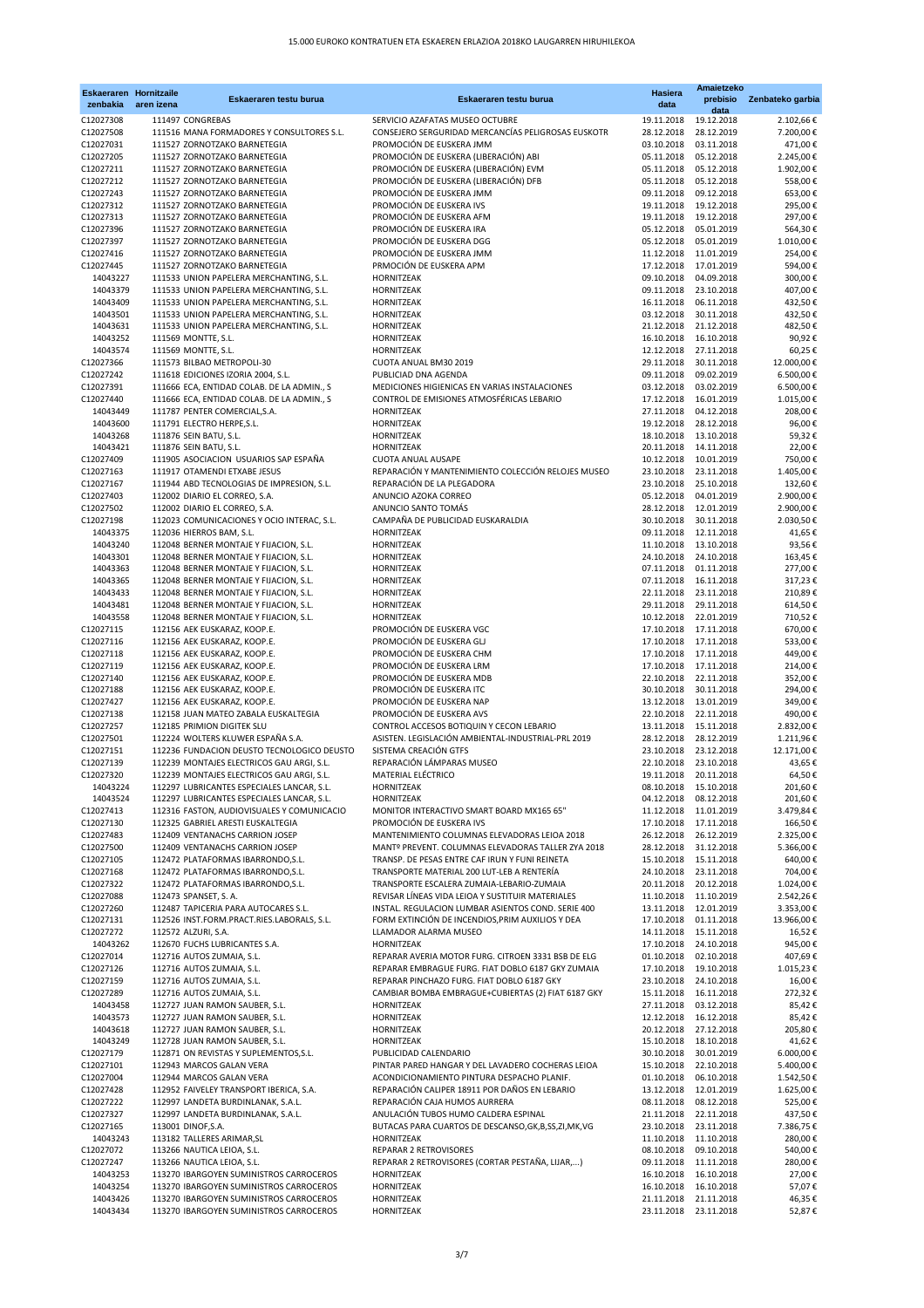| zenbakia               | <b>Eskaeraren Hornitzaile</b><br>aren izena | Eskaeraren testu burua                                                             | Eskaeraren testu burua                                                                         | <b>Hasiera</b><br>data              | Amaietzeko<br>prebisio   | Zenbateko garbia        |
|------------------------|---------------------------------------------|------------------------------------------------------------------------------------|------------------------------------------------------------------------------------------------|-------------------------------------|--------------------------|-------------------------|
| C12027035              |                                             | 113273 KILIKOLOR, S.L.                                                             | MATERIAL DE ESCRITORIO MUSEO                                                                   | 03.10.2018                          | data<br>03.11.2018       | 29,46€                  |
| C12027187              |                                             | 113273 KILIKOLOR, S.L.                                                             | ESCANEADO COPIADOR DE CARTAS TUDELA BILBAO                                                     | 30.10.2018                          | 30.11.2018               | 173,10€                 |
| C12027240              |                                             | 113273 KILIKOLOR, S.L.                                                             | MATERIAL DE ESCRITORIO OCTUBRE                                                                 | 09.11.2018                          | 10.11.2018               | 69,01€                  |
| C12027402              |                                             | 113273 KILIKOLOR, S.L.                                                             | REPROGRAFÍA NOVIEMBRE 2018                                                                     | 05.12.2018                          | 05.01.2019               | 85,83€                  |
| C12027145<br>C12027394 |                                             | 113297 SUMINISTROS DE IMAGEN<br>113297 SUMINISTROS DE IMAGEN                       | DESARROLLO DISEÑO IGUALDAD<br>PRESENTACIÓN IGUALDAD (PREMIOS MUTUALIA)                         | 22.10.2018<br>05.12.2018            | 22.11.2018<br>05.01.2019 | 2.500,00€<br>1.100,00€  |
| C12027503              |                                             | 113297 SUMINISTROS DE IMAGEN                                                       | DISEÑO FELICITACIÓN                                                                            | 28.12.2018                          | 12.01.2019               | 1.900,00€               |
| C12027010              |                                             | 113336 RAFAEL ALCORTA Y ABOGADOS, S.L.                                             | SERVICIOS AB.LABORALISTAS REC.1442-2018                                                        | 01.10.2018                          | 02.10.2018               | 580,00€                 |
| C12027015              |                                             | 113336 RAFAEL ALCORTA Y ABOGADOS, S.L.                                             | SERVICIOS ABO. LABORALISTAS REC1418/2018                                                       | 01.10.2018                          | 02.10.2018               | 1.164,00€               |
| C12027113              |                                             | 113336 RAFAEL ALCORTA Y ABOGADOS, S.L.                                             | SERVICIOS ABOGADOS LABORALISTAS REC. 1482-18                                                   | 17.10.2018                          | 18.10.2018               | 500,00€                 |
| C12027134<br>C12027180 |                                             | 113336 RAFAEL ALCORTA Y ABOGADOS, S.L.<br>113336 RAFAEL ALCORTA Y ABOGADOS, S.L.   | SERVICIOS ABOGADOS LABORALISTAS AUTOS 643<br>SERV. ABOGADOS LABORALISTAS AS.LABORAL E INF.2018 | 18.10.2018<br>30.10.2018            | 19.10.2018<br>31.10.2018 | 450,00€<br>6.000,00€    |
| C12027194              |                                             | 113336 RAFAEL ALCORTA Y ABOGADOS, S.L.                                             | SERVICIOS ABOGADOS LABORALISTAS C.C.20-2018                                                    | 30.10.2018                          | 31.10.2018               | 2.200,00€               |
| C12027264              |                                             | 113336 RAFAEL ALCORTA Y ABOGADOS, S.L.                                             | SERV. ABOGADOS LABORALISTAS REC. 1705-18                                                       | 13.11.2018                          | 14.11.2018               | 500,00€                 |
| C12027266              |                                             | 113336 RAFAEL ALCORTA Y ABOGADOS, S.L.                                             | SERV. ABOGADOS AUTOS 225/18                                                                    | 13.11.2018                          | 14.11.2018               | 2.300,00€               |
| C12027306              |                                             | 113336 RAFAEL ALCORTA Y ABOGADOS, S.L.                                             | SERV. ABOGADOS LABORALISTAS REC.1838-18                                                        | 16.11.2018                          | 17.11.2018               | 420,00€                 |
| C12027356<br>C12027361 |                                             | 113336 RAFAEL ALCORTA Y ABOGADOS, S.L.<br>113336 RAFAEL ALCORTA Y ABOGADOS, S.L.   | SERV. ABOGADOS AUTOS 707/17<br>SERV. ABO. LABORALISTAS REC.1759-18                             | 27.11.2018<br>27.11.2018            | 28.11.2018<br>28.11.2018 | 1.800,00€<br>440,00€    |
| C12027446              |                                             | 113336 RAFAEL ALCORTA Y ABOGADOS, S.L.                                             | SERV. ABO. LABORALISTAS AUTOS CC 26-18                                                         | 18.12.2018                          | 19.12.2018               | 8.200,00€               |
| C12027456              |                                             | 113336 RAFAEL ALCORTA Y ABOGADOS, S.L.                                             | SERV. AB.LABORALISTAS AUTOS 191-18                                                             | 20.12.2018                          | 21.12.2018               | 800,00€                 |
| C12027352              |                                             | 113340 CHRIST EQUIPAMIENTO DE LAVADO, S.L.                                         | REPARACIONES TUNEL LAVADO GERNIKA 2018                                                         | 26.11.2018                          | 26.11.2019               | 888,36€                 |
| C12027369              |                                             | 113340 CHRIST EQUIPAMIENTO DE LAVADO, S.L.                                         | REPARACIONES EFECTUADAS EN PUENTE LAVADO LUTXANA                                               | 29.11.2018                          | 14.12.2018               | 723,39€                 |
| C12027435<br>C12027474 |                                             | 113340 CHRIST EQUIPAMIENTO DE LAVADO, S.L.<br>113350 OLIVER GOICOLEA ALVARO        | REAPRACIONES PUENTES DE LAVADO LEBARIO<br>EVENTO SHOW MAGIA VALORES MAGICOS NAVIDAD 2018       | 14.12.2018<br>21.12.2018            | 14.01.2019<br>28.12.2018 | 11.205,15€<br>4.290,00€ |
| 14043225               |                                             | 113356 CHRIST EQUIPAMIENTO DE LAVADO, S.L.                                         | <b>HORNITZEAK</b>                                                                              | 08.10.2018                          | 15.10.2018               | 308,48€                 |
| C12027398              |                                             | 113367 AUTO ELECTRICIDAD ONDO, S.A.                                                | REVISIÓN ANUAL DEL CAMIÓN UNIMOG                                                               | 05.12.2018                          | 04.01.2019               | 932,99€                 |
| 14043294               |                                             | 113376 JUAN JOSE MONTEJO, S.L.                                                     | <b>HORNITZEAK</b>                                                                              | 23.10.2018                          | 26.10.2018               | 25,90€                  |
| 14043388               |                                             | 113376 JUAN JOSE MONTEJO, S.L.                                                     | <b>HORNITZEAK</b>                                                                              | 13.11.2018                          | 17.11.2018               | 22,20€                  |
| C12027172<br>C12027368 |                                             | 113377 JUAN JOSE MONTEJO, S.L.                                                     | BATERÍAS PARA BOMBILLO EN MEAT PARLAMENTO<br>COLOCACIÓN CERRADURA FUNICULAR LA REINETA         | 26.10.2018                          | 27.10.2018<br>30.11.2018 | 147,70€                 |
| C12027380              |                                             | 113377 JUAN JOSE MONTEJO, S.L.<br>113377 JUAN JOSE MONTEJO, S.L.                   | APERTURA DE MEAT EN WELLINTON                                                                  | 29.11.2018<br>03.12.2018            | 04.12.2018               | 185,47€<br>185,60€      |
| C12027069              |                                             | 113385 AIRTALDE, S.L.                                                              | INSTAL. CORTINAS METALIC. SEGURID. ZONA SOLDADURA                                              | 08.10.2018                          | 23.10.2018               | 908,87€                 |
| C12027144              |                                             | 113433 GARSANSIANOR S.L.                                                           | REVISIÓN LINEAS DE VIDA 2018                                                                   | 22.10.2018                          | 22.11.2018               | 678,85€                 |
| C12027390              |                                             | 113433 GARSANSIANOR S.L.                                                           | REVISION C/CERT. LINEA VIDA CUBIERTA. ERRENTERIA                                               | 03.12.2018                          | 18.12.2018               | 438,10€                 |
| C12027333              |                                             | 113500 GENERAL INDUSTRIAL AUTOMOVIL, S.L.                                          | MNTO.QUEMADORES CABINA PINTURA 2018. ARASO                                                     | 22.11.2018                          | 21.11.2019               | 2.200,00 €              |
| C12027203<br>C12027452 |                                             | 113603 TYPO 90, S.L.<br>113643 AAC CENTRO ACUSTICA APLICADA, S.L.                  | CARTELES HORARIOS AGOSTO LURRALDEBUS+DB<br>PRUEBA MEDICIONES RUIDO                             | 31.10.2018<br>20.12.2018            | 01.11.2018<br>30.12.2018 | 5.532,65 €<br>450,00€   |
| C12027377              |                                             | 113669 RADIADORES SANTI, S.L.                                                      | REP. CONDENSAD. EVAPORAD. RADIADORES FLOTA GIP.                                                | 29.11.2018                          | 29.11.2018               | 5.168,00€               |
| C12027221              |                                             | 113697 GONZALEZ FERNANDEZ-CORUGEDO Mª LUIS                                         | COMPRA LIBRO "MAQUINISTA POR VOCACIÓN" BIBLIOTECA                                              | 08.11.2018                          | 09.11.2018               | 21,15€                  |
| C12027224              |                                             | 113697 GONZALEZ FERNANDEZ-CORUGEDO Mª LUIS                                         | LIBRO HUELLAS MALAGUEÑAS DE UN FERROVIARIO                                                     | 08.11.2018                          | 09.11.2018               | 19,13€                  |
| C12027355              |                                             | 113697 GONZALEZ FERNANDEZ-CORUGEDO Mª LUIS                                         | LIBRO HISTORIA FC GONZALO GARCIVAL                                                             | 27.11.2018                          | 28.11.2018               | 18,27€                  |
| C12027329<br>14043296  |                                             | 113736 SGS INSPECCIONES REGLAMENTARIAS, S.<br>113751 RADIADORES SANTI, S.L.        | REVISION "OCA" ARMARIO PRODUCTOS INFLAMABLES ZYA.<br>HORNITZEAK                                | 21.11.2018<br>23.10.2018            | 21.12.2018<br>19.10.2018 | 550,00€<br>1.032,90€    |
| C12027383              |                                             | 113791 TALLERES BI-BAT, S.A.                                                       | CAMBIAR UN INYECTOR BOMBA                                                                      | 03.12.2018                          | 03.01.2019               | 1.448,96€               |
| C12027111              |                                             | 113862 MINTEGUI INDUSTRIAS DEL CAMION, S.A                                         | REPARACIÓN RÓTULA DIRECCIÓN MICROBÚS IVECO                                                     | 15.10.2018                          | 17.10.2018               | 732,94€                 |
| C12027411              |                                             | 113886 ECONOCOM SERVICIOS, S.A.                                                    | LICENCIAS CITRIX(2018-2019)                                                                    | 11.12.2018                          | 11.12.2019               | 9.345,10€               |
| C12027314              |                                             | 113917 GERNIKA XXI, S.L.                                                           | PROMOCIÓN DE EUSKERA AMA                                                                       | 19.11.2018                          | 19.12.2018               | 635,00€                 |
| C12027319<br>14043215  |                                             | 113917 GERNIKA XXI, S.L.<br>114015 SUMINISTROS BALMASEDA, S.L.                     | PROMOCIÓN DE EUSKERA LPG<br>HORNITZEAK                                                         | 19.11.2018<br>04.10.2018            | 19.12.2018<br>10.10.2018 | 470,00 €<br>42,33€      |
| 14043384               |                                             | 114015 SUMINISTROS BALMASEDA, S.L.                                                 | HORNITZEAK                                                                                     | 12.11.2018                          | 12.11.2018               | 22,69€                  |
| C12027218              |                                             | 114039 JUAN ALMANDOZ, S.L.                                                         | MANTENIMIENTO Y REPARACIONES VEHÍCULO 5481 FJR                                                 | 06.11.2018                          | 08.11.2018               | 204,99€                 |
| C12027357              |                                             | 114039 JUAN ALMANDOZ, S.L.                                                         | MANTENIMIENTO VEHÍCULO 5481 FJR                                                                | 27.11.2018                          | 28.11.2018               | 70,33€                  |
| C12027420              |                                             | 114105 NEW HIGH TECHNOLOGIES OF NORWICK, S                                         | PASARELA SMS<br>ACTUALIZACIÓN SISTEMA DE GRABACIÓN AURALL                                      | 11.12.2018<br>04.10.2018            | 11.12.2019               | 1.680,00 €              |
| C12027062<br>C12027195 |                                             | 114115 VOID SISTEMAS, S.L.<br>114121 ASIMAIR, S.L.                                 | MANTº Y REPARAC. COMPRESOR AIRE COMBI11 TALLER ZYA                                             | 30.10.2018                          | 04.10.2019<br>30.11.2018 | 14.690,00€<br>1.657,76€ |
| C12027360              |                                             | 114130 GISMA ASESORAMIENTO, S.L.U                                                  | MANTENIMIENTO APP CLIENTELA                                                                    | 27.11.2018                          | 27.09.2019               | 14.000,00 €             |
| C12027090              |                                             | 114159 C.D. FORTUNA K.E.                                                           | BEHOBIA - SAN SEBASTIAN DORSALES                                                               | 11.10.2018                          | 11.11.2018               | 5.490,00 €              |
| C12027075              |                                             | 114176 IZENPE, S.A.                                                                | TARJETAS IZENPE DIVERSOS TRABAJADORES                                                          | 08.10.2018                          | 09.10.2018               | 375,28€                 |
| C12027353              |                                             | 114178 IKERFEL, S.A.                                                               | ESTUDIO MERCADO AMPLIACION TRANGASTEIZ SALBURUA                                                | 26.11.2018                          | 23.12.2018               | 14.300,00 €             |
| 14043511<br>C12027192  |                                             | 114183 ATLAS COPCO, S.A.E.<br>114226 TALLER ELECTRICO ALJAMA, C.B.                 | <b>HORNITZEAK</b><br>COMPROBAR PRESIONES ESTANQUEID. CARGAR GAS BUS 679                        | 04.12.2018<br>30.10.2018 31.10.2018 | 15.01.2019               | 3.030,00 €<br>645,12€   |
| C12027225              |                                             | 114226 TALLER ELECTRICO ALJAMA, C.B.                                               | REVISAR TACÓGRAFO DOGITAL Y CAMBIAR PILA                                                       | 08.11.2018                          | 09.11.2018               | 115,10€                 |
| C12027395              |                                             | 114226 TALLER ELECTRICO ALJAMA, C.B.                                               | COMPROBAR FALLO INTERNO TACÓGRAFO                                                              | 05.12.2018                          | 06.12.2018               | 35,00€                  |
| C12027478              |                                             | 114226 TALLER ELECTRICO ALJAMA, C.B.                                               | REVISIÓN TACÓGRAFO DIGITAL A719                                                                | 26.12.2018                          | 27.12.2018               | 115,10€                 |
| C12027479<br>14043201  |                                             | 114226 TALLER ELECTRICO ALJAMA, C.B.<br>114231 ALBERTO GOMEZ TORRES, FRANCISCO JAV | REVISIÓN TACÓGRAFO DIGITAL A717<br>HORNITZEAK                                                  | 26.12.2018<br>02.10.2018            | 27.12.2018<br>10.10.2018 | 115,10€<br>488,25€      |
| 14043305               |                                             | 114231 ALBERTO GOMEZ TORRES, FRANCISCO JAV                                         | HORNITZEAK                                                                                     | 25.10.2018                          | 28.10.2018               | 1.320,00 €              |
| 14043334               |                                             | 114236 FINANZAUTO, S.A.                                                            | HORNITZEAK                                                                                     | 31.10.2018                          | 08.11.2018               | 337,52€                 |
| C12027213              |                                             | 114252 LANDER SIMULATION & TRAINING SOLUT.                                         | REPARACION PALANCA HAPTICA BOX1 SIMULADOR LUTXANA                                              | 05.11.2018                          | 04.12.2018               | 1.779,46€               |
| 14043337               |                                             | 114257 ONATEK DIGITAL, S.L.                                                        | <b>HORNITZEAK</b>                                                                              | 05.11.2018                          | 13.08.2018               | 366,00€                 |
| 14043353               |                                             | 114257 ONATEK DIGITAL, S.L.                                                        | <b>HORNITZEAK</b>                                                                              | 07.11.2018                          | 05.11.2018               | 315,00€                 |
| C12027104<br>C12027332 |                                             | 114258 CALDERERIA ANBOTO, S.L.<br>114270 MATZ-ERREKA, S.Coop.                      | SOPORTES PARA COLOCACION DE BOTIQUINES EN UT-900<br>REPARACIÓN BARRERA ENTRADA LEBARIO         | 15.10.2018<br>22.11.2018            | 30.10.2018<br>22.12.2018 | 229,40€<br>275,00€      |
| C12027099              |                                             | 114295 ESM INSTITUTO DE INV. Y FORM. EN S                                          | FORMACIÓN TÉCNICAS DE INVESTIGACIÓN DE ACCIDENTES                                              | 15.10.2018                          | 04.11.2018               | 3.800,00 €              |
| C12027068              |                                             | 114299 INGETEAM POWER TECHNOLOGY, S.A.                                             | REP. LOCOMOTORA TD2007                                                                         | 08.10.2018                          | 23.10.2018               | 3.982,06€               |
| C12027316              |                                             | 114299 INGETEAM POWER TECHNOLOGY, S.A.                                             | REPARACIÓN CPU SYSTEM TEAM REDUNDANTE                                                          | 19.11.2018                          | 19.12.2018               | 367,00€                 |
| C12027400              |                                             | 114305 NUEVAS ESTRATEGIAS MANTENIMIENTO SL                                         | CALIBRACIÓN Y MANTENIMIENTO DEL PATRÓN DEL CALIPRI                                             | 05.12.2018                          | 05.02.2019               | 1.066,00 €              |
| C12027200<br>C12027338 |                                             | 114326 EIZALAR, S.L. IMPERMEABILIZACIONES<br>114381 GOÑI MORATINOS, JORGE          | REJILLAS DESAGUE COCH. ARTIC+ZONA LAVADO ZYA<br>REPARAR EQUIPOS CONTADORA ZUMAIA Y ELGOIBAR    | 30.10.2018<br>22.11.2018            | 14.12.2018<br>23.11.2018 | 7.820,00 €<br>262,20€   |
| C12027487              |                                             | 114382 INSTALAC.ELECTRICAS ERANDIO, S.A.                                           | INSTALACIÓN FOCOS EFICIENTES LAVADERO                                                          | 27.12.2018                          | 27.01.2019               | 4.586,64 €              |
| C12027157              |                                             | 114406 SMARTING ENGINEERING, S.L.                                                  | ADAPTACIONES LECTOR TARJETAS SMARTCARDTOOLS                                                    | 23.10.2018                          | 23.11.2018               | 1.600,00 €              |
| C12027129              |                                             | 114435 MECALUX, S.A. (BARCELONA)                                                   | REP. ALMACEN VERTICAL CLASIMAT 3                                                               | 17.10.2018                          | 01.11.2018               | 339,37€                 |
| C12027426              |                                             | 114455 ORACLE IBERICA, S.R.L.                                                      | LICENCIAS OBI-ODI                                                                              | 13.12.2018                          | 13.12.2019               | 10.385,27€              |
| 14043239<br>14043370   |                                             | 114511 ARTES GRAFICAS GOYA, S.L.<br>114511 ARTES GRAFICAS GOYA, S.L.               | Perforados y cosidos en tacos de 100 h. Impresión<br>HORNITZEAK                                | 11.10.2018<br>08.11.2018            | 26.11.2018<br>21.11.2018 | 244,00€<br>735,00€      |
| 14043198               |                                             | 114535 KLEER KIM, S.A.L.                                                           | HORNITZEAK                                                                                     | 02.10.2018                          | 28.09.2018               | 686,50€                 |
| 14043313               |                                             | 114535 KLEER KIM, S.A.L.                                                           | HORNITZEAK                                                                                     | 29.10.2018                          | 25.10.2018               | 1.364,00 €              |
| 14043328               |                                             | 114535 KLEER KIM, S.A.L.                                                           | HORNITZEAK                                                                                     | 31.10.2018                          | 24.10.2018               | 222,00€                 |
| C12027214              |                                             | 114565 ACCENTURE, S.L.                                                             | MANTENIMIENTO ANUAL CLONE&TEST 2019                                                            | 05.11.2018                          | 05.11.2019               | 1.445,00 €              |
| C12027127<br>C12027087 |                                             | 114629 NEDERMAN IBERICA, S.A.<br>114630 AUTORENT, S.L.                             | REPARACION DE ASPIRADORA DE FOSO TALLER<br>ALQUILER TEMPORAL VEHICULOS CARRETERA               | 17.10.2018<br>11.10.2018            | 01.11.2018<br>31.12.2018 | 1.242,00 €<br>8.545,30€ |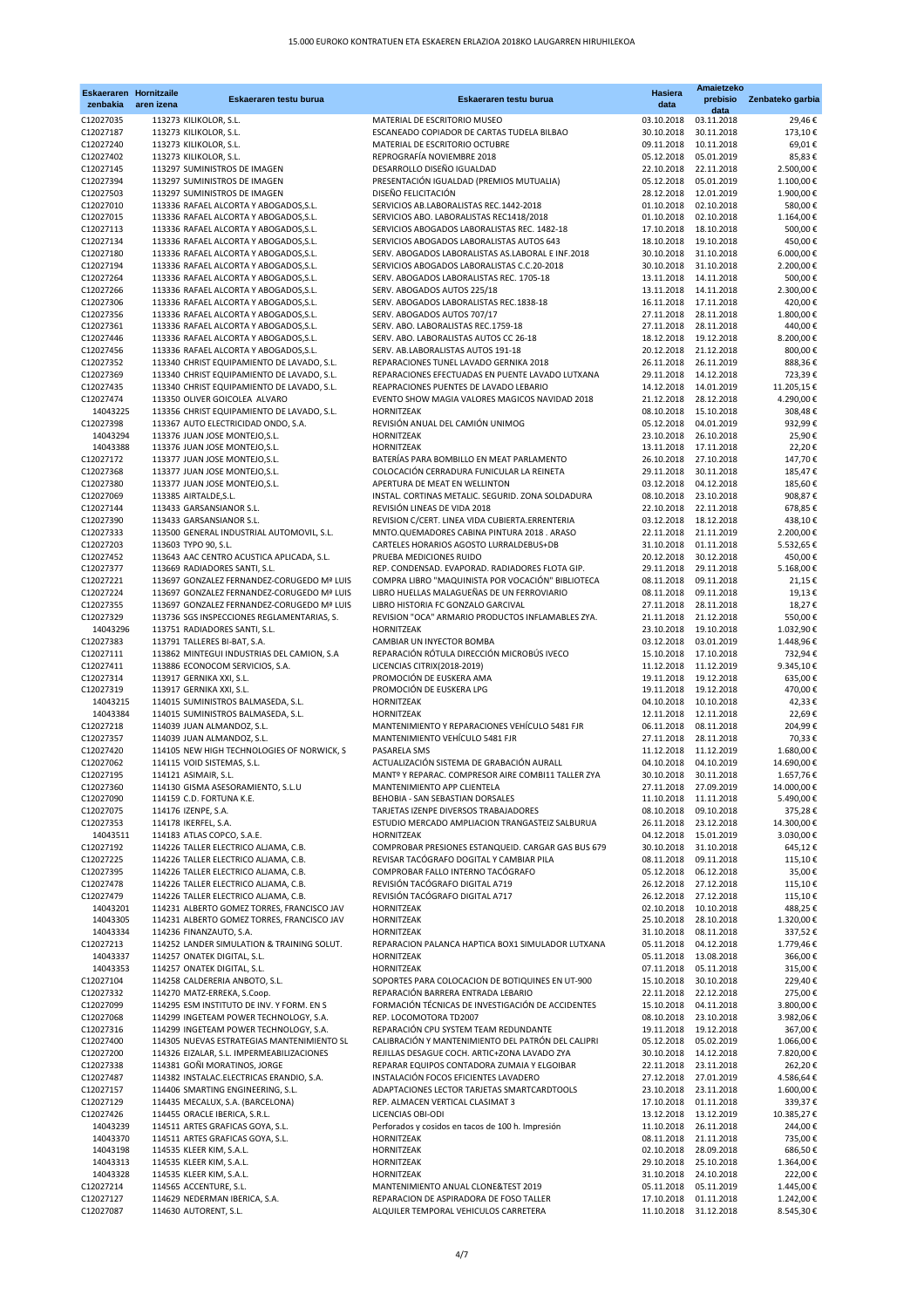| <b>Eskaeraren Hornitzaile</b><br>zenbakia | aren izena | Eskaeraren testu burua                                                                 | Eskaeraren testu burua                                                                         | <b>Hasiera</b><br>data   | Amaietzeko<br>prebisio<br>data | Zenbateko garbia     |
|-------------------------------------------|------------|----------------------------------------------------------------------------------------|------------------------------------------------------------------------------------------------|--------------------------|--------------------------------|----------------------|
| C12027037                                 |            | 114640 CESPA GEST. RESIDUOS, S.A.U                                                     | LIMPIEZA VERTIDO GRUPO ELECTRÓGENO (LEBARIO)                                                   | 03.10.2018               | 02.11.2018                     | 3.500,00 €           |
| C12027166                                 |            | 114657 EUSKO MEDIA, S.L.                                                               | CUÑAS ÚLTIMO LUNES                                                                             | 23.10.2018               | 22.11.2018                     | 1.400,00 €           |
| C12027407                                 |            | 114657 EUSKO MEDIA, S.L.                                                               | PUBLICIDAD SANTO TOMÁS                                                                         | 10.12.2018               | 09.01.2019                     | 1.400,00€            |
| 14043312                                  |            | 114661 DYSA DISTRIBUCIONES, S.L.                                                       | HORNITZEAK                                                                                     | 29.10.2018               | 31.10.2018                     | 82,90€               |
| C12027334                                 |            | 114666 TECNOLOGÍA DE LA ENERGÍA ELECTRICA,                                             | REP. ILUMINACION DE COCHERAS DE LUTXANA                                                        | 22.11.2018               | 07.12.2018                     | 260,00€              |
| C12027350                                 |            | 114685 ESPIRAL MICROSISTEMAS S.L.                                                      | SOPORTE PROACTIVANET                                                                           | 22.11.2018               | 22.11.2019                     | 6.520,30€            |
| 14043578                                  |            | 114723 KNORR-BREMSE ESPAÑA, S.A.                                                       | HORNITZEAK                                                                                     | 13.12.2018               | 20.02.2019                     | 38,32€               |
| 14043293<br>14043381                      |            | 114753 FERRETERIA MIKELDI, S.L.<br>114753 FERRETERIA MIKELDI, S.L.                     | HORNITZEAK<br>HORNITZEAK                                                                       | 23.10.2018<br>12.11.2018 | 25.10.2018<br>15.11.2018       | 12,14€<br>46,15€     |
| 14043386                                  |            | 114753 FERRETERIA MIKELDI, S.L.                                                        | HORNITZEAK                                                                                     | 13.11.2018               | 15.11.2018                     | 86,64€               |
| 14043390                                  |            | 114753 FERRETERIA MIKELDI, S.L.                                                        | HORNITZEAK                                                                                     | 14.11.2018               | 14.11.2018                     | 68,28€               |
| 14043491                                  |            | 114753 FERRETERIA MIKELDI, S.L.                                                        | HORNITZEAK                                                                                     | 30.11.2018               | 21.12.2018                     | 315,60€              |
| 14043497                                  |            | 114753 FERRETERIA MIKELDI, S.L.                                                        | HORNITZEAK                                                                                     | 03.12.2018               | 05.12.2018                     | 23,06€               |
| 14043646                                  |            | 114753 FERRETERIA MIKELDI, S.L.                                                        | HORNITZEAK                                                                                     | 28.12.2018               | 28.12.2018                     | 14,07€               |
| 14043647                                  |            | 114753 FERRETERIA MIKELDI, S.L.                                                        | HORNITZEAK                                                                                     | 28.12.2018               | 07.01.2019                     | 14,56€               |
| C12027408                                 |            | 114787 S.GALLARDO S.L.U.-MECALUX                                                       | REPARACION ALMACEN VERTICAL AV3 LEBARIO                                                        | 10.12.2018               | 10.01.2019                     | 695,99€              |
| 14043456<br>14043622                      |            | 114801 BKM HIGIENE PROFESIONAL 2006, S.L.<br>114801 BKM HIGIENE PROFESIONAL 2006, S.L. | HORNITZEAK<br>HORNITZEAK                                                                       | 27.11.2018<br>21.12.2018 | 29.11.2018<br>23.12.2018       | 415,50€<br>256,80€   |
| C12027094                                 |            | 114820 GENERAL INDUSTRIAL DE CALEFACCION,                                              | REP. MATERIALES CABINA DE PINTURA. ARASO                                                       | 11.10.2018               | 11.11.2018                     | 2.803,83€            |
| C12027296                                 |            | 114845 INTERCLYM, S.A.                                                                 | REPARACIÓN BARREDORA LEBARIO                                                                   | 16.11.2018               | 16.12.2018                     | 341,75€              |
| C12027439                                 |            | 114845 INTERCLYM, S.A.                                                                 | FABRICACIÓN DE PIÑÓN PARA BARREDORA                                                            | 17.12.2018               | 17.01.2019                     | 22,10€               |
| 14043331                                  |            | 114852 ISTOBAL ESPAÑA SLU                                                              | HORNITZEAK                                                                                     | 31.10.2018               | 07.11.2018                     | 108,80€              |
| C12027102                                 |            | 114853 ISTOBAL ESPAÑA SLU                                                              | REP. RECICLADORA TUNEL LAVADO DE AUTOBUSES                                                     | 15.10.2018               | 29.10.2018                     | 48,70€               |
| C12027392                                 |            | 114853 ISTOBAL ESPAÑA SLU                                                              | REPARACIÓN MOTOR PUENTE AUTOBUSES LEBARIO                                                      | 03.12.2018               | 02.01.2019                     | 1.596,10€            |
| C12027433                                 |            | 114853 ISTOBAL ESPAÑA SLU                                                              | REP. PUENTE LAVADO BUSES LEBARIO                                                               | 14.12.2018               | 28.12.2018                     | 130,00€              |
| C12027112                                 |            | 114865 JANINDU, S.L.<br>114881 RECAMBIOS SAGASTA, S.L.                                 | REPARACIÓN FRIGORÍFICO LEBARIO<br>HORNITZEAK                                                   | 16.10.2018               | 16.10.2018<br>18.10.2018       | 108,24€<br>126,82€   |
| 14043251<br>14043264                      |            | 114881 RECAMBIOS SAGASTA, S.L.                                                         | HORNITZEAK                                                                                     | 16.10.2018<br>17.10.2018 | 27.10.2018                     | 1.504,30€            |
| 14043422                                  |            | 114881 RECAMBIOS SAGASTA, S.L.                                                         | <b>HORNITZEAK</b>                                                                              | 20.11.2018               | 26.11.2018                     | 18,54€               |
| 14043446                                  |            | 114881 RECAMBIOS SAGASTA, S.L.                                                         | HORNITZEAK                                                                                     | 26.11.2018               | 30.11.2018                     | 26,94€               |
| 14043480                                  |            | 114881 RECAMBIOS SAGASTA, S.L.                                                         | HORNITZEAK                                                                                     | 29.11.2018               | 30.11.2018                     | 459,24€              |
| 14043577                                  |            | 114881 RECAMBIOS SAGASTA, S.L.                                                         | HORNITZEAK                                                                                     | 13.12.2018               | 13.12.2018                     | 21,66€               |
| C12027016                                 |            | 114885 IBERDROLA CLIENTES, S.A.U.                                                      | SUMINISTRO GAS OCTUBRE Y NOVIEMBRE 2018                                                        | 01.10.2018               | 30.11.2018                     | 8.675,14€            |
| C12027450                                 |            | 114890 BILBAOHISTORIKO ELKARTEA                                                        | PUBLICIDAD BILBAO HISTORIKO                                                                    | 20.12.2018               | 12.12.2018                     | 750,00€              |
| C12027076                                 |            | 114997 CARLOS MUNIATEGUI LANDA                                                         | HONORARIOS PROCURADOR MUNIATEGUI 2018                                                          | 08.10.2018               | 08.10.2018                     | 534,44€              |
| C12027475                                 |            | 115011 J.V.G. PITI ZERBITZUAK S.L.                                                     | ADECUACION SALA INFORMATICA                                                                    | 21.12.2018               | 21.01.2019                     | 7.573,91€            |
| C12027012<br>C12027036                    |            | 115019 GRAFILUR S.A<br>115019 GRAFILUR S.A                                             | FOLLETOS INFORMACIÓN LÍNEA TELEFÓNICA GRATUITA<br>PEGATINAS MEAT GASTEIZ                       | 01.10.2018<br>03.10.2018 | 08.10.2018<br>03.12.2018       | 467,00€              |
| C12027298                                 |            | 115019 GRAFILUR S.A                                                                    | IMPRESIÓN CARTELES DDOO TRANVÍA                                                                | 16.11.2018               | 01.12.2018                     | 105,00€<br>95,00€    |
| C12027315                                 |            | 115019 GRAFILUR S.A                                                                    | IMPRESIÓN CARTELES ZURBARANBARRI                                                               | 19.11.2018               | 04.12.2018                     | 158,00€              |
| C12027460                                 |            | 115019 GRAFILUR S.A                                                                    | IMPRESIÓN CARTELES DDOO GASTEIZ                                                                | 20.12.2018               | 04.01.2019                     | 95,00€               |
| C12027201                                 |            | 115021 IRU PUERTAS Y AUTOMATISMOS                                                      | AJUSTAR FIN DE CARRERA PORTON PLELEVA COCH. ELG.                                               | 30.10.2018               | 31.10.2018                     | 130,00€              |
| C12027226                                 |            | 115021 IRU PUERTAS Y AUTOMATISMOS                                                      | REVISAR ESCALERAS Y PUERTAS COCHERAS USANSOLO Y LE                                             | 08.11.2018               | 09.11.2018                     | 570,00€              |
| C12027459                                 |            | 115021 IRU PUERTAS Y AUTOMATISMOS                                                      | FABRICAR Y SUSTITUIR SOPORTE TRAS. PUERTA CORREDER                                             | 20.12.2018               | 21.12.2018                     | 190,00€              |
| C12027103                                 |            | 115036 AUTOREPARACIONES MALLABIENA, S.L.                                               | REP. FURGONETA 5246-BSC                                                                        | 15.10.2018               | 30.10.2018                     | 336,93€              |
| C12027178                                 |            | 115036 AUTOREPARACIONES MALLABIENA, S.L.                                               | REP. FURGONETA 6201GKY                                                                         | 30.10.2018               | 14.11.2018                     | 107,77€              |
| C12027186                                 |            | 115036 AUTOREPARACIONES MALLABIENA, S.L.                                               | REVISION + ITV FURGONETA 4246-GBS                                                              | 30.10.2018               | 14.11.2018                     | 158,08€              |
| 14043479                                  |            | 115041 JAVIER GONZALEZ MARTIN SANTOOLS                                                 | HORNITZEAK<br>ADQUIRIR 2 COLUMNAS MÓVILES HIDRÁULICAS LEIOA                                    | 29.11.2018               | 31.10.2018                     | 720,00€              |
| C12027164<br>C12027241                    |            | 115050 V.I.EQUIP, S.L.<br>115054 TECNALABAQUA, AIE                                     | ANÁLISIS DE AGUAS LAVADERO AUTOBUSES                                                           | 23.10.2018<br>09.11.2018 | 23.02.2019<br>09.12.2018       | 7.890,00€<br>82,76€  |
| C12027464                                 |            | 115070 FUNDACIÓN EDE-EDE FUNDAZIOA                                                     | FORMACIÓN PROGRAMA LIDERAZGO                                                                   | 20.12.2018               | 30.12.2018                     | 2.800,00 €           |
| 14043397                                  |            | 115090 SUMINISTROS INDUSTRIALES FERRETERIA                                             | HORNITZEAK                                                                                     | 14.11.2018               | 14.11.2018                     | 56,70€               |
| 14043478                                  |            | 115090 SUMINISTROS INDUSTRIALES FERRETERIA                                             | HORNITZEAK                                                                                     | 29.11.2018               | 29.11.2018                     | 10,05€               |
| 14043584                                  |            | 115090 SUMINISTROS INDUSTRIALES FERRETERIA                                             | HORNITZEAK                                                                                     | 13.12.2018               | 22.01.2019                     | 132,65 €             |
| C12027262                                 |            | 115098 Abomey Maquetren, S.L.                                                          | COMPRA 50 LIBROS HEREDEROS MUGICA VENTA MUSEO                                                  | 13.11.2018               | 14.11.2018                     | 1.009,62€            |
| 14043226                                  |            | 115118 OFIMATIKA LAN, S.L.L.                                                           | HORNITZEAK                                                                                     | 09.10.2018               | 16.10.2018                     | 1.681,50€            |
| 14043292                                  |            | 115118 OFIMATIKA LAN, S.L.L.                                                           | HORNITZEAK                                                                                     | 22.10.2018               | 24.10.2018                     | 410,00€              |
| 14043448<br>14043512                      |            | 115118 OFIMATIKA LAN, S.L.L.<br>115118 OFIMATIKA LAN, S.L.L.                           | HORNITZEAK<br>HORNITZEAK                                                                       | 27.11.2018<br>04.12.2018 | 04.12.2018<br>12.12.2018       | 330,00€<br>1.850,00€ |
| C12027499                                 |            | 115118 OFIMATIKA LAN, S.L.L.                                                           | MANTENIMIENTO 2019 IMPRESORAS CARNETS                                                          | 27.12.2018               | 27.12.2019                     | 6.090,00€            |
| C12027092                                 |            | 115127 J.V.G. PITI ZERBITZUAK S.L.                                                     | TRASLADOS MATERIAL Y MONTAJE REJILLA SISTEMAS                                                  | 11.10.2018  16.10.2018   |                                | 1.350,00 €           |
| C12027331                                 |            | 115127 J.V.G. PITI ZERBITZUAK S.L.                                                     | INSTALACIÓN Y RETIRADA PUBLICIDAD PUNTO LILA                                                   |                          | 21.11.2018 21.12.2018          | 1.375,00 €           |
| C12027485                                 |            | 115127 J.V.G. PITI ZERBITZUAK S.L.                                                     | REPARACIÓN URGENTE PASILLO INFORMÁTICA                                                         | 27.12.2018               | 29.12.2018                     | 2.250,00 €           |
| C12027387                                 |            | 115153 IMAD SERVICIOS GRAFICOS & ROTULACIÓ                                             | REALIZAR 3 PLACAS ALUMINIO PARA ZONA RESIDUOS                                                  | 03.12.2018               | 06.12.2018                     | 410,20€              |
| C12027471                                 |            | 115153 IMAD SERVICIOS GRAFICOS & ROTULACIÓ                                             | HACER PEGATINAS IMPRESIÓN DIGITAL "NORMAS DE USO"                                              | 21.12.2018               | 24.12.2018                     | 165,20€              |
| 14043674                                  |            | 115160 PAPELERIA GOYA, S.L.                                                            | <b>HORNITZEAK</b>                                                                              | 04.12.2018               | 04.12.2018                     | 130,77€              |
| 14043317                                  |            | 115173 SALTOKI GIPUZKOA, S.A.                                                          | HORNITZEAK                                                                                     | 29.10.2018               | 31.10.2018                     | 322,00€              |
| C12027210                                 |            | 115180 BETIKOAK.S.L.<br>115206 JOSÉ MANUEL LARRAÑAGA                                   | TRANSPORTE MATERIAL 200 ARASO Y LEB A RENTERÍA<br>IMPERMEABILIZACIÓN TECHO AUTOMOTOR 3154      | 05.11.2018<br>22.10.2018 | 05.12.2018                     | 650,00€              |
| C12027143<br>C12027261                    |            | 115215 EKOLAN 2000, S.L.                                                               | PODAR PLATANEROS Y DESBROZAR ZARZAS COCHERAS LEIOA                                             | 13.11.2018               | 23.10.2018<br>14.11.2018       | 79,50€<br>1.300,00€  |
| C12027330                                 |            | 115240 SERNIVEL3, S.L.                                                                 | SUMINISTRO Y CONFIGURACIÓN SWITCH CISCO                                                        | 21.11.2018               | 20.12.2018                     | 11.341,12€           |
| C12027135                                 |            | 115268 FERROMODEL 64                                                                   | EXHIBICIÓN TREN LGB EN JORNADA ESPECIAL MUSEO                                                  | 18.10.2018               | 19.10.2018                     | 283,00€              |
| C12027324                                 |            | 115272 VERSIA INFRAESTRUCTURAS TI S.L.                                                 | SUMINISTRO EQUIPAMIENTO AUDIO DEPARTAMENTO FORMACI                                             | 20.11.2018               | 26.11.2018                     | 834,12€              |
| C12027434                                 |            | 115286 MABISA MOBILIARIO, S.L.                                                         | REPARACION SILLA 24 HORAS AMARA                                                                | 14.12.2018               | 15.12.2018                     | 624,80€              |
| C12027003                                 |            | 115297 MABISA MOBILIARIO, S.L.                                                         | SUMINISTRO MOBILIARIO DESPACHO PLANIF.                                                         | 01.10.2018               | 03.10.2018                     | 2.237,60€            |
| C12027008                                 |            | 115297 MABISA MOBILIARIO, S.L.                                                         | ADQUIRIR 2 SOFÁS POLIPIEL NEGRO CUARTO CONDUCTORES                                             | 01.10.2018               | 01.11.2018                     | 699,80€              |
| C12027449                                 |            | 115297 MABISA MOBILIARIO, S.L.                                                         | SUMINISTRO DE MOBILIARIO VARIAS NECESIDADES                                                    | 20.12.2018               | 27.12.2018                     | 5.394,35 €           |
| C12027367                                 |            | 115314 INNOVA IMAGEN Y COMUNICACION, S.L.                                              | <b>DOMINIOS TRENBIDEA</b>                                                                      | 29.11.2018               | 29.11.2019                     | 58,50€               |
| C12027321<br>C12027060                    |            | 115328 IKUSI, S.L.U.<br>115344 IMPRENTA TXEMISA, S.L.                                  | PREVENTIVO BATERÍAS CERRADURAS MEATS GASTEIZ<br>IMNPRESIÓN CARTELES HORARIOS USANSOLO INVIERNO | 20.11.2018<br>04.10.2018 | 10.12.2018<br>19.10.2018       | 2.126,90€<br>154,00€ |
| C12027133                                 |            | 115356 JENNIFER FERNANDEZ MELCHOR Y OTRA C                                             | DISEÑO PEGATINAS EN VINILO LAMINADO COLOC. BUSES                                               | 18.10.2018               | 02.11.2018                     | 2.013,75€            |
| C12027249                                 |            | 115356 JENNIFER FERNANDEZ MELCHOR Y OTRA C                                             | PREP. PLANTILLAS SEÑALIZ. ZONA CARGA COCHES ELECT.                                             | 09.11.2018               | 12.11.2018                     | 169,90€              |
| C12027386                                 |            | 115356 JENNIFER FERNANDEZ MELCHOR Y OTRA C                                             | PREPARAR 2 PLACAS SEÑALITICAS DE AVISO (ALUMINIO)                                              | 03.12.2018               | 07.12.2018                     | 90,92€               |
| C12027017                                 |            | 115362 IKEA NORTE S.L.                                                                 | SUMINISTRO DE MESA LABORATORIO SISTEMAS                                                        | 03.10.2018               | 04.10.2018                     | 81,82€               |
| C12027299                                 |            | 115394 TECMAN S.V.A., S.L.                                                             | REFORMA CHIMENEA C.RADIANTE LEB MEDIDAS GOBIERNO V                                             | 16.11.2018               | 16.12.2018                     | 1.217,23 €           |
| C12027461                                 |            | 115399 KREA COMUNICACIÓN, S.L.                                                         | MODIFICACIÓN ANUNCIO                                                                           | 20.12.2018               | 27.12.2018                     | 50,00€               |
| C12027267                                 |            | 115410 ESTUDIO DOBLE BILBAO, S.L.                                                      | CAMPAÑA REFUERZO EUSKOTREN SOSTENIBLE GRACIAS A TI                                             | 13.11.2018               | 28.11.2018                     | 6.835,00 €           |
| C12027070                                 |            | 115491 CARLOS MOLINOS LOZANO                                                           | LIMPIEZA CANALONES TEJADOS PLANTA ARASO                                                        | 08.10.2018               | 23.10.2018                     | $1.165,00 \in$       |
| C12027156                                 |            | 115515 PROSEGUR SOLUCIONES INTEGRALES                                                  | <b>MANDOS PARKING ATXURI</b>                                                                   | 23.10.2018               | 23.11.2018                     | 322,20€              |
| 14043193<br>14043325                      |            | 115559 BRAMMER IBERICA, S.A.<br>115559 BRAMMER IBERICA, S.A.                           | HORNITZEAK<br>HORNITZEAK                                                                       | 01.10.2018<br>30.10.2018 | 15.10.2018<br>06.11.2018       | 227,40€<br>64,20€    |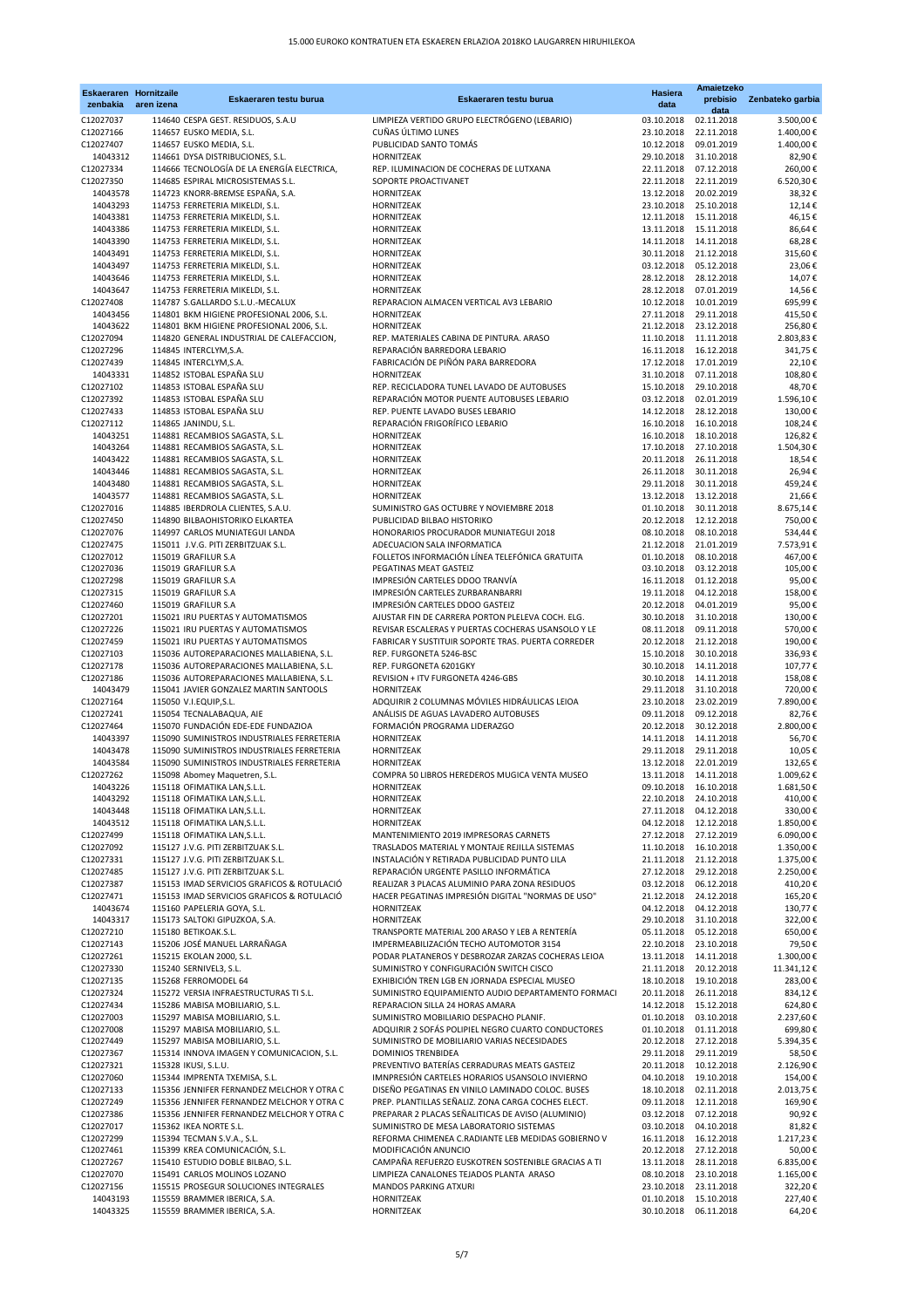| <b>Eskaeraren Hornitzaile</b><br>zenbakia | aren izena | Eskaeraren testu burua                                                                   | Eskaeraren testu burua                                                                               | <b>Hasiera</b><br>data   | Amaietzeko<br>prebisio<br>data | Zenbateko garbia        |
|-------------------------------------------|------------|------------------------------------------------------------------------------------------|------------------------------------------------------------------------------------------------------|--------------------------|--------------------------------|-------------------------|
| 14043430                                  |            | 115559 BRAMMER IBERICA, S.A.                                                             | <b>HORNITZEAK</b>                                                                                    | 21.11.2018               | 10.12.2018                     | 341,10€                 |
| 14043568                                  |            | 115559 BRAMMER IBERICA, S.A.                                                             | <b>HORNITZEAK</b>                                                                                    | 11.12.2018               | 21.12.2018                     | 227,40€                 |
| C12027002                                 |            | 115577 FNAC ESPAÑA SAU                                                                   | SUMINISTRO DISCO DURO WD MYPASSPORT                                                                  | 01.10.2018               | 02.10.2018                     | 84,29€                  |
| C12027153                                 |            | 115615 HSI TECHNOLOGIES EUSKADI, S.L.                                                    | LICENCIAS VISUAL STUDIO                                                                              | 23.10.2018               | 23.10.2019                     | 10.493,27€              |
| C12027065<br>C12027309                    |            | 115621 ATERPEA XXI CERRAMIENTOS Y MANTENIM<br>115621 ATERPEA XXI CERRAMIENTOS Y MANTENIM | REPARACIÓN PORTÓN 1º COCHERAS MUSEO<br>REPARACIÓN PUERTAS MUSEO                                      | 04.10.2018<br>19.11.2018 | 05.10.2018<br>20.11.2018       | 419,00€<br>189,00€      |
| C12027477                                 |            | 115634 ALEDIT PROFESSIONAL SERVICES S.L.                                                 | LICENCIAS SOLAWINDS NCM                                                                              | 26.12.2018               | 10.01.2019                     | 998,00€                 |
| 14043525                                  |            | 115638 SUMINISTROS PRADA S.L.                                                            | <b>HORNITZEAK</b>                                                                                    | 04.12.2018               | 11.12.2018                     | 172,50€                 |
| C12027385                                 |            | 115695 EREA REFORMAS 2004 S.L.                                                           | REPARAR ZANJA EN ZONA SURTIDOR INSTALACIONES LEIOA                                                   | 03.12.2018               | 10.12.2018                     | 310,00€                 |
| C12027482                                 |            | 115695 EREA REFORMAS 2004 S.L.                                                           | REPARAR SUELO COCHERAS LEIOA                                                                         | 26.12.2018               | 02.01.2019                     | 2.250,00€               |
| C12027146                                 |            | 115731 AENOR INTERNACIONAL S.A.U                                                         | FORMACION COMUNICACIÓN EFICAZ                                                                        | 22.10.2018               | 31.10.2018                     | 90,00€                  |
| 14043330                                  |            | 115738 ZORELOR, S.A.                                                                     | HORNITZEAK                                                                                           | 31.10.2018               | 23.10.2018                     | 418,90€                 |
| 14043195                                  |            | 115741 TABIRA COLOR, S.L.                                                                | HORNITZEAK<br><b>HORNITZEAK</b>                                                                      | 02.10.2018<br>31.10.2018 | 02.10.2018<br>31.10.2018       | 34,24€                  |
| 14043326<br>14043389                      |            | 115741 TABIRA COLOR, S.L.<br>115741 TABIRA COLOR, S.L.                                   | HORNITZEAK                                                                                           | 14.11.2018               | 14.11.2018                     | 49,73€<br>51,32€        |
| 14043609                                  |            | 115741 TABIRA COLOR, S.L.                                                                | <b>HORNITZEAK</b>                                                                                    | 20.12.2018               | 21.12.2018                     | 29,84€                  |
| C12027244                                 |            | 115749 ISPRING SOLUTIONS, INC                                                            | ACTUALIZACION DE LICENCIA ISPRING 9                                                                  | 09.11.2018               | 24.11.2018                     | 2.247,09€               |
| C12027009                                 |            | 115760 VODAFONE ESPAÑA, S.A.U.                                                           | SUMINISTRO TERMINALES PARA SERIE 500                                                                 | 01.10.2018               | 06.10.2018                     | 975,00€                 |
| C12027074                                 |            | 115792 URRATS EUSKALTEGIA KOOPERATIBA ELKA                                               | PROMOCIÓN DE EUSKERA MAE                                                                             | 08.10.2018               | 08.11.2018                     | 187,00€                 |
| C12027154                                 |            | 115792 URRATS EUSKALTEGIA KOOPERATIBA ELKA                                               | PROMOCIÓN CURSO DE EUSKERA PBE                                                                       | 23.10.2018               | 23.11.2018                     | 487,00€                 |
| C12027011                                 |            | 115795 MARAMARA* TALDEA                                                                  | DISEÑO FOLLETO LINEA TELEFONICA GRATUITA                                                             | 01.10.2018               | 08.10.2018                     | 1.440,00 €              |
| 14043213<br>14043271                      |            | 115870 UTILLAJES Y HERRAMIENTAS ALEX, S.L.<br>115870 UTILLAJES Y HERRAMIENTAS ALEX, S.L. | <b>HORNITZEAK</b><br>HORNITZEAK                                                                      | 04.10.2018<br>18.10.2018 | 03.10.2018<br>10.10.2018       | 925,00€<br>840,00€      |
| 14043307                                  |            | 115870 UTILLAJES Y HERRAMIENTAS ALEX, S.L.                                               | HORNITZEAK                                                                                           | 25.10.2018               | 22.10.2018                     | 1.051,00€               |
| 14043436                                  |            | 115870 UTILLAJES Y HERRAMIENTAS ALEX, S.L.                                               | HORNITZEAK                                                                                           | 23.11.2018               | 09.11.2018                     | 2.040,00 €              |
| 14043437                                  |            | 115870 UTILLAJES Y HERRAMIENTAS ALEX, S.L.                                               | <b>HORNITZEAK</b>                                                                                    | 23.11.2018               | 12.11.2018                     | 1.980,00€               |
| 14043438                                  |            | 115870 UTILLAJES Y HERRAMIENTAS ALEX, S.L.                                               | HORNITZEAK                                                                                           | 23.11.2018               | 05.11.2018                     | 241,80€                 |
| 14043440                                  |            | 115870 UTILLAJES Y HERRAMIENTAS ALEX, S.L.                                               | <b>HORNITZEAK</b>                                                                                    | 23.11.2018               | 19.11.2018                     | 1.932,30€               |
| C12027470                                 |            | 115877 ROLL INFORMATICA SYSTEM, S.L.                                                     | MANTENIMIENTO TPV DEL MUSEO DE AZPEITIA                                                              | 21.12.2018               | 21.12.2019                     | 852,00€                 |
| C12027038<br>14043255                     |            | 115885 BERRIAIR, S.L.L.                                                                  | CONTRATACIÓN COMPRESOR LAVADERO                                                                      | 03.10.2018               | 03.11.2018                     | 4.781,00 €              |
| 14043402                                  |            | 115892 A&B LABORATORIO DE BIOTECNOLOGÍA, S<br>115955 SUQUISA, S.L.U.                     | HORNITZEAK<br>HORNITZEAK                                                                             | 16.10.2018<br>15.11.2018 | 08.11.2018<br>19.11.2018       | 297,90€<br>140,00 €     |
| 14043451                                  |            | 115955 SUQUISA, S.L.U.                                                                   | <b>HORNITZEAK</b>                                                                                    | 27.11.2018               | 01.12.2018                     | 26,00€                  |
| C12027005                                 |            | 115966 XAYGOR CARPINTERIA EBANISTERIA S.L                                                | ACONDICIONAMIENTO CARPINTERIA DESPACHO PLANIF.                                                       | 01.10.2018               | 06.10.2018                     | 1.431,28€               |
| C12027365                                 |            | 115966 XAYGOR CARPINTERIA EBANISTERIA S.L                                                | REFORMA EN AREA DESCANSO CONDUCT.+TECºS MANTº ZYA.                                                   | 29.11.2018               | 29.01.2019                     | 7.628,47€               |
| C12027190                                 |            | 115970 XAYGOR CARPINTERIA EBANISTERIA S.L                                                | REP. PUERTA ENTRADA TALLER PARTE TOL                                                                 | 30.10.2018               | 14.11.2018                     | 296,00€                 |
| C12027297                                 |            | 115972 MONTEARENAS, S.A.                                                                 | FORMACIÓN ITV ELECTRÓNICA SOLUCIÓN AVERÍAS JALTEST                                                   | 16.11.2018               | 19.11.2018                     | 900,00€                 |
| C12027216                                 |            | 115975 JOHN SHORTER                                                                      | TRADUCCIONES DE INGLÉS                                                                               | 06.11.2018               | 06.12.2018                     | 750,72€                 |
| C12027399<br>C12027415                    |            | 115975 JOHN SHORTER<br>115980 JON OLAZABAL PAGNON                                        | TRADUCCIONES DE INGLÉS<br>TRADUCCIONES DE FRANCÉS                                                    | 05.12.2018<br>11.12.2018 | 05.01.2019<br>11.01.2019       | 388,98€<br>936,10€      |
| 14043406                                  |            | 115991 OFFICE DEPOT S.L.                                                                 | <b>HORNITZEAK</b>                                                                                    | 15.11.2018               | 24.11.2018                     | 130,88€                 |
| 14043592                                  |            | 116011 GRAFICAS FERNAN, S.A.                                                             | HORNITZEAK                                                                                           | 18.12.2018               | 02.01.2018                     | 880,00€                 |
| C12027341                                 |            | 116016 PACKT PUBLISHING LIMITED                                                          | MATERIAL FORMACIÓN - LIBRO VMWARE                                                                    | 22.11.2018               | 22.12.2018                     | 47,99€                  |
| C12027114                                 |            | 116020 IRKMATICA, S.L.                                                                   | CONTRAPESAR PUERTA GUILLOTINA Y CAJONERA.ARASO                                                       | 17.10.2018               | 01.11.2018                     | 546,00€                 |
| C12027059                                 |            | 116040 XAVIER MAGNET PASCUAL                                                             | ASESORAMIENTO ABSENTISMO                                                                             | 04.10.2018               | 09.10.2018                     | 2.389,00 €              |
| C12027269                                 |            | 116067 OFIMATIKA LAN, S.L.L.                                                             | ADQUISICION 5 IMPRESORAS CARNETS EVOLIS PRIMACY                                                      | 13.11.2018               | 13.12.2018                     | 5.950,00€               |
| C12027006                                 |            | 116070 Inarlan Arquitectura e Ingenieria S                                               | PROYECTO INICIAL VESTUARIOS COCHERAS ELGOIBAR                                                        | 01.10.2018               | 08.10.2018                     | 1.850,00 €              |
| 14043222<br>14043309                      |            | 116100 SEIN BATU, S.L.<br>116100 SEIN BATU, S.L.                                         | HORNITZEAK<br>HORNITZEAK                                                                             | 08.10.2018<br>26.10.2018 | 09.10.2018<br>24.10.2018       | 100,68€<br>73,68€       |
| 14043570                                  |            | 116100 SEIN BATU, S.L.                                                                   | HORNITZEAK                                                                                           | 12.12.2018               | 10.12.2018                     | 2.230,02€               |
| C12027182                                 |            | 116102 SINFOTECH.it SRLS                                                                 | SUMINISTRO LECTORES NFC - OAC                                                                        | 30.10.2018               | 30.11.2018                     | 414,00€                 |
| C12027018                                 |            | 116120 IBERGARCETA PUBLICACIONES                                                         | LIBROS FERROCARRIL: SEÑALIZACION. VÍA-CARRIL                                                         | 03.10.2018               | 03.11.2018                     | 91,35€                  |
| 14043221                                  |            | 116123 AVENCAR LINK S.L.                                                                 | HORNITZEAK                                                                                           | 08.10.2018               | 17.10.2018                     | 315,85€                 |
| 14043260                                  |            | 116123 AVENCAR LINK S.L.                                                                 | HORNITZEAK                                                                                           | 17.10.2018               | 29.10.2018                     | 612,56€                 |
| 14043318<br>14043366                      |            | 116123 AVENCAR LINK S.L.<br>116123 AVENCAR LINK S.L.                                     | HORNITZEAK<br>HORNITZEAK                                                                             | 30.10.2018<br>07.11.2018 | 31.10.2018<br>16.11.2018       | 205,69€<br>585,92€      |
| 14043408                                  |            | 116123 AVENCAR LINK S.L.                                                                 | HORNITZEAK                                                                                           | 16.11.2018               | 30.11.2018                     | 461,74€                 |
| 14043467                                  |            | 116123 AVENCAR LINK S.L.                                                                 | <b>HORNITZEAK</b>                                                                                    | 28.11.2018               | 31.12.2018                     | 829,97€                 |
| 14043557                                  |            | 116123 AVENCAR LINK S.L.                                                                 | HORNITZEAK                                                                                           | 10.12.2018               | 28.12.2018                     | 837,84€                 |
| 14043204                                  |            | 116124 GASYSOLD S.L.U.                                                                   | <b>HORNITZEAK</b>                                                                                    | 03.10.2018               | 02.10.2018                     | 341,50€                 |
| 14043306                                  |            | 116124 GASYSOLD S.L.U.                                                                   | <b>HORNITZEAK</b>                                                                                    |                          | 25.10.2018 25.10.2018          | 341,50€                 |
| 14043340                                  |            | 116124 GASYSOLD S.L.U.                                                                   | <b>HORNITZEAK</b>                                                                                    |                          | 06.11.2018 31.10.2018          | 706,60€                 |
| 14043457                                  |            | 116124 GASYSOLD S.L.U.<br>116124 GASYSOLD S.L.U.                                         | <b>HORNITZEAK</b><br><b>HORNITZEAK</b>                                                               | 27.11.2018               | 14.11.2018                     | 879,85€                 |
| 14043469<br>14043627                      |            | 116124 GASYSOLD S.L.U.                                                                   | <b>HORNITZEAK</b>                                                                                    | 28.11.2018<br>21.12.2018 | 27.11.2018<br>13.12.2018       | 765,70€<br>1.039,17€    |
| C12027405                                 |            | 116128 UROLA AUTO ESKOLA                                                                 | FORMACION CAP CONTINUO GIPUZKOA DIC 2018                                                             | 05.12.2018               | 20.12.2018                     | 1.750,00€               |
| C12027007                                 |            | 116131 MIABSA. Arquitectura interior                                                     | SUMINISTRO MUEBLE CASILLERO Y OTRO CON PUERTA                                                        | 01.10.2018               | 16.10.2018                     | 1.785,00€               |
| C12027265                                 |            | 116142 CYCLE CLUB                                                                        | SERVICIOS DEPORTIVOS 31 EDICIÓN BILBOKO HERRI KROS                                                   | 13.11.2018               | 19.11.2018                     | 156,20€                 |
| C12027100                                 |            | 116146 EVENTOS DEL MOTOR, S.L.                                                           | PARTICIPACIÓN EN FERIA RETROCLÁSICA                                                                  | 15.10.2018               | 15.11.2018                     | 143,72€                 |
| C12027064                                 |            | 116147 JUAN URAIN LARRAÑAGA Y OTRA CB                                                    | FABRICACIÓN DE 7 AZULEJOS PANEL TELEFUNKEN                                                           | 04.10.2018               | 04.10.2018                     | 230,00€                 |
| C12027155                                 |            | 116151 GAIMAZ INFRAESTRUCTURAS Y SERVICIOS                                               | CERRAMIENTOS MUSEO AZPEITIA                                                                          | 23.10.2018               | 23.11.2018                     | 4.273,75€               |
| C12027184<br>C12027362                    |            | 116151 GAIMAZ INFRAESTRUCTURAS Y SERVICIOS<br>116151 GAIMAZ INFRAESTRUCTURAS Y SERVICIOS | MEJORA CERRAMIENTO LEBARIO<br>MEJORA CERRAMIENTO TALLER LUTXANA                                      | 30.10.2018<br>27.11.2018 | 02.11.2018<br>30.11.2018       | 1.395,00 €<br>980,00€   |
| C12027152                                 |            | 116161 TXESMIKA S.A.                                                                     | SUMINISTRO TELEFONÍA CORPORATIVA Y COMPONENTES                                                       | 23.10.2018               | 23.10.2019                     | 11.514,70€              |
| C12027147                                 |            | 116165 INDRA BUSINESS CONSULTING IBC                                                     | ACTUALIZACIÓN TRÁFICOS FFVV EN LEZO                                                                  | 22.10.2018               | 21.01.2019                     | 14.995,00 €             |
| C12027206                                 |            | 116166 EREA REFORMAS 2004 S.L.                                                           | REFORMA FACHADA ENTRADA IZQUIERDA EXTERIOR LEIOA                                                     | 05.11.2018               | 20.11.2018                     | 6.480,00 €              |
| C12027209                                 |            | 116171 APPLE DISTRIBUTION INTERNATIONAL                                                  | CONTRATACION CUENTA DESARROLLADOR ENTORNO IOS                                                        | 05.11.2018               | 08.11.2018                     | 81,82€                  |
| 14043554                                  |            | 116173 SHERPA ESCALERAS, S.L.                                                            | <b>HORNITZEAK</b>                                                                                    | 05.12.2018               | 04.12.2018                     | 123,22€                 |
| C12027259                                 |            | 116175 SHERPA ESCALERAS, S.L.                                                            | ADQUISIC. 2 ESCALERAS MOVILES C/PLATAFORMA TALLER                                                    | 13.11.2018               | 28.11.2018                     | 3.348,00 €              |
| C12027202                                 |            | 116176 EMOTION DYNAMICS S.L                                                              | INFORME MEJORA TALLER AUTOBUSES ZUMAIA<br>ADQUISIC. 3 ARMARIOS ALMACENAJE+CARRO TALLER ZYA           | 30.10.2018               | 06.11.2018<br>11.01.2019       | 960,00€                 |
| C12027414<br>C12027258                    |            | 116178 SEIN BATU, S.L.<br>116179 CODEAM, S.L.                                            | SECADOR FRIGORIFICO SALA DE COMPRESORES DE GKA                                                       | 11.12.2018<br>13.11.2018 | 13.01.2019                     | 4.212,85€<br>1.527,00 € |
| C12027340                                 |            | 116181 MIAC S.L                                                                          | ADQUIRIR 2 KIT OSCILOSCOPIO 4 CANALES LEIOA Y ZUMA                                                   | 22.11.2018               | 29.11.2018                     | 5.069,40€               |
| C12027245                                 |            | 116182 AUDIOTEC INGENIERIA ACUSTICA SA                                                   | MEDICIONES FOCOS DE RUIDO TRANVÍA BILBAO                                                             | 09.11.2018               | 09.01.2019                     | 2.160,00 €              |
| C12027263                                 |            | 116184 MARIA ANGELES GARCIA PEREZ                                                        | PROYECTO DE ASISTENCIA TÉCNICA                                                                       | 13.11.2018               | 12.12.2018                     | 8.509,88€               |
| C12027270                                 |            | 116185 CIRCULAR DESIGN FACTORY, S. L.                                                    | POTENCIAL CIRCULARIDAD MATERIAL FERROVIARIO DESUSO                                                   | 13.11.2018               | 13.01.2019                     | 7.500,00€               |
| 14043391                                  |            | 116186 SUMINISTROS QUIMICOS GOR, S.L.                                                    | <b>HORNITZEAK</b>                                                                                    | 14.11.2018               | 21.11.2018                     | 295,68€                 |
| C12027344                                 |            | 116190 OPEN DIGITAL BOX, S.L.                                                            | <b>RECARGA BUROTEX</b>                                                                               | 22.11.2018               | 23.11.2018                     | 99,17€                  |
| C12027325<br>C12027363                    |            | 116191 AUDIVAL AUDITORES, S.L.<br>116192 SOC TRANSFORMACIÓN COMPETITIVA, S.A             | VERIFICACIÓN REPORTING DATOS FERROVIARIOS 2017<br>FORTIFICACIÓN Y BASTIONADO (HARDENING) ENTORNO WIN | 20.11.2018<br>29.11.2018 | 20.01.2019<br>04.12.2018       | 295,00€<br>173,55€      |
| C12027359                                 |            | 116196 EVERIS SPAIN SLU                                                                  | ANALISIS GESTION ORGANIZATIVA-APLICACIONES Y DATOS                                                   | 27.11.2018               | 26.11.2019                     | 14.950,00 €             |